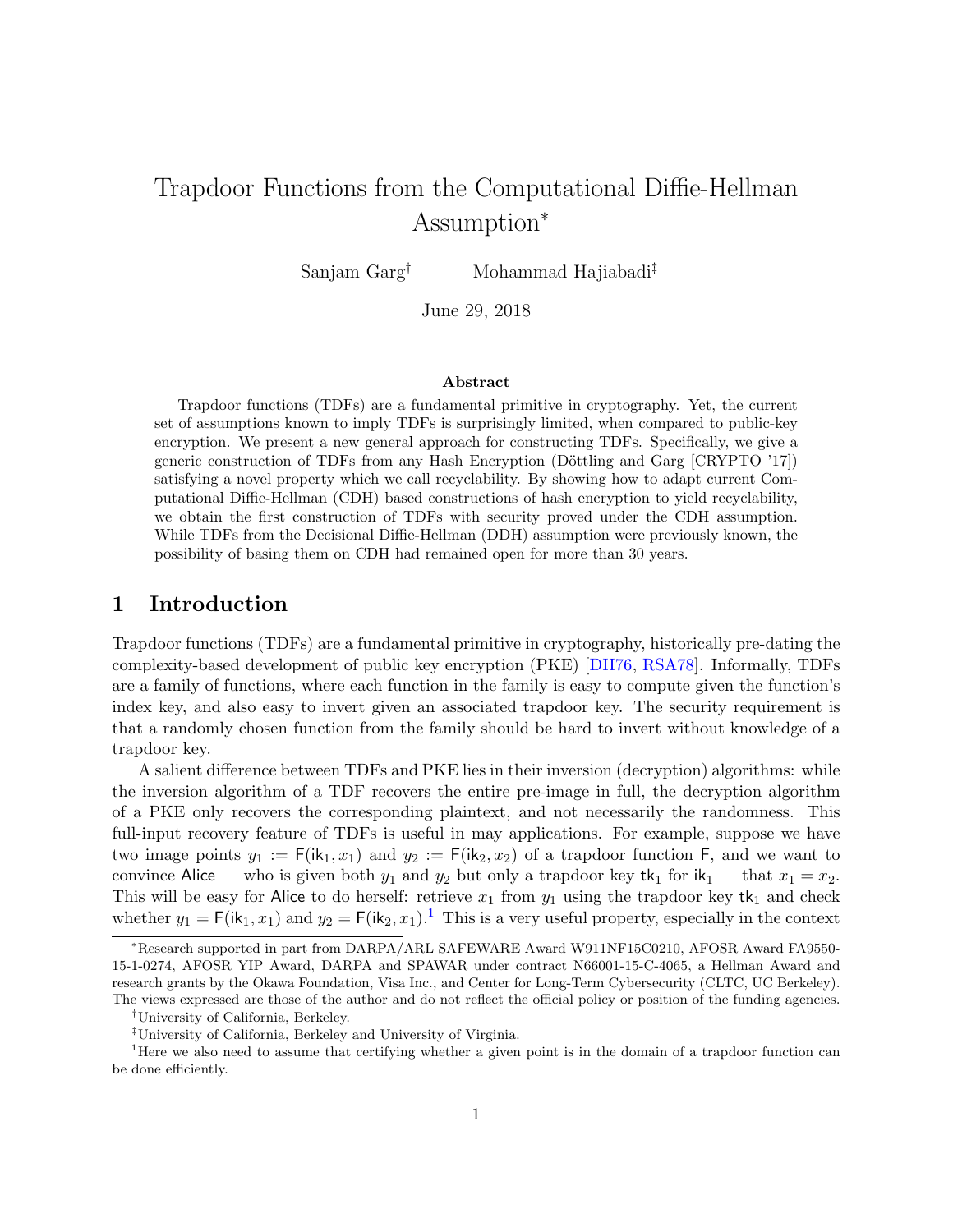<span id="page-1-1"></span>of chosen-ciphertext (CCA2) security, and is in fact the main reason behind the success of building CCA2-secure PKE in a black-box way from various forms of TDFs [\[PW08,](#page-25-0) [RS09,](#page-25-1) [KMO10\]](#page-25-2). In contrast, enabling this technique based on PKE [\[NY90\]](#page-25-3) requires the use of expensive non-interactive zero knowledge proofs [\[BFM90,](#page-23-0) [FLS90\]](#page-25-4), which in turn require strong assumptions and lead to nonblack-box constructions.

The deterministic structure of TDFs, however, comes with a price, making the construction of TDFs more challenging than that of PKE. This belief is justified by an impossibility result of Gertner, Malkin and Reingold [\[GMR01\]](#page-25-5) showing that TDFs cannot be built from PKE in a blackbox way. As another evidence, while it was known from the 80's how to build semantically-secure PKE from the Decisional Diffie-Hellman (DDH) assumption [\[Yao82,](#page-26-1) [GM82,](#page-25-6) [ElG84\]](#page-24-1), it took two decades to realize TDFs based on DDH [\[PW08\]](#page-25-0).

Despite the fundamental nature of TDFs and extensive research on them [\[BHSV98,](#page-24-2) [BBO07,](#page-23-1) [PW08,](#page-25-0) [BFOR08,](#page-24-3) [RS09,](#page-25-1) [KMO10,](#page-25-2) [FGK](#page-25-7)+10, [Wee12\]](#page-26-2) a long-standing question has remained open:

Can trapdoor functions be based on the Computational Diffie-Hellman (CDH) Assumption?

The main difficulty of the above question is that all known DDH-based constructions of TDFs, e.g., [\[PW08,](#page-25-0) [FGK](#page-25-7)+10], exploit properties of DDH, such as pseudorandomness of low rank matrices of group elements, which do not hold in the CDH setting (see Section [1.1\)](#page-1-0).

Apart from being a natural question, it has the following theoretical motivation: since we know that TDFs are not necessary in a black-box sense for PKE [\[GMR01\]](#page-25-5), there may be computational assumptions that imply PKE but not TDFs. Thus, it is important to understand whether TDFs can be obtained from all existing computational assumptions that imply PKE. This provides insights into the hardness nature of TDFs as well as our computational assumptions.

### <span id="page-1-0"></span>1.1 Lack of CDH-Based Techniques for TDF

Diffie-Hellman related assumptions (even DDH) do not naturally lend themselves to a TDF construction. The main reason why it is more difficult to build TDFs from such assumptions, compared to, say, factoring related assumptions, is that we do not know of any generic trapdoors for the discrete log problem. Indeed, a long standing open problem in cryptography is whether PKE can be based on the sole hardness of the discrete log problem. To see how this makes things more difficult, consider ElGamal encryption: to encrypt a group element  $g_m$  under a public key  $(g, g_1)$ , we return  $(g^r, g_1^r \cdot g_m)$ , where r is a random exponent. The decryption algorithm can recover  $g_m$  but not r because computing  $r$  is as hard as solving the discrete log problem.

Known DDH-based TDF constructions [\[PW08,](#page-25-0) [FGK](#page-25-7)+10] get around the above obstacle by designing their TDFs in such a way that during inversion, one will only need to solve the discrete log problem over a small space, e.g., recovering a bit b from  $g^b$ . The main idea is as follows: the index key ik of their TDF is  $g^{\mathsf{M}}$ , where g is a generator of the group G of order p and  $\mathsf{M} \in \mathbb{Z}_p^{n \times n}$ is a random  $n \times n$  invertible matrix and  $g^{\mathsf{M}}$  denotes entry-wise exponentiation. Let tk := M<sup>-1</sup> be the trapdoor key. Using ik, the evaluation algorithm on input  $x \in \{0,1\}^n$  may use the algebraic property of the group to compute  $y := g^{Mx} \in \mathbb{G}^n$ . Now using tk and y one can compute  $g^x \in \mathbb{G}^n$ , hence retrieving x.

To argue about one-wayness, one uses the following property implied by DDH: the matrix  $g^{\mathsf{M}}$  is computationally indistinguishable from a matrix  $g^{M_1}$ , where  $M_1$  is a random matrix of rank one. If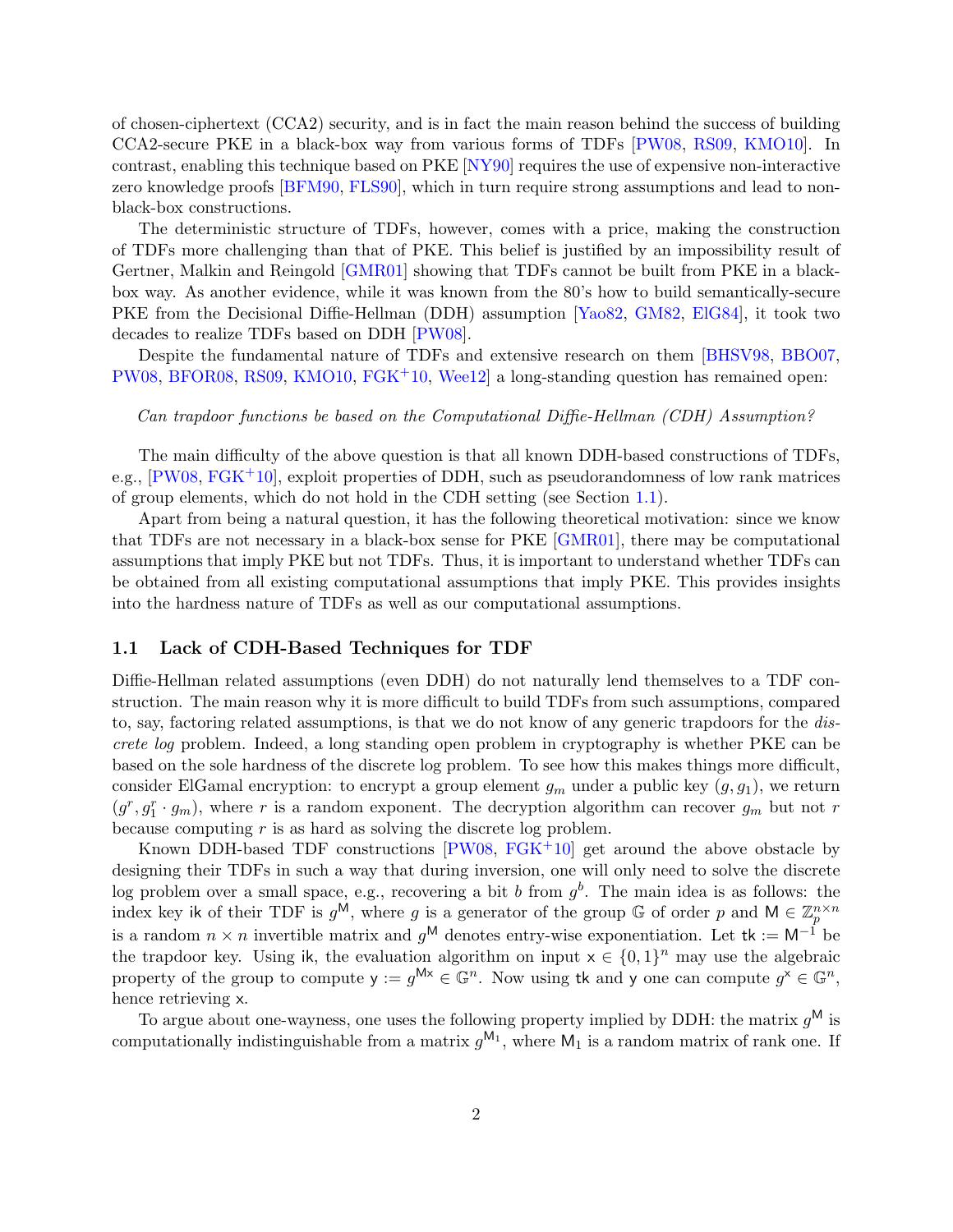<span id="page-2-0"></span>the index key is now set to  $g^{\mathsf{M}_{1}}$  and if we have  $2^{n} \gg p$ , then even an unbounded adversary cannot retrieve the original x from y. This argument is used to establish one-wayness for the TDF.

Unfortunately, the above rank indistinguishability property used to prove one-wayness is not known (and not believed) to be implied by CDH. Thus, designing TDFs based on CDH requires new techniques.

Finally, we mention that even from the Computational Bilinear Assumption [\[BB04\]](#page-23-2) (i.e., pairingbased CDH) no TDF constructions are known. The closest is a result of Wee [\[Wee10\]](#page-26-3), showing that trapdoor relations, which are much weaker than TDFs, can be built from CDH. Roughly, trapdoor relations are a relaxed version of TDFs, in that the function might not be efficiently computable on individual points but one may sample efficiently a random input element together with its corresponding image.

#### 1.2 Our Results and Techniques

We give the first construction of TDFs under the CDH assumption. Our construction is blackbox and is obtained through a general construction of TDFs from a primitive we call a recyclable one-way function with encryption (OWFE), which we show can be realized under CDH.

**OWFE notion.** An OWFE is described by a one-way function  $f_{pp}$ :  $\{0,1\}^n \rightarrow \{0,1\}^{\nu}$ , where pp is a public parameter, together with encapsulation/decapsulation algorithms (E, D). Specifically, E takes as input pp, an image  $y \in \{0,1\}^{\nu}$  of  $f_{\text{pp}}$ , an index  $i \in [n]$  and a selector bit  $b \in \{0,1\}$ , and produces an encapsulated ciphertext ct and a corresponding key bit  $e \in \{0, 1\}$ . The algorithm D allows anyone to retrieve  $e$  from ct using any pre-image x of y whose *i*th bit is *b*. For security, letting y :=  $f_{pp}(x)$ , we require that if  $(ct, e) \stackrel{\$}{\leftarrow} E(pp, y, (i, b))$  and  $x_i \neq b$ , then even knowing x one cannot recover **e** from ct with a probability better than  $\frac{1}{2}$  + negl( $\lambda$ ), where  $\lambda$  is the security parameter. That is, for any  $x \in \{0,1\}^n$ ,  $i \in [n]$ , we have  $(x, ct, e) \equiv (x, ct, e')$ , where  $e' \stackrel{\$}{\leftarrow} \{0,1\}$ ,  $(ct, e) \stackrel{\$}{\leftarrow} E(pp, f(pp, x), (i, 1 - x_i))$  and  $\stackrel{c}{\equiv}$  denotes computational indistinguishability. Our OWFE notion is a weakening of the chameleon-encryption notion [\[DG17b\]](#page-24-4) in that we do not require f to be collision resistant. Additionally, our notion requires only *selective* security in the sense that the security holds for a random x (which should be chosen before seeing the public parameter), while chameleon encryption requires security even for adversarially chosen x. The following is a variant of the CDH-based construction of [\[DG17b\]](#page-24-4). This modification to [\[DG17b\]](#page-24-4) has been made so as to enhance it with the recyclability property described later.

**CDH-based instantiation of OWFE [\[DG17b\]](#page-24-4).** Let  $\mathbb{G}$  be a group of prime order p. The public parameter is a  $2 \times n$  matrix of random group elements  $pp := \left(\begin{matrix} g_{1,0}, g_{2,0}, \ldots, g_{n,0} \\ g_{1,1}, g_{2,1}, \ldots, g_{n,1} \end{matrix}\right)$  and  $y := f(pp, x \in$ 

$$
\{0,1\}^n) = \prod_{j \in [n]} g_{j,x_j}.
$$

To perform  $\mathsf{E}(\mathsf{pp}, \mathsf{y}, (i, b)),$  sample  $\rho \overset{\$}{\leftarrow} \mathbb{Z}_p$  and return (ct, e), where

$$
\mathsf{ct} := \left( \begin{smallmatrix} g'_{1,0}, g'_{2,0}, ..., g'_{n,0} \\ g'_{1,1}, g'_{2,1}, ..., g'_{n,1} \end{smallmatrix} \right), \text{ where } g'_{i,1-b} := \bot, g'_{i,b} := g^\rho_{i,b}
$$
  
and for all  $j \neq i : g'_{j,0} := g^\rho_{j,0}$  and  $g'_{j,1} := g^\rho_{j,1}$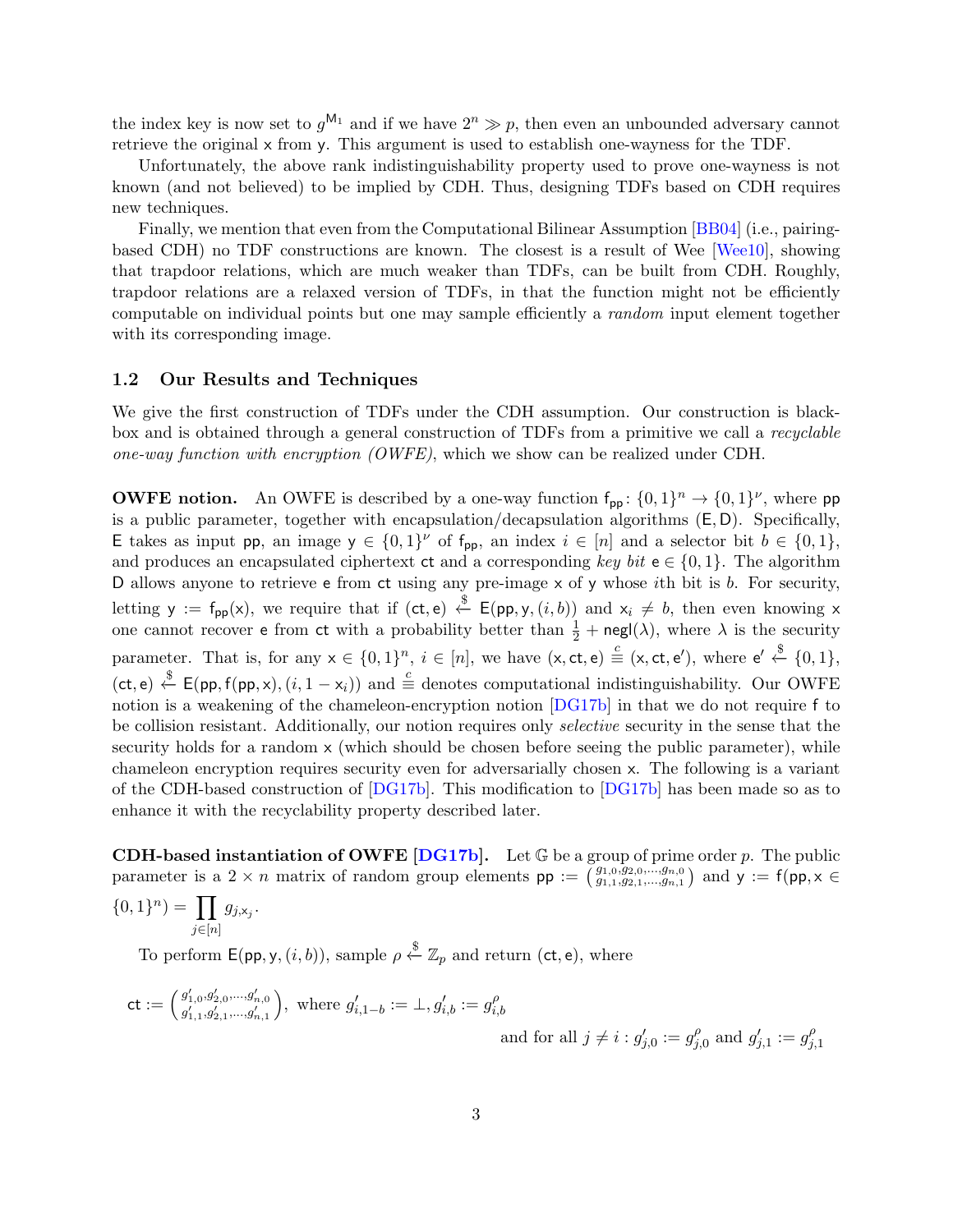<span id="page-3-2"></span>and  $e := HC(y^{\rho})$ , where HC is a hardcore bit function. The function D is now derived easily. This construction differs from [\[DG17b\]](#page-24-4) a bit. However, the proof of security is very similar and is provided in Appendix [A](#page-26-4) for completeness.

Recyclability. Our recyclability notion asserts that the ciphertext part output, ct, of the key encapsulation algorithm E is independent of the corresponding image input part y. That is, letting  $E_1$  and  $E_2$  refer to the first and second output of E, for any values of  $y_1$  and  $y_2$ , we always have  $E_1(pp, y_1, (i, b); \rho) = E_1(pp, y_2, (i, b); \rho)$ . It is easy to verify that the above CDH-based OWFE satisfies this property. Thus, we may drop  $y$  as an input to  $E_1$  and obtain the following:

**Property 1.** Letting  $x \in \{0,1\}^n$ ,  $x_i = b$ ,  $ct := E_1(p, p(i, b); \rho)$  and  $y := f(p, x)$  we have

$$
D(\mathsf{pp}, \mathsf{x}, \mathsf{ct}) = \mathsf{E}_2(\mathsf{pp}, \mathsf{y}, (i, b); \rho).
$$

### 1.3 Sketch of our OWFE-Based Construction and Techniques

Let  $(K, f, E, D)$  be a recyclable OWFE scheme.<sup>[2](#page-3-0)</sup> Our TDF construction is based on a new technique that we call *bits planting*. Briefly, the input X to our TDF consists of a domain element  $x \in \{0, 1\}^n$ of  $f(p, \cdot)$  and a *blinding* string  $\mathbf{b} \in \{0, 1\}^{n \times r}$ , for some r that we will specify later. The output Y is comprised of  $y := f(p, x)$ , as well as a matrix of bits in which we copy all the bits of **b** in the clear but in hidden spots determined by x; we fill up the rest of the matrix with key bits that somehow correspond to bit-by-bit encryption of  $x$  under  $y$ . To an adversary, the matrix is "unrevealing," with no indicative signs of what spots corresponding to the blinding part — which contain **b** in the clear. However, using our designed trapdoor, an inverter can pull out both  $\times$  and  **from**  $\times$  **with all** but negligible probability.

Warm-up construction. We first give a warm up construction in which our inversion algorithm only recovers half of the input bits (on average). Our TDF input is of the form  $(x, b) \in \{0, 1\}^n \times$  $\{0,1\}^n$ . This warm-up construction contains most of the ideas behind the full-blown construction.

• Key generation: The trapdoor key is tk :=  $\begin{pmatrix} \rho_{1,0},...,\rho_{n,0} \\ \rho_{1,1},...,\rho_{n,1} \end{pmatrix}$  a matrix of randomness values, and the index key is  $ik := pp$ ,  $\begin{pmatrix} ct_{1,0},...,ct_{n,0} \\ ct_{1,1},...,ct_{n,1} \end{pmatrix}$  $(\mathsf{ct}_{1,0},...,\mathsf{ct}_{n,0})\atop \mathsf{ct}_{1,1},...,\mathsf{ct}_{n,1}), \text{ formed as:}$ 

<span id="page-3-1"></span>
$$
\mathsf{ik} := \mathsf{pp}, \begin{pmatrix} \mathsf{ct}_{1,0} := \mathsf{E}_1(\mathsf{pp}, (1,0); \rho_{1,0}), \ldots, \mathsf{ct}_{n,0} := \mathsf{E}_1(\mathsf{pp}, (n,0); \rho_{n,0}) \\ \mathsf{ct}_{1,1} := \mathsf{E}_1(\mathsf{pp}, (1,1); \rho_{1,1}), \ldots, \mathsf{ct}_{n,1} := \mathsf{E}_1(\mathsf{pp}, (n,1); \rho_{n,1}) \end{pmatrix}.
$$

**• Evaluation**  $F(ik, X)$ : Parse  $ik := pp$ ,  $\begin{pmatrix} ct_{1,0},...,ct_{n,0} \\ ct_{1,1},...,ct_{n,1} \end{pmatrix}$  $(\mathsf{ct}_{1,0},...,\mathsf{ct}_{n,0})$  and parse the input X as  $(\mathsf{x} \in \{0,1\}^n, \mathsf{b} :=$  $\mathsf{b}_1 \cdots \mathsf{b}_n \in \{0,1\}^n$ ). Set  $\mathsf{y} := \mathsf{f}(\mathsf{pp}, \mathsf{x})$ . For  $i \in [n]$  set  $\mathsf{M}_i$  as follows:

$$
M_i := \begin{pmatrix} D(pp, x, ct_{i,0}) \ b_i \end{pmatrix} \stackrel{*}{=} \begin{pmatrix} E_2(pp, y, (i, 0); \rho_{i,0}) \ b_i \end{pmatrix} \text{ if } x_i = 0
$$
  
\n
$$
M_i := \begin{pmatrix} b_i \ D(pp, x, ct_{i,1}) \end{pmatrix} \stackrel{*}{=} \begin{pmatrix} b_i \ E_2(pp, y, (i, 1); \rho_{i,1}) \end{pmatrix} \text{ if } x_i = 1
$$
\n(1)

<span id="page-3-0"></span> ${}^{2}$ K is the public-parameter generation algorithm. See Definition [3.1.](#page-7-0)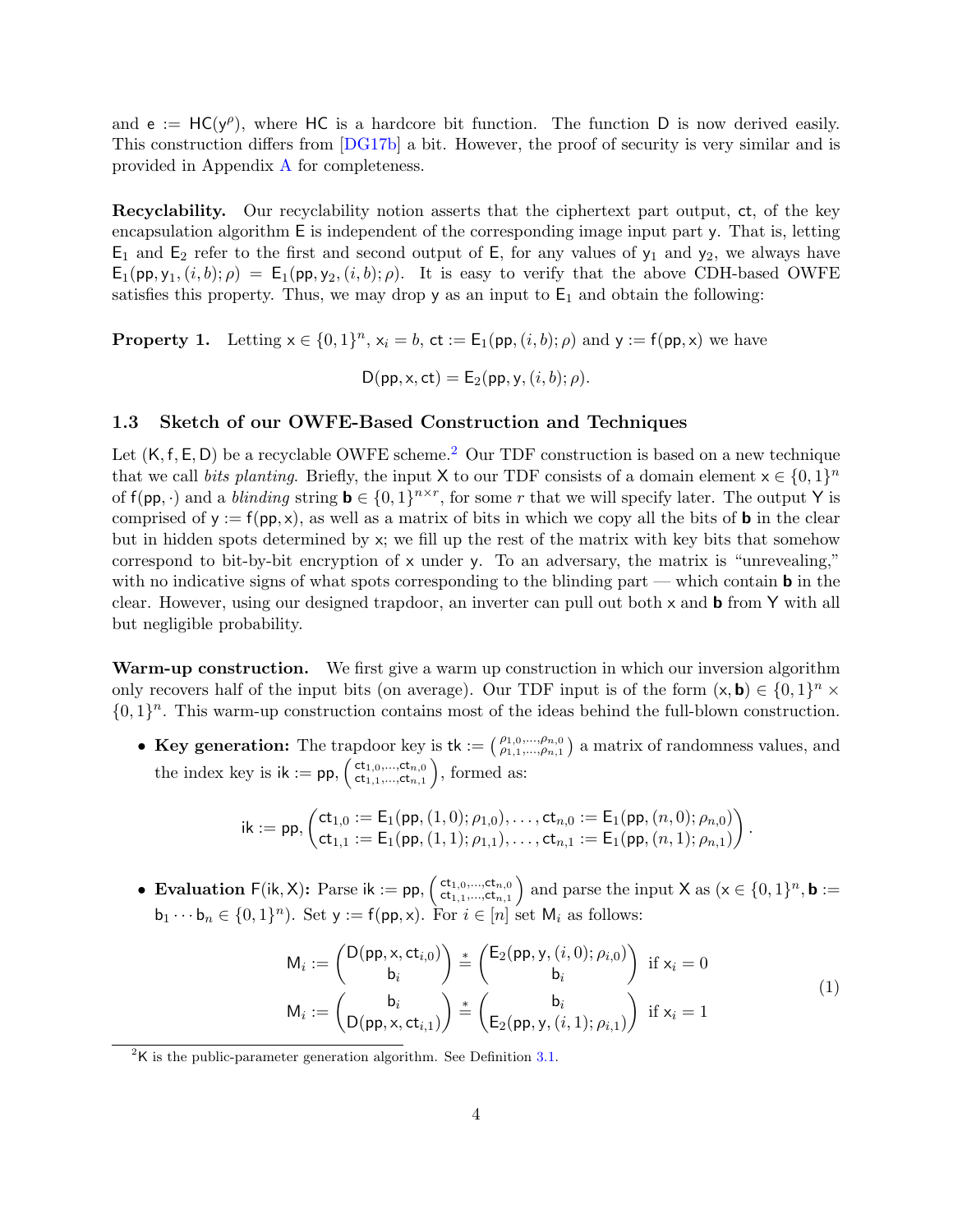<span id="page-4-2"></span>The matrix  $M_i$  is computed using the *deterministic* algorithm  $D$  and the equalities specified  $\text{as} \stackrel{*}{=}$  follow by Property (1).

 $Return Y := (y, M_1 || ... || M_n).$ 

• Inversion  $F^{-1}(tk, Y)$ : Parse  $Y := (y, M_1 || \dots || M_n)$  and  $tk := (\begin{matrix} \rho_{1,0}, ..., \rho_{n,0} \\ \rho_{1,1}, ..., \rho_{n,1} \end{matrix})$ . Set

$$
(M'_1||\dots||M'_n) := \begin{pmatrix} E_2(pp, y, (1,0); \rho_{1,0}), \dots, E_2(pp, y, (n,0); \rho_{n,0}) \\ E_2(pp, y, (1,1); \rho_{1,1}), \dots, E_2(pp, y, (n,1); \rho_{n,1}) \end{pmatrix}.
$$
 (2)

Output  $(x, \mathbf{b} := b_1 \dots b_n)$ , where we retrieve  $x_i$  and  $b_i$  as follows. If  $M'_{i,1} = M_{i,1}$  and  $M'_{i,2} \neq M_{i,2}$ (where  $M_{i,1}$  is the first element of of  $M_i$ ), then set  $x_i := 0$  and  $b_i := M_{i,2}$ . If  $M'_{i,1} \neq M_{i,1}$  and  $M'_{i,2} = M_{i,2}$ , then set  $x_i := 1$  and  $b_i := M_{i,1}$ . Else, set  $x_i := \perp$  and  $b_i := \perp$ .

**One-wayness (sketch).** We show  $(ik, Y) \stackrel{c}{\equiv} (ik, Y_{sim})$ , where  $(ik, Y)$  is as above and

<span id="page-4-0"></span>
$$
\mathsf{Y}_{\text{sim}} := \mathsf{y}, \left( \mathsf{E}_2(\mathsf{pp}, \mathsf{y}, (1,0); \rho_{1,0}), \ldots, \mathsf{E}_2(\mathsf{pp}, \mathsf{y}, (n,0); \rho_{n,0}) \right). \\ \left( \mathsf{E}_2(\mathsf{pp}, \mathsf{y}, (1,1); \rho_{1,1}), \ldots, \mathsf{E}_2(\mathsf{pp}, \mathsf{y}, (n,1); \rho_{n,1}) \right).
$$

Noting that we may produce (ik,  $Y_{\text{sim}}$ ) using only pp and y, the one-wayness of  $f(p, \cdot)$  implies it is hard to recover  $x$  from (ik,  $Y_{sim}$ ), and so also from (ik, Y).

Why (ik, Y)  $\stackrel{c}{\equiv}$  (ik, Y<sub>sim</sub>)? Consider Y<sub>sim,1</sub>, whose first column is the same as Y<sub>sim</sub> and whose subsequent columns are the same as Y. We prove  $(x, ik, Y) \stackrel{c}{\equiv} (x, ik, Y_{sim,1})$ ; the rest will follow using a hybrid argument.

Letting  $M_1$  be formed as in Equations [1,](#page-3-1) to prove  $(x, ik, Y) \stackrel{c}{\equiv} (x, ik, Y_{sim,1})$  it suffices to show

$$
\mathsf{x}, \left(\begin{matrix} \mathsf{E}_1(\mathsf{pp}, \mathsf{y}, (1,0); \rho_{1,0}) \\ \mathsf{E}_1(\mathsf{pp}, (1,1); \rho_{1,1}) \end{matrix}\right), \mathsf{M}_1 \stackrel{c}{\equiv} \mathsf{x}, \left(\begin{matrix} \mathsf{E}_1(\mathsf{pp}, (1,0); \rho_{1,0}) \\ \mathsf{E}_1(\mathsf{pp}, (1,1); \rho_{1,1}) \end{matrix}\right), \left(\begin{matrix} \mathsf{E}_2(\mathsf{pp}, \mathsf{y}, (1,0); \rho_{1,0}) \\ \mathsf{E}_2(\mathsf{pp}, \mathsf{y}, (1,1); \rho_{1,1}) \end{matrix}\right). \tag{3}
$$

We prove Equation [3](#page-4-0) using the security property of OWFE, which says

<span id="page-4-1"></span>
$$
(x, E_1(pp, (1, 1 - x_1); \rho), b') \stackrel{c}{\equiv} (x, E_1(pp, (1, 1 - x_1); \rho), E_2(pp, y, (1, 1 - x_1); \rho)), \tag{4}
$$

where  $\mathsf{b}' \stackrel{\$}{\leftarrow} \{0,1\}$  and  $\rho$  is random. We give an algorithm that converts a sample from either side of Equation [4](#page-4-1) into a sample from the same side of Equation [3.](#page-4-0) On input  $(x, ct_1, b_1)$ , sample  $(ct_2, b_2) \stackrel{\$}{\leftarrow} E(pp, y, (1, x_1))$  and

- if  $x_1 = 0$ , then return  $x$ ,  $\begin{pmatrix} ct_2 \\ ct_1 \end{pmatrix}$ ,  $\begin{pmatrix} b_2 \\ b_1 \end{pmatrix}$  $\left(\begin{array}{c} \mathsf{b}_2 \\ \mathsf{b}_1 \end{array}\right)$
- else if  $x_1 = 1$ , then return  $x, (\begin{smallmatrix} ct_1 \\ ct_2 \end{smallmatrix}), (\begin{smallmatrix} b_1 \\ b_2 \end{smallmatrix})$  $\left(\begin{array}{c} b_1 \\ b_2 \end{array}\right)$ .

The claimed property of the converter follows by inspection. Finally, we mention that the argument used to prove Equation [3](#page-4-0) is similar to a previous technique used by Brakerski et al. [\[BLSV18\]](#page-24-5) to build circularly-secure PKE.

**Correctness.**  $F^{-1}$  recovers on average half of the input bits:  $F^{-1}$  fails for an index  $i \in [n]$ if  $b_i = E_2(pp, y, (i, 1 - x_i); \rho_{i,1-x_i})$ . This happens with probability  $\frac{1}{2}$  because  $b_i$  is a completely random bit.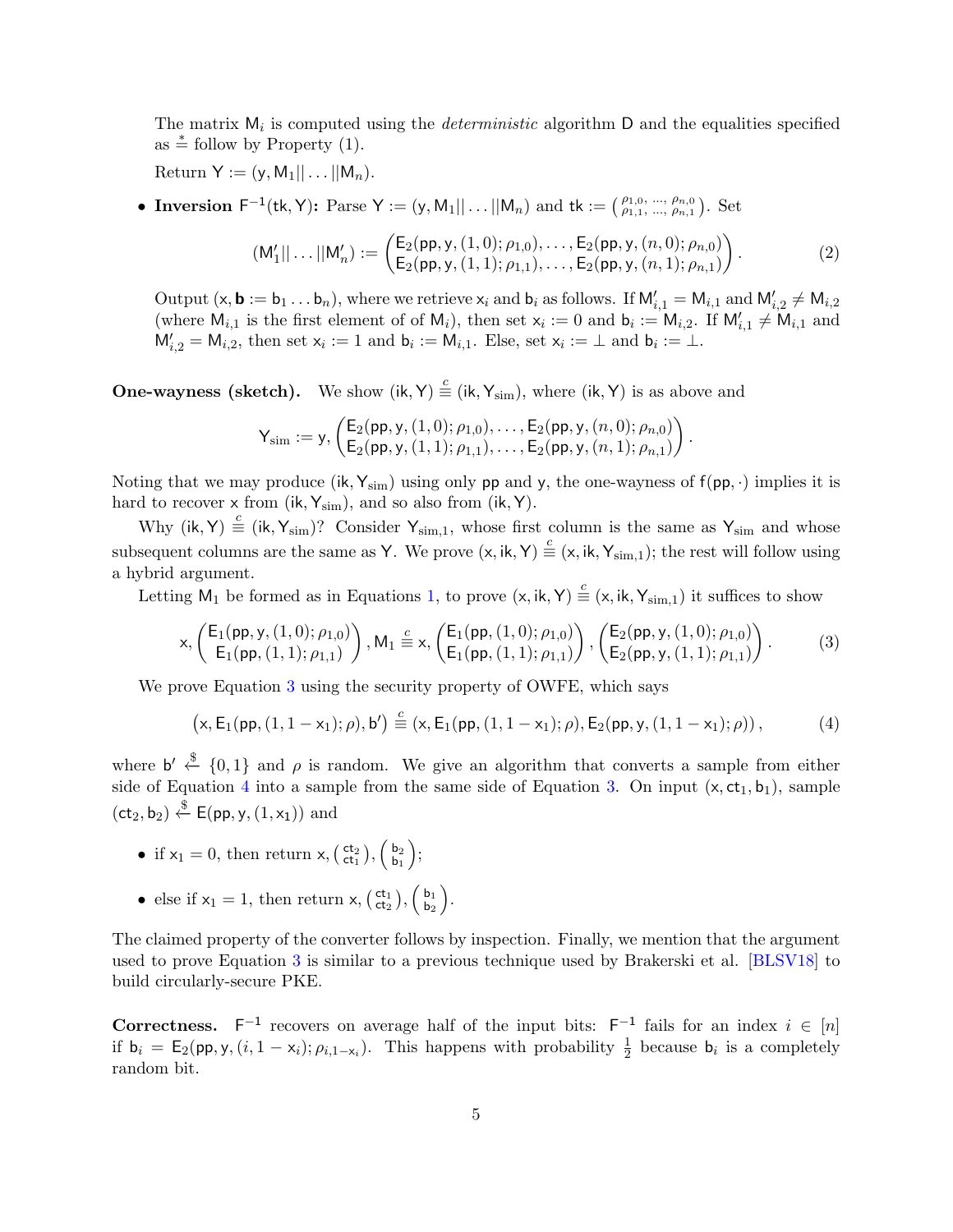<span id="page-5-0"></span>**Boosting correctness.** To boost correctness, we provide r blinding bits for each index  $i$  of  $x \in \{0,1\}^n$ . That is, the input to the TDF is  $(x, \mathbf{b}) \in \{0,1\}^n \times \{0,1\}^{rn}$ . We will also expand ik by providing r encapsulated ciphertexts for each position  $(i, b) \in [n] \times \{0, 1\}$ . This extra information will bring the inversion error down to  $2^{-r}$ . We will show that one-wayness is still preserved.

Hardcore bits. Having a TDF, we may use standard techniques to derive hardcore functions [\[GL89\]](#page-25-8). In Section [D](#page-28-0) we show more direct ways of doing so.

**On the role of blinding.** One may wonder why we need to put a blinding string **b** in the TDF input. Why do not we simply let the TDF input be x and derive multiple key bits for every index i of x by applying D to the corresponding ciphertexts provided for that position i in the index key ik; the inverter can still find the matching bit for every index. The reason behind our design choice is that by avoiding blinders, it seems very difficult (if not impossible) to give a reduction to the security of the OWFE scheme.

### 1.4 CCA2 Security

Rosen and Segev [\[RS09\]](#page-25-1) show that an extended form of one-wayness for TDFs, which they term k-repetition security, leads to a black-box construction of CCA2-secure PKE. Informally, a TDF is k-repetition secure if it is hard to recover a random input X from  $F(ik_1, X), \ldots, F(ik_k, X)$ , where  $ik_1, \ldots, ik_k$  are sampled independently. They show that k-repetition security, for  $k \in \Theta(\lambda)$ , suffices for CCA2 security.

We give a CCA2 secure PKE by largely following [\[RS09\]](#page-25-1), but we need to overcome two problems. The first problem is that our TDF is not k-repetition secure, due to the blinding part of the input. We overcome this by observing that a weaker notion of  $k$ -repetition suffices for us: one in which we should keep x the same across all k evaluations but may sample **b** freshly each time. A similar weakening was also used in [\[Pei09\]](#page-25-9).

The second problem is that our inversion may fail with negligible probability for every choice of (ik,tk) and a bit care is needed here. In particular, the simulation strategy of [\[RS09\]](#page-25-1) will fail if the adversary can create an image Y, which is a true image of a domain point X, but which the inversion algorithm fails to invert. To overcome this problem, we extend the notion of security required by OWFE, calling it *adaptive OWFE*, and show that if our TDF is instantiated using this primitive, it satisfies all the properties needed to build CCA2 secure PKE. However, we leave open the problem of realizing adaptive OWFE from CDH.

### 1.5 Discussion

Black-box power of chameleon encryption and related primitives. Our work is a contribution toward understanding the black-box power of the notion of chameleon encryption. Recent works [\[DG17b,](#page-24-4) [DG17a,](#page-24-6) [BLSV18\]](#page-24-5) show that chameleon encryption (and its variants) may be used in a non-black-box way to build strong primitives such as identity-based encryption (IBE). The work of Brakerski et al. [\[BLSV18\]](#page-24-5) shows also black-box applications of (a variant of) this notion, obtaining in turn circularly-secure and leakage-resilient PKE from CDH. Our work furthers the progress in this area, by giving a black-box construction of TDFs.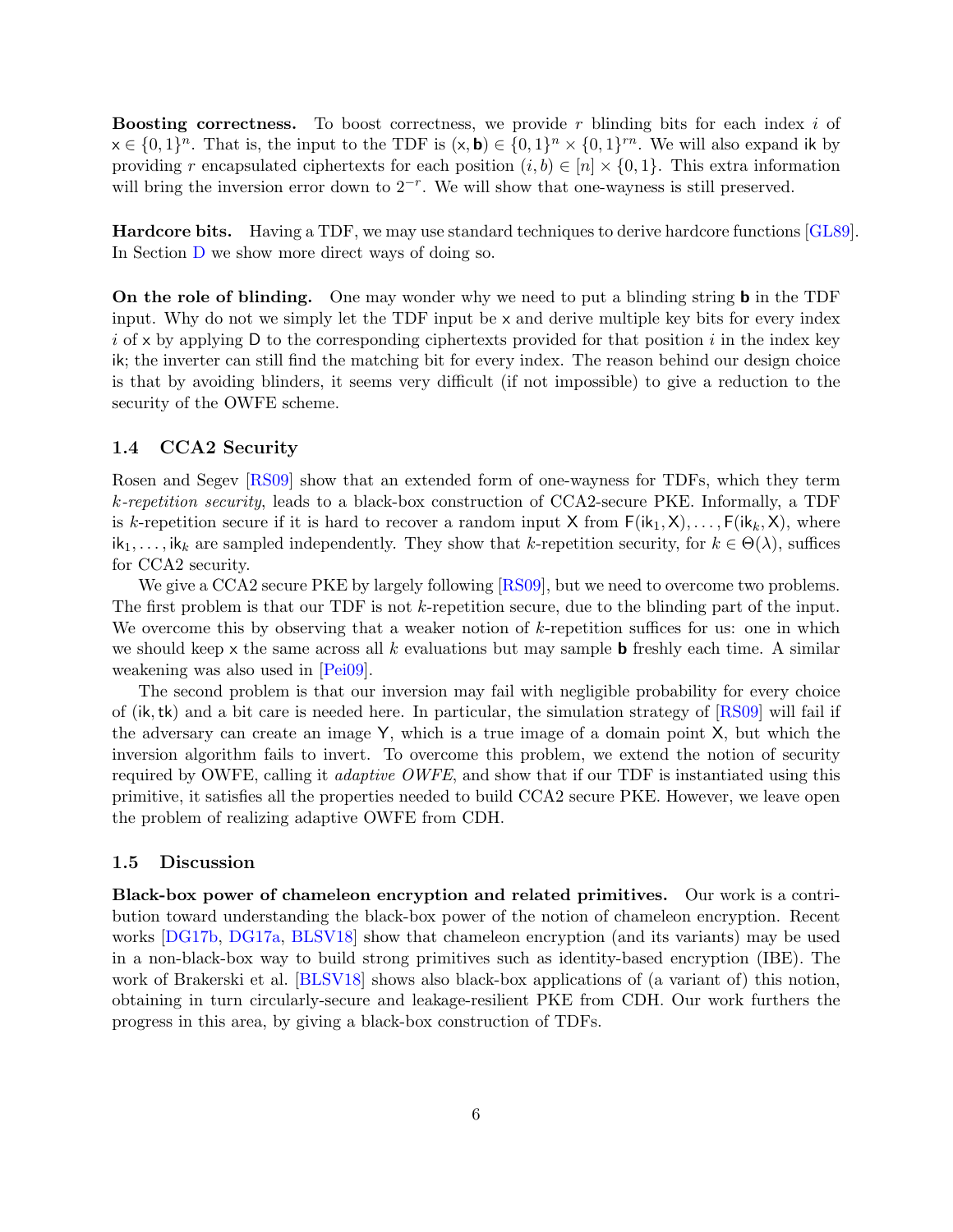<span id="page-6-1"></span>**Related work.** Hajiabadi and Kapron [\[HK15\]](#page-25-10) show how to build TDFs from any reproducible circularly secure single-bit PKE. Informally, a PKE is reproducible if given a public key pk', a public/secret key ( $pk, sk$ ) and a ciphertext  $c := PKE.E(pk', b'; r)$ , one can recycle the randomness of c to obtain PKE.E(pk, b; r) for any bit  $b \in \{0, 1\}$ . Brakerski et al. [\[BLSV18\]](#page-24-5) recently built a circularly secure single-bit PKE using CDH. Their construction is not reproducible, however. (The following assumes familiarity with [\[BLSV18\]](#page-24-5).) In their PKE, a secret key x of their PKE is an input to their hash function and the public key y is its corresponding image. To encrypt a bit b they (a) additively secret-share **b** into  $(b_1, \ldots, b_n)$ , where  $n = |x|$  and (b) form 2n ciphertext  $ct_{i,b}$ , where  $ct_{i,b}$  encrypts  $b_i$  using y relative to  $(i, b)$ . Their scheme is not reproducible because the randomness used for step (a) cannot be recycled and also half of the randomness used to create hash encryption ciphertexts in step (b) cannot be recycled. (This half corresponds to the bits of the target secret key w.r.t. which we want to recycle randomness.) It is not clear whether their scheme can be modified to yield reproducibility.

Open problems. Our work leads to several open problems. Can our TDF be improved to yield perfect correctness? Our current techniques leave us with a negligible inversion error. Can we build lossy trapdoor functions (LTDF) [\[PW08\]](#page-25-0) from recyclable-OWFE/CDH? Given the utility of LTDFs, a construction based on CDH will be interesting. Can we build deterministic encryption based on CDH matching the parameters of those based on DDH [\[BFO08\]](#page-24-7)?

# 2 Preliminaries

**Notation.** We use  $\lambda$  for the security parameter. We use  $\stackrel{c}{\equiv}$  to denote computational indistinguishability between two distributions and use  $\equiv$  to denote two distributions are identical. For a distribution D we use  $x \stackrel{\$}{\leftarrow} D$  to mean x is sampled according to D and use  $y \in D$  to mean y is in the support of D. For a set S we overload the notation to use  $x \stackrel{\$}{\leftarrow} S$  to indicate that x is chosen uniformly at random from S.

<span id="page-6-0"></span>**Definition 2.1** (Trapdoor functions (TDFs)). Let  $w = w(\lambda)$  be a polynomial. A family of trapdoor functions TDF with domain  $\{0,1\}^w$  consists of three PPT algorithms TDF.K, TDF.F and TDF.F<sup>-1</sup> with the following syntax and security properties.

- TDF.K(1<sup> $\lambda$ </sup>): Takes the security parameter 1<sup> $\lambda$ </sup> and outputs a pair (ik, tk) of index/trapdoor keys.
- TDF.F(ik, X): Takes an index key ik and a domain element  $X \in \{0,1\}^w$  and outputs an image element Y.
- TDF.F<sup>-1</sup>(tk, Y): Takes a trapdoor key tk and an image element Y and outputs a value  $X \in$  ${0,1}^w \cup {\{\perp\}}.$

We require the following properties.

• Correctness: For any (ik, tk)  $\in$  TDF.K(1<sup> $\lambda$ </sup>)

$$
\Pr[\mathsf{TDF.F}^{-1}(\mathsf{tk}, \mathsf{TDF.F}(\mathsf{ik}, \mathsf{X})) \neq \mathsf{X}] = \mathsf{negl}(\lambda),\tag{5}
$$

where the probability is taken over  $X \stackrel{\$}{\leftarrow} \{0,1\}^w$ .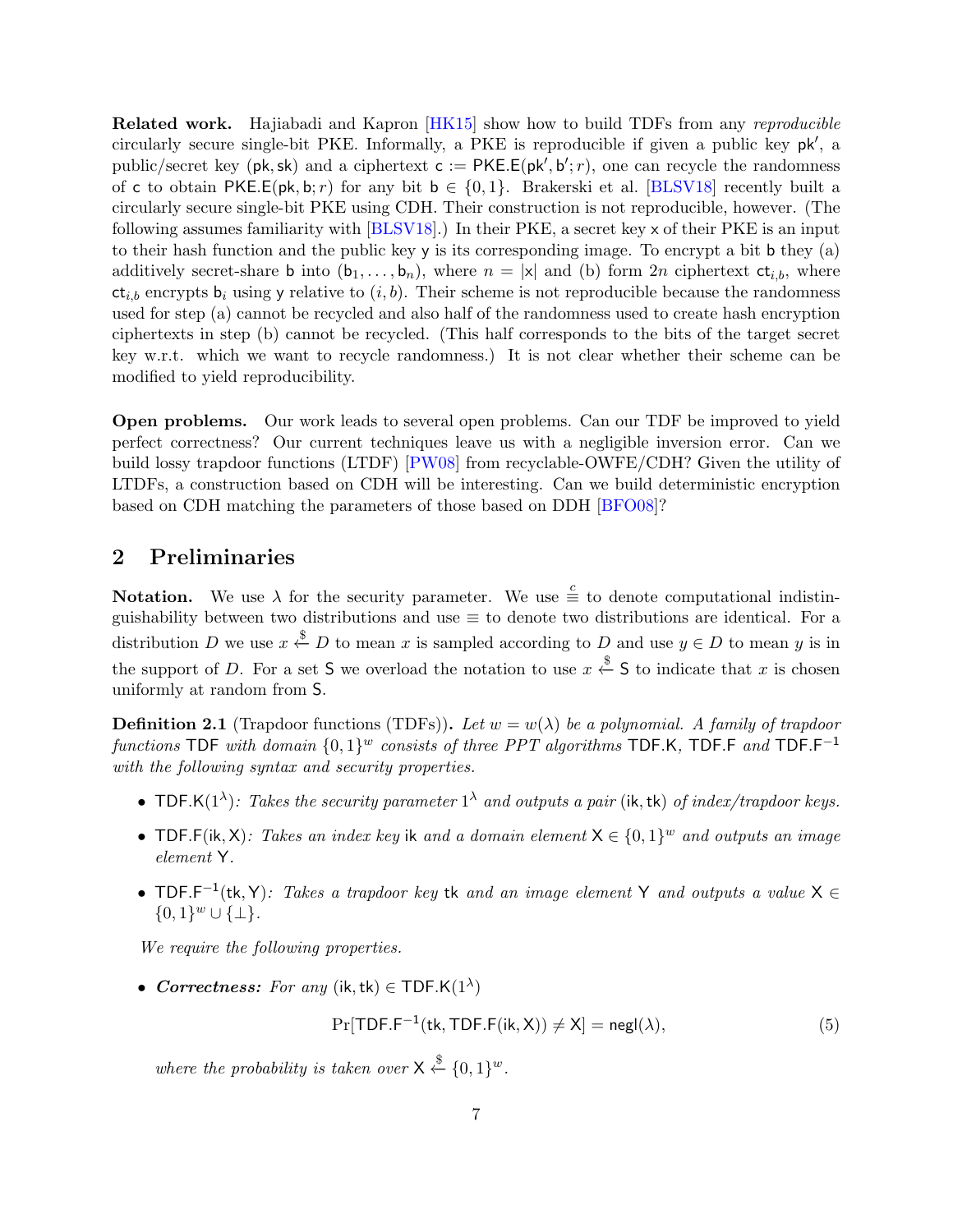<span id="page-7-3"></span>• One-wayness: For any PPT adversary A, we have  $Pr[\mathcal{A}(ik, Y) = X] = negl(\lambda)$ , where  $(i\mathsf{k},\mathsf{tk}) \stackrel{\$}{\leftarrow} \mathsf{TDF}.\mathsf{K}(1^{\lambda}), \mathsf{X} \stackrel{\$}{\leftarrow} \{0,1\}^{w} \text{ and } \mathsf{Y} = \mathsf{TDF}.\mathsf{F}(i\mathsf{k},\mathsf{X}).$ 

A note about the correctness condition. Our correctness notion relaxes that of perfect correctness by allowing the inversion algorithm to fail (with respect to any trapdoor key) for a negligible fraction of evaluated elements. This relaxation nonetheless suffices for all existing applications of perfectly-correct TDFs. Our correctness notion, however, implies a weaker notion under which the correctness probability is also taken over the choice of the index/trapdoor keys. This makes our result for constructing TDFs stronger.

<span id="page-7-2"></span>Definition 2.2 (Computational Diffie-Hellman (CDH) assumption). Let G be a group-generator scheme, which on input  $1^{\lambda}$  outputs  $(\mathbb{G}, p, g)$ , where  $\mathbb{G}$  is the description of a group, p is the order of the group which is always a prime number and g is a generator of the group. We say that G is CDHhard if for any PPT adversary A:  $Pr[\mathcal{A}(\mathbb{G}, p, g, g^{a_1}, g^{a_2}) = g^{a_1 a_2}] = \mathsf{negl}(\lambda),$  where  $(\mathbb{G}, p, g) \overset{\$}{\leftarrow} \mathsf{G}(1^{\lambda})$ and  $a_1, a_2 \overset{\$}{\leftarrow} \mathbb{Z}_p$ .

# 3 Recyclable One-Way Function with Encryption

We will start by defining the notion of a one-way function with encryption. This notion is similar to the chameleon encryption notion of Döttling and Garg [\[DG17b\]](#page-24-4). However, it is weaker in the sense that it does not imply collision-resistant hash functions.

Next, we will define a novel *ciphertext-randomness recyclability* property for one-way function with encryption schemes. We will show that a variant of the chameleon encryption construction of Döttling and Garg [\[DG17b\]](#page-24-4) satisfies this ciphertext-randomness recyclability property.

### 3.1 Recyclable One-Way Function with Encryption

We provide the definition of a one-way function with encryption. We define the notion as a keyencapsulation mechanism with single bit keys.

<span id="page-7-0"></span>**Definition 3.1** (One-way function with encryption (OWFE)). An OWFE scheme consists of four PPT algorithms K, f, E and D with the following syntax.

- K(1<sup> $\lambda$ </sup>): Takes the security parameter 1<sup> $\lambda$ </sup> and outputs a public parameter pp for a function f from n bits to  $\nu$  bits.
- $f(pp,x)$ : Takes a public parameter pp and a preimage  $x \in \{0,1\}^n$ , and outputs  $y \in \{0,1\}^{\nu}$ .
- $E(pp, y, (i, b); \rho)$ : Takes a public parameter pp, a value y, an index  $i \in [n]$ , a bit  $b \in \{0, 1\}$  and randomness  $\rho$ , and outputs a ciphertext ct and a bit  $e^{3}$  $e^{3}$  $e^{3}$
- $D(pp, x, ct)$ : Takes a public parameter  $pp$ , a value x and a ciphertext ct, and deterministically *outputs*  $e' \in \{0, 1\} \cup \{\perp\}.$

We require the following properties.

<span id="page-7-1"></span><sup>&</sup>lt;sup>3</sup>ct is assumed to contain  $(i, b)$ .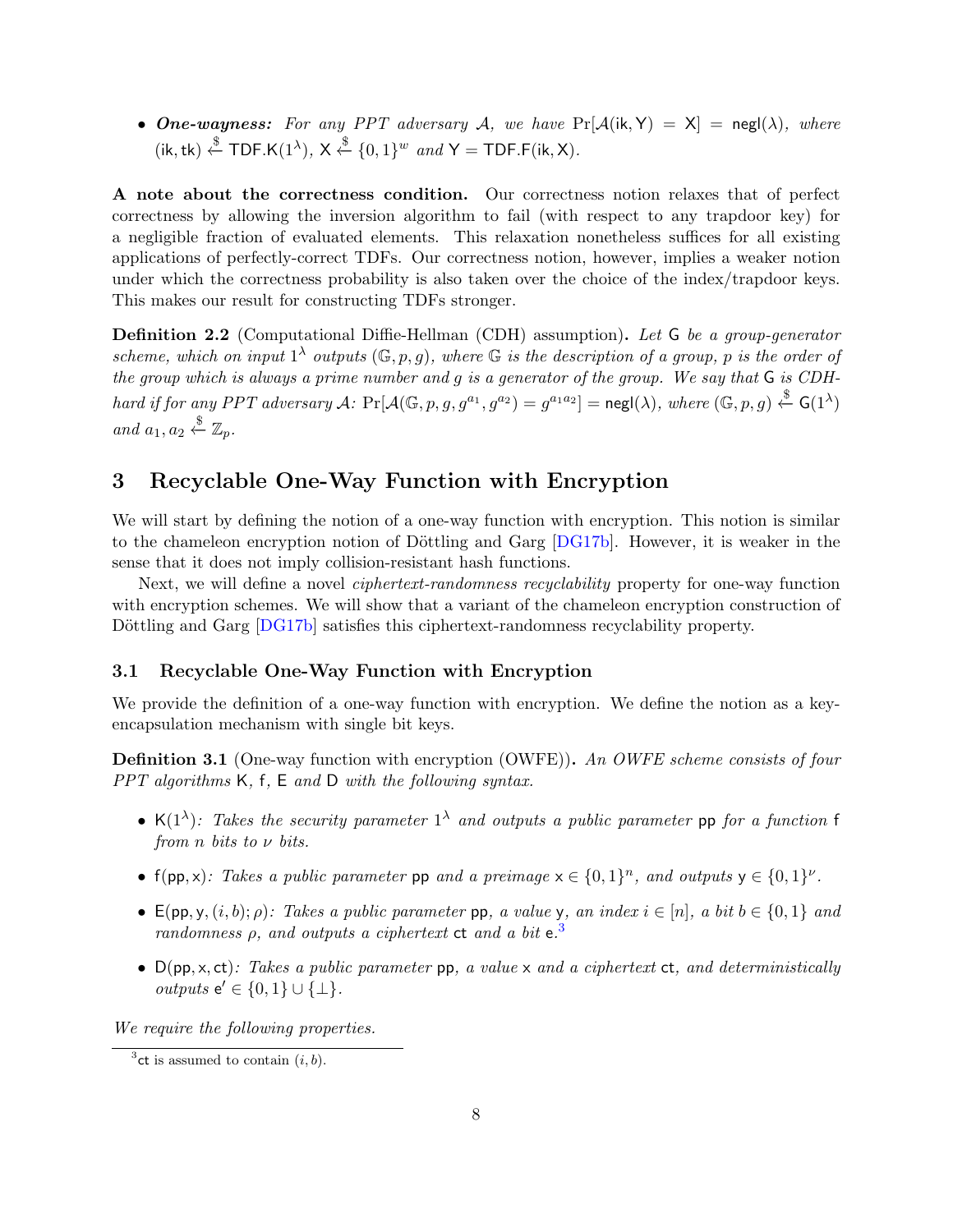- <span id="page-8-3"></span>• Correctness: For any  $pp \in K(1^{\lambda})$ , any  $i \in [n]$ , any  $x \in \{0,1\}^n$  and any randomness value ρ, the following holds: letting  $\mathsf{y} := \mathsf{f}(\mathsf{pp}, \mathsf{x})$ ,  $\mathsf{b} := \mathsf{x}_i$  and  $(\mathsf{ct}, \mathsf{e}) := \mathsf{E}(\mathsf{pp}, \mathsf{y}, (i, b); \rho)$ , we have  $e = D(pp, x, ct)$ .
- One-wayness: For any PPT adversary A:

$$
\Pr[f(pp, \mathcal{A}(pp, y)) = y] = \mathsf{negl}(\lambda),
$$

where  $pp \stackrel{\$}{\leftarrow} K(1^{\lambda}), x \stackrel{\$}{\leftarrow} \{0, 1\}^n$  and  $y := f(pp, x)$ .

• Security for encryption: For any  $i \in [n]$  and  $x \in \{0,1\}^n$ :

$$
(x, pp, ct, e) \stackrel{c}{\equiv} (x, pp, ct, e')
$$

where  $pp \stackrel{\$}{\leftarrow} K(1^{\lambda}),$   $(ct, e) \stackrel{\$}{\leftarrow} E(pp, f(pp, x), (i, 1 - x_i))$  and  $e' \stackrel{\$}{\leftarrow} \{0, 1\}.$ 

**Definition 3.2** (Recyclability). We say that an OWFE scheme  $(f, K, E, D)$  is recyclable if the following holds. Letting  $E_1$  and  $E_2$  refer to the first and second output of  $E$ , the value of  $E_1(pp, y, (i, b); \rho)$ is always independent of y. That is, for any  $pp \in K(1^{\lambda}), y_1, y_2 \in \{0,1\}^{\nu}, i \in [n], b \in \{0,1\}$  and randomness  $\rho$ :  $E_1(pp, y_1, (i, b); \rho) = E_1(pp, y_2, (i, b); \rho)$ .

We now conclude the above definitions with two remarks.

<span id="page-8-1"></span>Remark 3.3 (Simplified recyclability). Since under the recyclability notion the ciphertext output ct of  $E$  is independent of the input value y, when referring to  $E_1$ , we may omit the inclusion of y as an input and write  $ct = E_1(p, (i, b); \rho)$ .

**Remark 3.4.** If the function  $f(p, \cdot)$  is length decreasing (e.g.,  $f(p, \cdot): \{0,1\}^n \mapsto \{0,1\}^{n-1}$ ), then the one-wayness condition of Definition [3.1](#page-7-0) is implied by the combination of the security-forencryption and correctness conditions. In our definition, however, we do not place any restriction on the structure of the function f, and it could be, say, a one-to-one function. As such, under our general definition, the one-wayness condition is not necessarily implied by those two other conditions.

### <span id="page-8-2"></span>3.2 Construction from CDH

We give a CDH-based construction of a recyclable OWFE based on a group scheme G (Defini-tion [2.2\)](#page-7-2), which is a close variant of constructions given in  $[CDG<sup>+</sup>17, DG17b]$  $[CDG<sup>+</sup>17, DG17b]$  $[CDG<sup>+</sup>17, DG17b]$ .

• K(1<sup> $\lambda$ </sup>): Sample  $(\mathbb{G}, p, g) \stackrel{\$}{\leftarrow} G(1^{\lambda})$ . For each  $j \in [n]$  and  $b \in \{0, 1\}$ , choose  $g_{j,b} \stackrel{\$}{\leftarrow} \mathbb{G}$ . Output

<span id="page-8-0"></span>
$$
\mathsf{pp} := \mathbb{G}, p, g, \begin{pmatrix} g_{1,0}, g_{2,0}, \dots, g_{n,0} \\ g_{1,1}, g_{2,1}, \dots, g_{n,1} \end{pmatrix} . \tag{6}
$$

- f(pp, x): Parse pp as in Equation [6,](#page-8-0) and output  $y := \prod$  $j \in [n]$  $g_{j, \mathsf{x}_j}$ .
- $\mathsf{E}(pp, y, (i, b))$ : Parse pp as in Equation [6.](#page-8-0) Sample  $\rho \overset{\$}{\leftarrow} \mathbb{Z}_p$  and proceed as follows: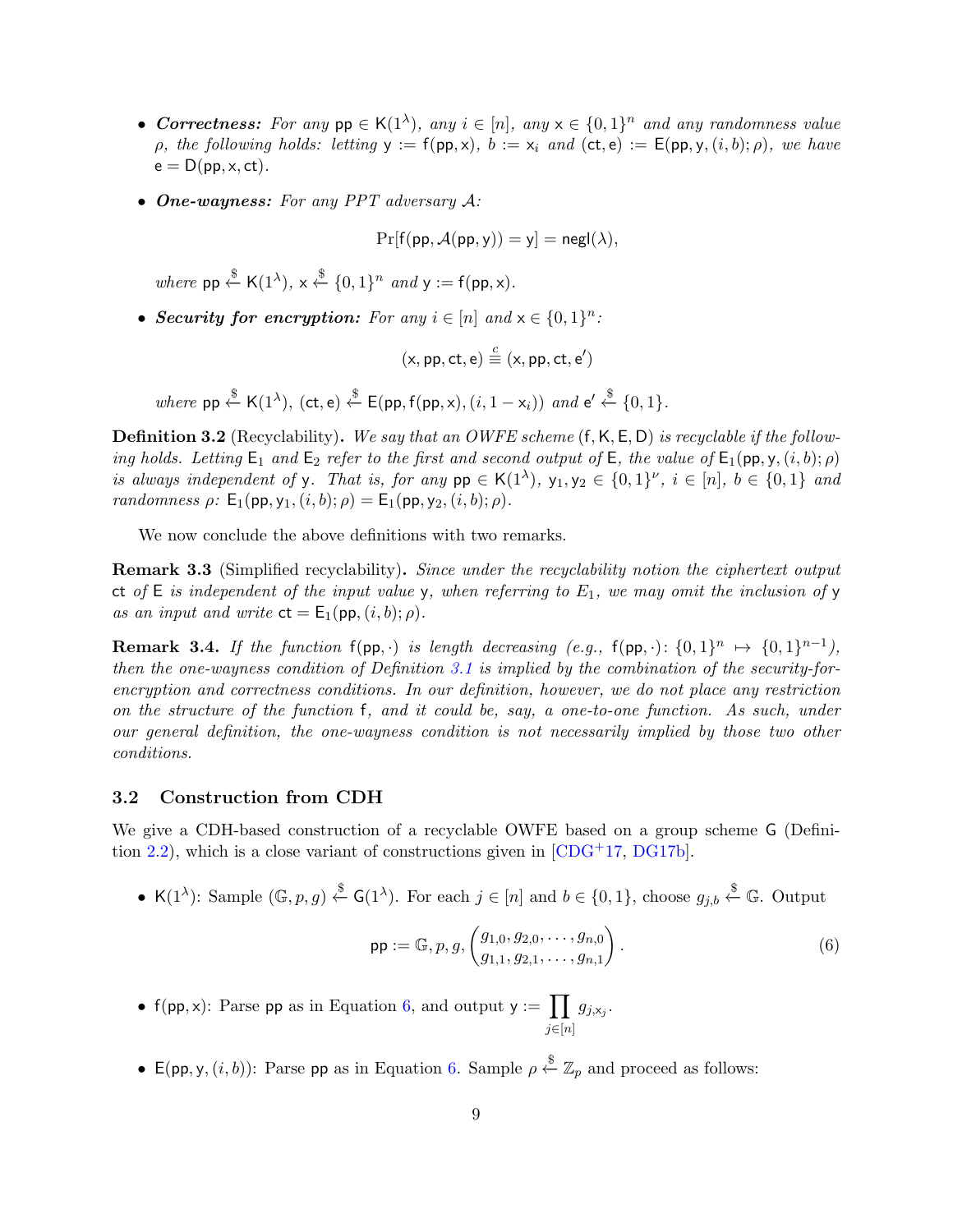<span id="page-9-4"></span>1. For every  $j \in [n] \backslash \{i\}$ , set  $c_{j,0} := g_j^{\rho}$  $j_{j,0}^{\rho}$  and  $c_{j,1} := g_{j}^{\rho}$  $_{j,1}^{\rho}.$ 2. Set  $c_{i,b} := g_{i,b}^{\rho}$  and  $c_{i,1-b} := \perp$ . 3. Set  $e := HC(y^{\rho}).^4$  $e := HC(y^{\rho}).^4$ 4. Output (ct, e) where  $ct := \begin{pmatrix} c_{1,0}, c_{2,0}, \ldots, c_{n,0} \\ \end{pmatrix}$  $c_{1,1}, c_{2,1}, \ldots, c_{n,1}$  . • D(pp, x, ct): Parse ct :=  $\begin{pmatrix} c_{1,0}, c_{2,0}, \ldots, c_{n,0} \\ \vdots \end{pmatrix}$  $c_{1,1}, c_{2,1}, \ldots, c_{n,1}$ ). Output  $HC(\prod$  $j \in [n]$  $c_{j, \mathsf{x}_j}$ ).

We prove the following lemma in Appendix [A.](#page-26-4)

<span id="page-9-2"></span>**Lemma 3.5.** Assuming that G is CDH-hard and  $n \in \omega(\log p)$ , the construction described above is a one-way function with encryption scheme satisfying the recyclability property.

## <span id="page-9-3"></span>4 TDF Construction

In this section we describe our TDF construction. We first give the following notation.

**Extending the notation for D.** For a given pp, a sequence  $ct := (ct_1, \ldots, ct_r)$  of encapsulated ciphertexts and a value x, we define  $D(pp, x, ct)$  to be the concatenation of  $D(pp, x, ct<sub>i</sub>)$  for  $i \in [r]$ .

**Algorithm Perm.** For two lists  $\mathbf{u}_1$  and  $\mathbf{u}_2$  and a bit b we define Perm $(\mathbf{u}_1, \mathbf{u}_2, b)$  to output  $(\mathbf{u}_1, \mathbf{u}_2)$ if  $b = 0$ , and  $(\mathbf{u}_2, \mathbf{u}_1)$  otherwise.

<span id="page-9-1"></span>Construction 4.1 (TDF construction). We now describe our TDF construction.

**Base primitive.** A recyclable OWFE scheme  $\mathcal{E} = (K, f, E, D)$ . Let Rand be the randomness space of the encapsulation algorithm E.

**Construction.** The construction is parameterized over two parameters  $n = n(\lambda)$  and  $r = r(\lambda)$ , where n is the input length to the function  $f$ , and r will be instantiated in the correctness proof. The input space of each TDF is  $\{0,1\}^{n+nr}$ . We will make use of the fact explained in Note [3.3.](#page-8-1)

- TDF.K $(1^{\lambda})$ :
	- 1. Sample  $pp \leftarrow K(1^{\lambda})$ .
	- 2. For each  $i \in [n]$  and selector bit  $b \in \{0, 1\}$ :

$$
\rho_{i,b} := (\rho_{i,b}^{(1)}, \dots, \rho_{i,b}^{(r)}) \stackrel{\$}{\leftarrow} \text{Rand}^r
$$
  

$$
\mathbf{ct}_{i,b} := (\mathsf{E}_1(\mathsf{pp}, (i,b); \rho_{i,b}^{(1)}), \dots, \mathsf{E}_1(\mathsf{pp}, (i,b); \rho_{i,b}^{(r)})).
$$

<span id="page-9-0"></span><sup>&</sup>lt;sup>4</sup>We assume that the  $HC(\cdot)$  is a hardcore bit function. If a deterministic hard-core bit for the specific function is not known then we can use the Goldreich-Levin [\[GL89\]](#page-25-8) construction. We skip the details of that with the goal of keeping exposition simple.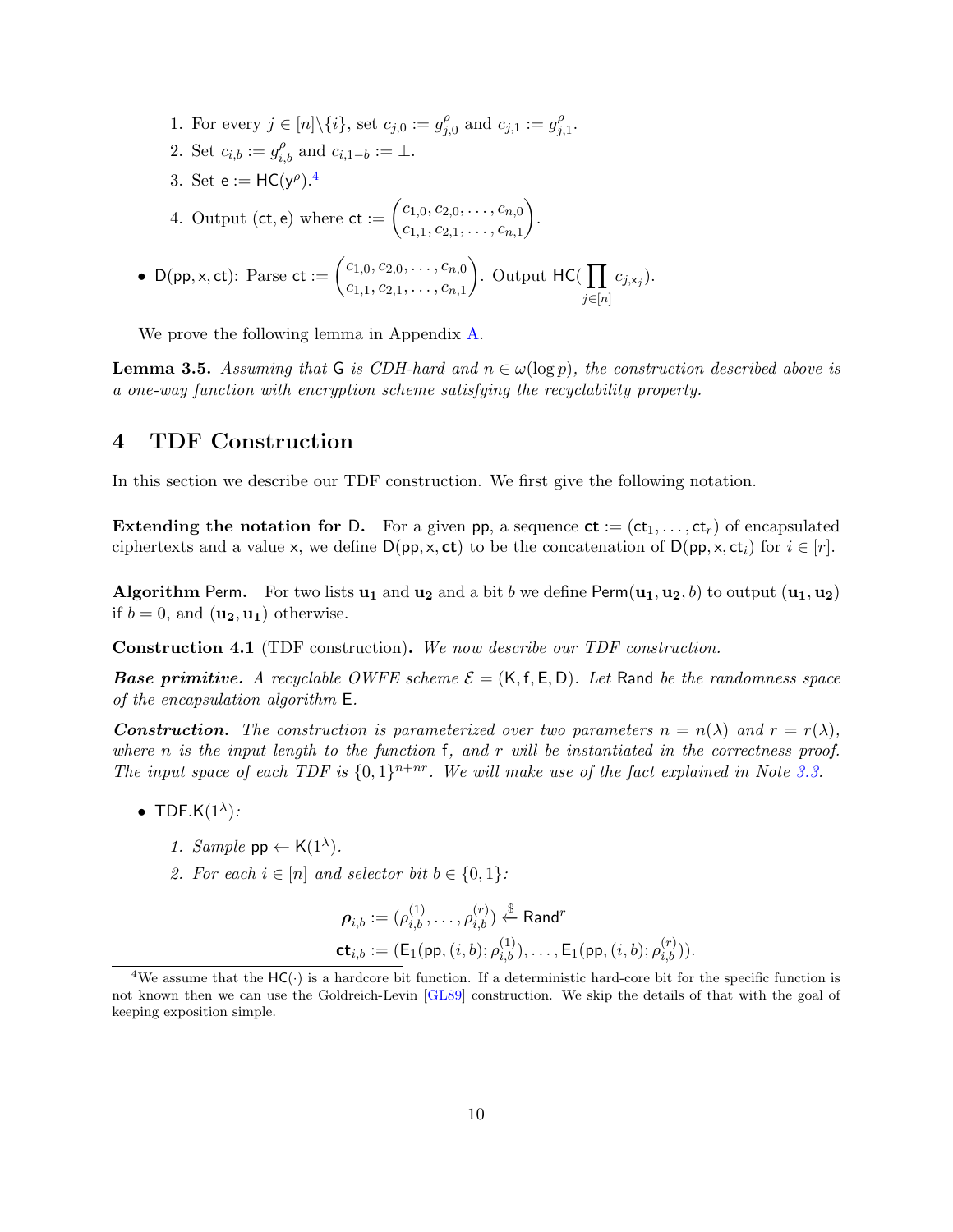3. Form the index key ik and the trapdoor key tk as follows:

$$
\mathsf{ik} := (\mathsf{pp}, \mathsf{ct}_{1,0}, \mathsf{ct}_{1,1}, \dots, \mathsf{ct}_{n,0}, \mathsf{ct}_{n,1}) \tag{7}
$$

tk := (pp, 
$$
\rho_{1,0}, \rho_{1,1}, \ldots, \rho_{n,0}, \rho_{n,1}
$$
). (8)

<span id="page-10-1"></span><span id="page-10-0"></span>.

- TDF.F $(ik, X)$ :
	- 1. Parse ik as in Equation [7](#page-10-0) and parse

$$
\mathsf{X} := (\mathsf{x} \in \{0,1\}^n, \mathsf{b}_1 \in \{0,1\}^r, \dots, \mathsf{b}_n \in \{0,1\}^r).
$$

- 2. Set  $y := f(pp, x)$ .
- 3. For all  $i \in [n]$  set

$$
\mathbf{e}_i := \mathsf{D}(\mathsf{pp}, \mathsf{x}, \mathsf{ct}_{\mathsf{i}, \mathsf{x}_i}).
$$

4. Return

$$
\mathsf{Y} := \big(\mathsf{y},\mathsf{Perm}(\mathbf{e}_1,\mathbf{b}_1,\mathsf{x}_1),\ldots,\mathsf{Perm}(\mathbf{e}_n,\mathbf{b}_n,\mathsf{x}_n)\big)
$$

- TDF.F<sup> $-1$ </sup>(tk, Y):
	- 1. Parse tk as in Equation [8](#page-10-1) and  $Y := (y, \widetilde{b_{1,0}}, \widetilde{b_{1,1}}, \ldots, \widetilde{b_{n,0}}, \widetilde{b_{n,1}})$ .
	- 2. Reconstruct  $x := x_1 \cdots x_n$  bit-by-bit and  $\mathbf{b} := (\mathbf{b}_1, \ldots, \mathbf{b}_n)$  vector-by-vector as follows. For  $i \in [n]$ :

(a) *Parse* 
$$
\boldsymbol{\rho}_{i,0} := (\rho_{i,0}^{(1)}, \ldots, \rho_{i,0}^{(r)})
$$
 and  $\boldsymbol{\rho}_{i,1} := (\rho_{i,1}^{(1)}, \ldots, \rho_{i,1}^{(r)})$ .  
(b) If

$$
\widetilde{\mathbf{b}_{i,0}} = \left( E_2(\text{pp}, \mathbf{y}, (i, 0); \rho_{i,0}^{(1)}), \dots, E_2(\text{pp}, \mathbf{y}, (i, 0); \rho_{i,0}^{(r)}) \right) \text{ and }
$$
\n
$$
\widetilde{\mathbf{b}_{i,1}} \neq \left( E_2(\text{pp}, \mathbf{y}, (i, 1); \rho_{i,1}^{(1)}), \dots, E_2(\text{pp}, \mathbf{y}, (i, 1); \rho_{i,1}^{(r)}) \right), \quad (9)
$$

then set  $x_i = 0$  and  $\mathbf{b}_i = \widetilde{\mathbf{b}_{i,1}}$ .  $(c)$  Else, if

$$
\widetilde{\mathbf{b}_{i,0}} \neq \left( E_2(\text{pp}, \mathbf{y}, (i, 0); \rho_{i,0}^{(1)}), \dots, E_2(\text{pp}, \mathbf{y}, (i, 0); \rho_{i,0}^{(r)}) \right) \text{ and }
$$
\n
$$
\widetilde{\mathbf{b}_{i,1}} = \left( E_2(\text{pp}, \mathbf{y}, (i, 1); \rho_{i,1}^{(1)}), \dots, E_2(\text{pp}, \mathbf{y}, (i, 1); \rho_{i,1}^{(r)}) \right), \quad (10)
$$

then set  $x_i = 1$  and  $\mathbf{b}_i = \widetilde{\mathbf{b}_{i,0}}$ .

(d) Else, halt and return  $\perp$ .

3. If  $y \neq f(pp, x)$ , then return  $\perp$ . Otherwise, return  $(x, b)$ .

We will now give the correctness and one-wayness statements about our TDF, and will prove them in subsequent subsections.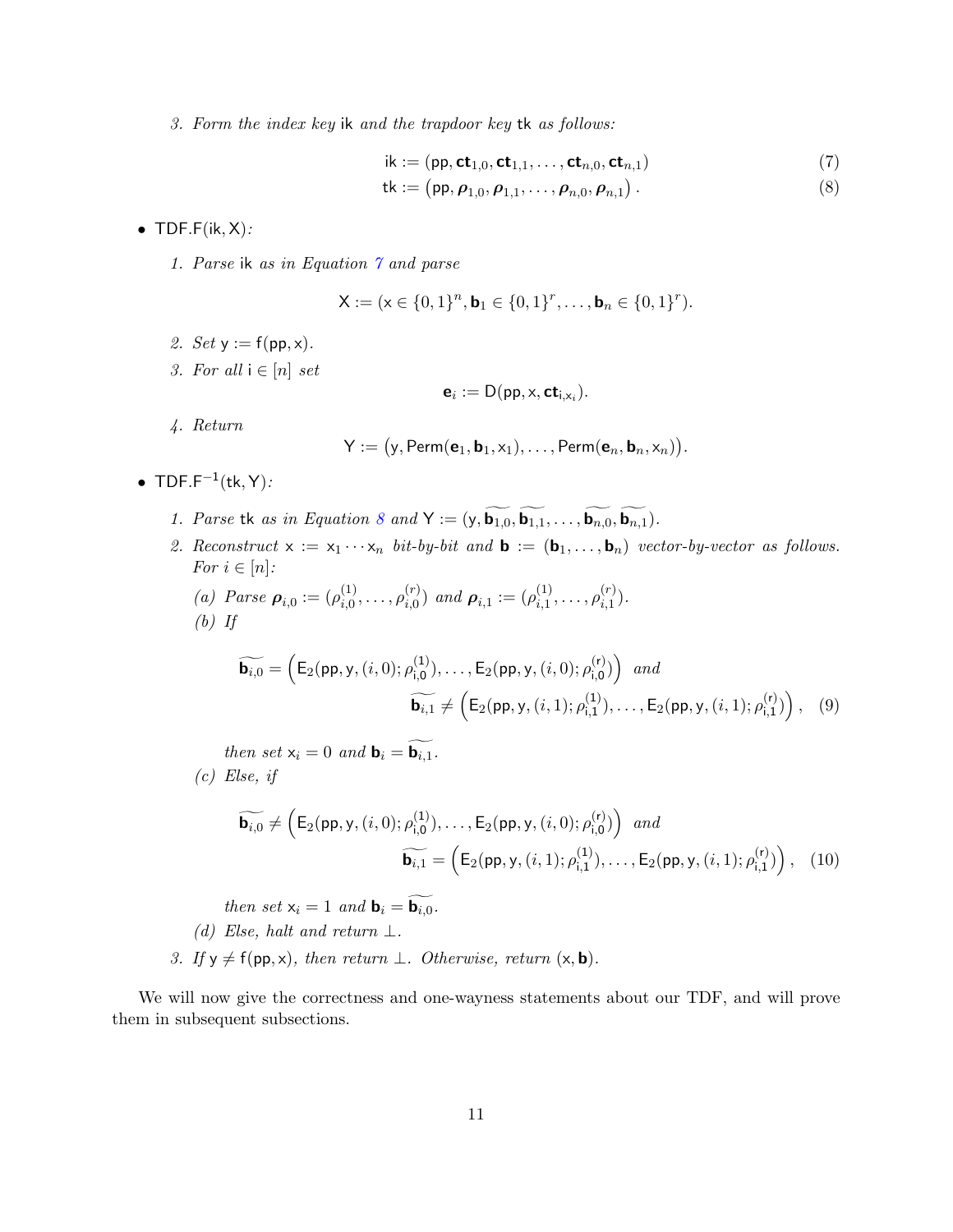<span id="page-11-0"></span>**Lemma 4.2** (TDF correctness). The inversion error of our constructed TDF is at most  $\frac{n}{2^r}$ . That *is, for any* (ik, tk)  $\in$  TDF.K(1<sup> $\lambda$ </sup>) we have

$$
\beta := \Pr[\text{TDF.F}^{-1}(\text{tk}, (\text{TDF.F}(ik, X))) \neq X] \leq \frac{n}{2^r},\tag{11}
$$

where the probability is taken over  $X := (x, b_1, \ldots, b_n) \stackrel{\$}{\leftarrow} \{0, 1\}^{n+nr}$ . By choosing  $r \in \omega(\log \lambda)$  we will have a negligible inversion error.

For one-wayness we will prove something stronger: parsing  $X := (x, \dots)$ , then recovering any  $x'$ satisfying  $f(pp, x) = f(pp, x')$  from (ik, TDF.F(ik, X)) is infeasible.

<span id="page-11-1"></span>**Lemma 4.3** (TDF one-wayness). The TDF (TDF.K, TDF.F, TDF.F<sup>-1</sup>) given in Construction [4.1](#page-9-1) is one-way. That is, for any PPT adversary A

$$
Pr[\mathcal{A}(ik, Y) = x' \text{ and } f(pp, x') = y] = negl(\lambda), \qquad (12)
$$

where  $(ik := (pp, \ldots), tk) \stackrel{\$}{\leftarrow} TDF.K(1^{\lambda}), X := (x, \ldots) \stackrel{\$}{\leftarrow} \{0, 1\}^{n+nr} \text{ and } Y := (y, \ldots) := TDF.F(ik, X).$ 

By combining Lemmas [3.5,](#page-9-2) [4.2](#page-11-0) and [4.3](#page-11-1) we will obtain our main result below.

Theorem 4.4 (CDH implies TDFs). There is a black-box construction of TDFs from CDH-hard groups.

#### 4.1 Proof of Correctness: Lemma [4.2](#page-11-0)

*Proof of Lemma [4.2.](#page-11-0)* Let  $X := (x, \mathbf{b}_1, \ldots, \mathbf{b}_n) \stackrel{\$}{\leftarrow} \{0,1\}^{n+nr}$  be as in the lemma and

$$
\mathsf{Y} := \mathsf{TDF.F}(\mathsf{ik}, \mathsf{X}) := (\mathsf{y}, \widetilde{\mathbf{b}_{1,0}}, \widetilde{\mathbf{b}_{1,1}}, \dots, \widetilde{\mathbf{b}_{n,0}}, \widetilde{\mathbf{b}_{n,1}}). \tag{13}
$$

By design, for all  $i \in [n]$ :  $\widetilde{\mathbf{b}_{i,1-x_i}} = \mathbf{b}_i$ . Parse

$$
\mathsf{tk} := (\boldsymbol{\rho}_{1,0}, \boldsymbol{\rho}_{1,1}, \dots, \boldsymbol{\rho}_{n,0}, \boldsymbol{\rho}_{n,1}),
$$
  

$$
\boldsymbol{\rho}_{i,b} := (\rho_{i,b}^{(1)}, \dots, \rho_{i,b}^{(r)}), \text{ for } i \in [n] \text{ and } b \in \{0,1\}.
$$

Consider the execution of TDF.F<sup>-1</sup>(tk, Y). By the correctness of our recyclable OWFE scheme  $\mathcal{E}$ we have the following: the probability that  $TDF.F^{-1}(tk, Y) \neq X$  is the probability that for some  $i \in [n]$ :

<span id="page-11-2"></span>
$$
\mathbf{b}_{i} = \left( \mathsf{E}_{2}(\mathsf{pp}, \mathsf{y}, (i, 1 - \mathsf{x}_{i}); \rho_{i, 1 - \mathsf{x}_{i}}^{(1)}), \dots, \mathsf{E}_{2}(\mathsf{pp}, \mathsf{y}, (i, 1 - \mathsf{x}_{i}); \rho_{i, 1 - \mathsf{x}_{i}}^{(r)}) \right).
$$
(14)

Now since  $\mathbf{b}_i$ , for all i, is chosen uniformly at random and independently of x, the probability of the event in Equation [14](#page-11-2) is  $\frac{1}{2^r}$ . A union bound over  $i \in [n]$  gives us the claimed error bound.  $\Box$ 

#### 4.2 Proof of One-wayness: Lemma [4.3](#page-11-1)

We prove Lemma [4.3](#page-11-1) via a couple of hybrids, corresponding to the real and a simulated view. We first give the following definition which will help us describe the two hybrids in a compact way.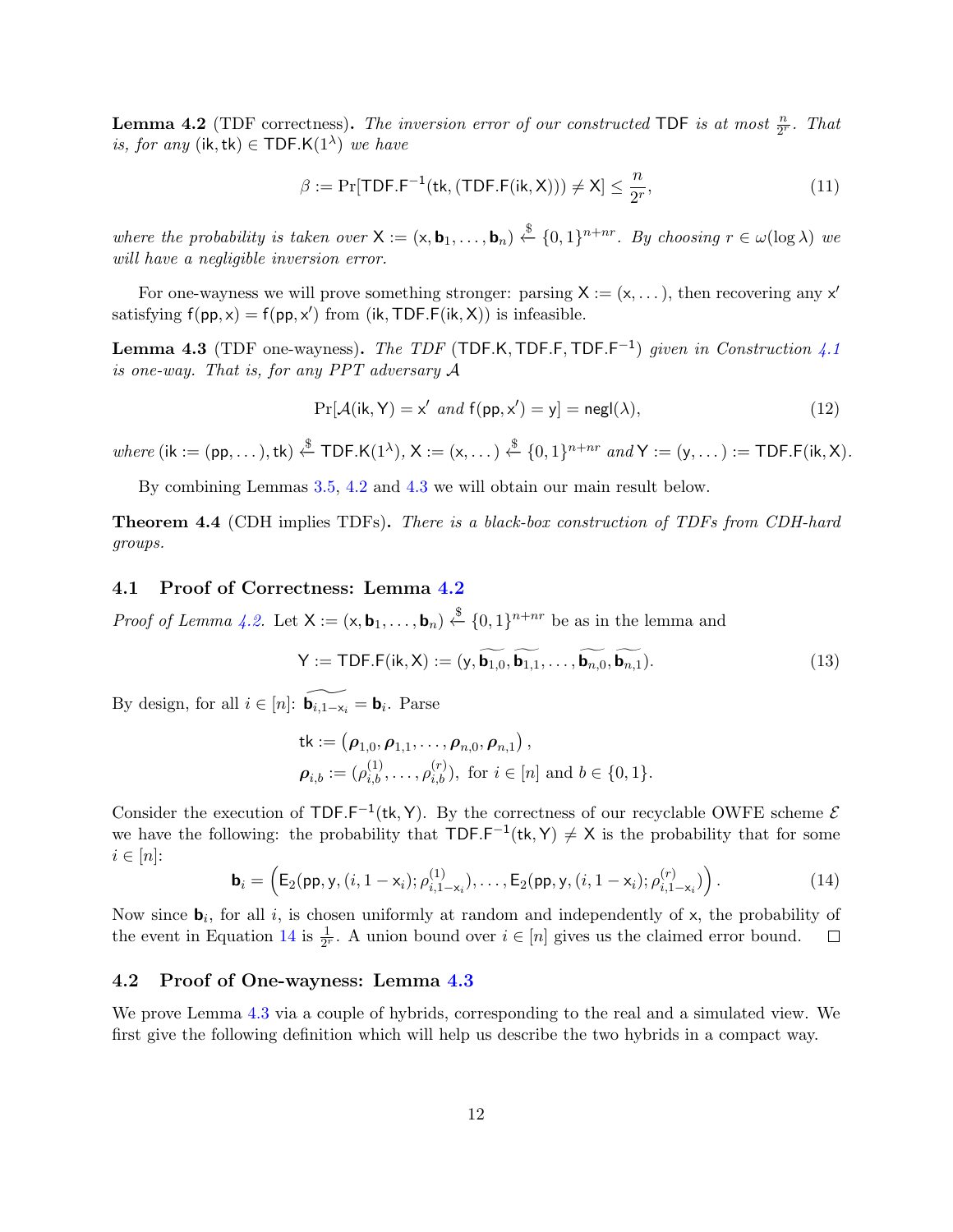**Definition 4.5.** Fix  $pp, x \in \{0, 1\}^n$  and  $y := f(pp, x)$ . We define two PPT algorithms Real and Sim, where Real takes as input (pp, x) and Sim takes as input (pp, y). We stress that Sim does not take x as input.

The algorithm Real(pp, x) outputs  $(CT, E)$  and the algorithm Sim(pp, y) outputs  $(CT, E_{sim})$ , sampled in the following way.

- Sample  $\left( \rho_{1,0}, \ldots, \rho_{n,0} \right)$  $\rho_{1,1}, \ldots, \rho_{n,1}$  $\Big) \stackrel{\$}{\leftarrow}$  Rand<sup>2×n</sup>.
- $\bullet$  Set

$$
\textbf{CT} := \begin{pmatrix} \text{ct}_{1,0}, \ldots, \text{ct}_{n,0} \\ \text{ct}_{1,1}, \ldots, \text{ct}_{n,1} \end{pmatrix} := \begin{pmatrix} E_1(\text{pp}, (1,0); \rho_{1,0}), \ldots, E_1(\text{pp}, (n,0); \rho_{n,0}) \\ E_1(\text{pp}, (1,1); \rho_{1,1}), \ldots, E_1(\text{pp}, (n,1); \rho_{n,1}) \end{pmatrix}.
$$

 $\bullet$  Set

$$
\boldsymbol{\mathsf{E}} := \begin{pmatrix} b_{1,0},\ldots,b_{n,0} \\ b_{1,1},\ldots,b_{n,1} \end{pmatrix},
$$

where, for all  $i \in [n]$ :

- if 
$$
x_i = 0
$$
, then  $b_{i,0} := D(pp, x, ct_{i,0})$  and  $b_{i,1} \stackrel{\$}{\leftarrow} \{0,1\}$ .  
\n- if  $x_i = 1$ , then  $b_{i,0} \stackrel{\$}{\leftarrow} \{0,1\}$  and  $b_{i,1} := D(pp, x, ct_{i,1})$ .

 $\bullet$  Set

$$
\mathsf{E}_{\text{sim}} := \begin{pmatrix} \mathsf{E}_2(\mathsf{pp},\mathsf{y},(1,0);\rho_{1,0}),\ldots,\mathsf{E}_2(\mathsf{pp},\mathsf{y},(n,0);\rho_{n,0}) \\ \mathsf{E}_2(\mathsf{pp},\mathsf{y},(1,1);\rho_{1,1}),\ldots,\mathsf{E}_2(\mathsf{pp},\mathsf{y},(n,1);\rho_{n,1}) \end{pmatrix}
$$

We now prove the following lemma which will help us to prove the indistinguishability of the two hybrids in our main proof.

<span id="page-12-2"></span>**Lemma 4.6.** Fix polynomial  $r := r(\lambda)$  and let  $x \in \{0, 1\}^n$ . We have

$$
(\mathsf{pp}, \mathsf{x}, \mathsf{CT}_1, \mathsf{E}_1, \dots, \mathsf{CT}_r, \mathsf{E}_r) \stackrel{c}{\equiv} (\mathsf{pp}, \mathsf{x}, \mathsf{CT}_1, \mathsf{E}_{\text{sim},1}, \dots, \mathsf{CT}_r, \mathsf{E}_{\text{sim},r}),
$$
(15)

where  $pp \stackrel{\$}{\leftarrow} K(1^{\lambda})$ , and for all  $i \in [r]$ ,  $(\mathsf{CT}_i, \mathsf{E}_i) \stackrel{\$}{\leftarrow} \text{Real}(pp, x)$  and  $(\mathsf{CT}_i, \mathsf{E}_{\text{sim},i}) \stackrel{\$}{\leftarrow} \text{Sim}(pp, f(pp, x))$ .

*Proof.* Fix  $x \in \{0,1\}^n$  and let  $y := f(p, x)$ . For the purpose of doing a hybrid argument we define two algorithms SReal and SSim below.

• SReal $(i, pp, x)$ : sample  $ρ_0, ρ_1 \stackrel{\$}{\leftarrow}$  Rand and return  $(\mathsf{ct}, \mathsf{e}),$  where

<span id="page-12-1"></span><span id="page-12-0"></span>
$$
\mathbf{ct} := \begin{pmatrix} \mathbf{ct}_0 \\ \mathbf{ct}_1 \end{pmatrix} := \begin{pmatrix} \mathsf{E}_1(\mathsf{pp}, (i, 0); \rho_0) \\ \mathsf{E}_1(\mathsf{pp}, (i, 1); \rho_1) \end{pmatrix} \tag{16}
$$

and e is defined as follows:

- if 
$$
x_i = 0
$$
, then  $\mathbf{e} := \begin{pmatrix} D(pp, x, ct_0) \\ b \end{pmatrix}$ , where  $b \stackrel{\$}{\leftarrow} \{0, 1\};$   
- if  $x_i = 1$ , then  $\mathbf{e} := \begin{pmatrix} b \\ D(pp, x, ct_1) \end{pmatrix}$ , where  $b \stackrel{\$}{\leftarrow} \{0, 1\}.$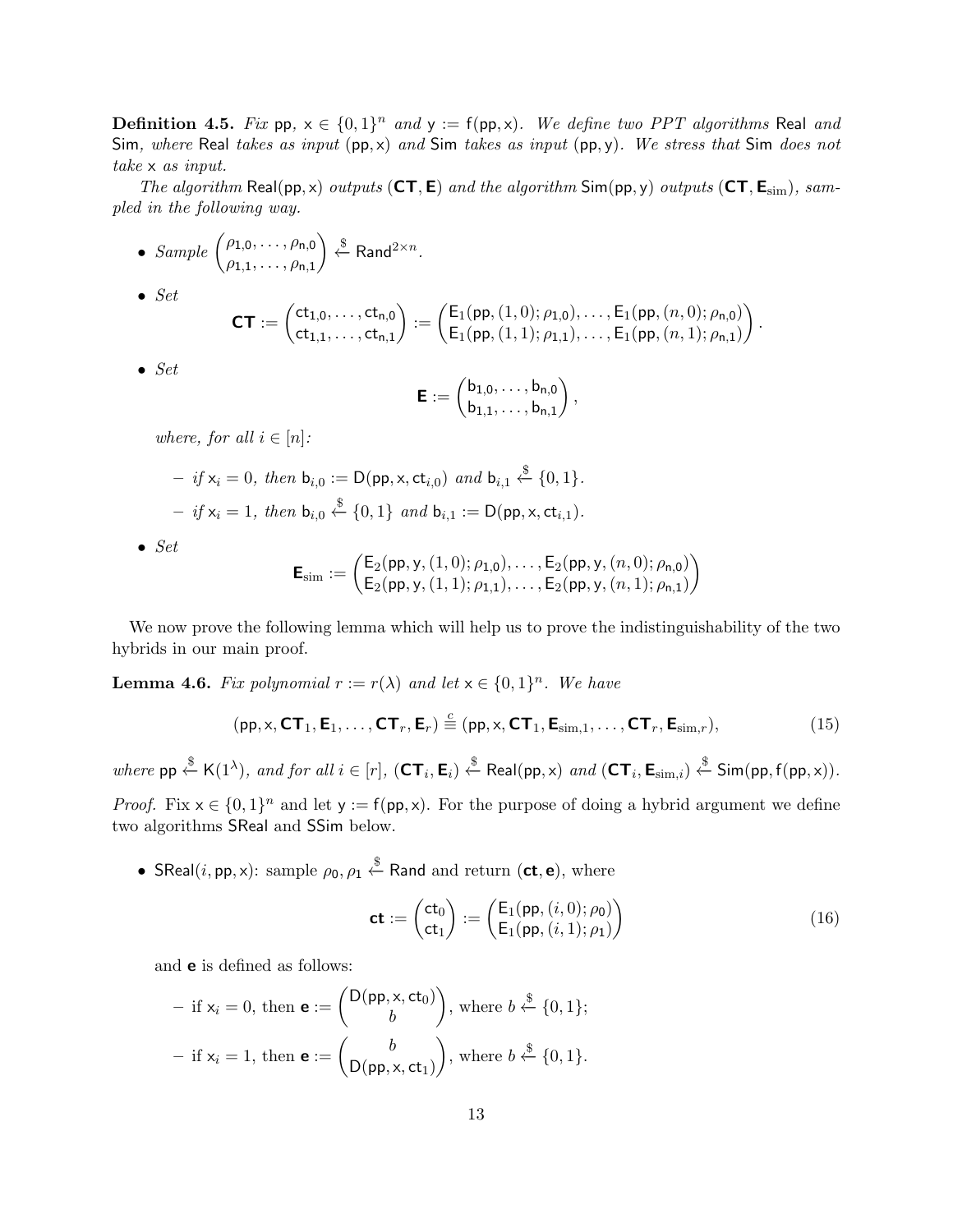• SSim $(i, pp, y)$ : Return (ct,  $e_{sim}$ ), where ct is sampled as in Equation [16](#page-12-0) and

$$
\mathbf{e}_{sim} := \begin{pmatrix} \mathsf{E}_2(\mathsf{pp}, \mathsf{y}, (i, 0); \rho_0) \\ \mathsf{E}_2(\mathsf{pp}, \mathsf{y}, (i, 1); \rho_1) \end{pmatrix}.
$$

We will show that for all  $i \in [n]$  and  $x \in \{0, 1\}^n$ 

<span id="page-13-0"></span>
$$
(\text{pp}, \times, \text{ct}, \text{e}) \stackrel{c}{\equiv} (\text{pp}, \times, \text{ct}, \text{e}_{\text{sim}}), \tag{17}
$$

where

$$
\mathsf{pp} \stackrel{\$}{\leftarrow} \mathsf{K}(1^{\lambda}), \ (\mathsf{ct}, \mathsf{e}) \stackrel{\$}{\leftarrow} \mathsf{SReal}(i, \mathsf{pp}, \mathsf{x}) \ \mathrm{and} \ (\mathsf{ct}, \mathsf{e}_{\mathrm{sim}}) \stackrel{\$}{\leftarrow} \mathsf{SSim}(i, \mathsf{pp}, \mathsf{f}(\mathsf{pp}, \mathsf{x})).
$$

From Equation [17](#page-13-0) using a simple hybrid argument the indistinguishability claimed in the lemma (Equation [15\)](#page-12-1) is obtained. Note that for the hybrid argument we need to make use of the fact that that x is provided in both sides of Equation [17,](#page-13-0) because we need to know x to be able to build the intermediate hybrids between those of Equation [15.](#page-12-1) Thus, in what follows we will focus on proving Equation [17.](#page-13-0)

To prove Equation [17,](#page-13-0) first note that by the correctness of the OWFE scheme  $\mathcal{E}$ , we have

$$
(pp,x,\mathbf{ct},\mathbf{e})\equiv (pp,x,\mathbf{ct},\mathbf{e}'),
$$

where **ct** and **e** are sampled according to  $\mathsf{SReal}(i, \mathsf{pp}, \mathsf{x})$  as above (using randomness values  $\rho_0$  and  $\rho_1$ ), and **e**' is sampled as:

\n- if 
$$
x_i = 0
$$
, then  $\mathbf{e}' := \begin{pmatrix} \mathsf{E}_2(\mathsf{pp}, \mathsf{y}, (i, 0); \rho_0) \\ b \end{pmatrix}$ , where  $b \overset{\$}{\leftarrow} \{0, 1\}$ ;
\n- if  $x_i = 1$ , then  $\mathbf{e}' := \begin{pmatrix} b \\ \mathsf{E}_2(\mathsf{pp}, \mathsf{y}, (i, 1); \rho_1) \end{pmatrix}$ , where  $b \overset{\$}{\leftarrow} \{0, 1\}$ .
\n

Thus, we will prove

<span id="page-13-1"></span>
$$
(\mathsf{pp}, \mathsf{x}, \mathsf{ct}, \mathsf{e}') \stackrel{c}{\equiv} (\mathsf{pp}, \mathsf{x}, \mathsf{ct}, \mathsf{e}_{\text{sim}}). \tag{18}
$$

We derive Equation [18](#page-13-1) from the security-for-encryption requirement of the scheme  $(K, f, E, D)$ .

Recall that the security for encryption requirement asserts that no PPT adversary can distinguish between  $(x, ct_1, e_1)$  and  $(x, ct_1, e_2)$ , where  $pp \stackrel{\$}{\leftarrow} K(1^{\lambda}), (ct_1, e_1) \stackrel{\$}{\leftarrow} E(pp, f(pp, x), (i, 1 - x_i))$  and  $e_2 \stackrel{\$}{\leftarrow} \{0,1\}$ . Let us call  $(x, ct_1, e_1)$  the simulated challenge and  $(x, ct_1, e_2)$  the random challenge.

To give the reduction we present a procedure Turn which generically turns a simulated challenge into a sample of  $SSim(i, pp, x)$  and turns a random challenge into a sample of  $SReal(i, pp, y)$ .

The algorithm  $Turn(x, ct, e)$  returns  $(ct_1, e_1)$ , formed as follows:

• Sample  $\rho \overset{\$}{\leftarrow}$  Rand. Then

– if  $x_i = 0$ , then return

$$
\mathbf{ct}_1 = \begin{pmatrix} \mathsf{E}_1(\mathsf{pp}, (i, 0); \rho) \\ \mathsf{ct} \end{pmatrix} \qquad \mathbf{e}_1 = \begin{pmatrix} \mathsf{E}_2(\mathsf{pp}, \mathsf{y}, (i, 0); \rho) \\ \mathsf{e} \end{pmatrix}
$$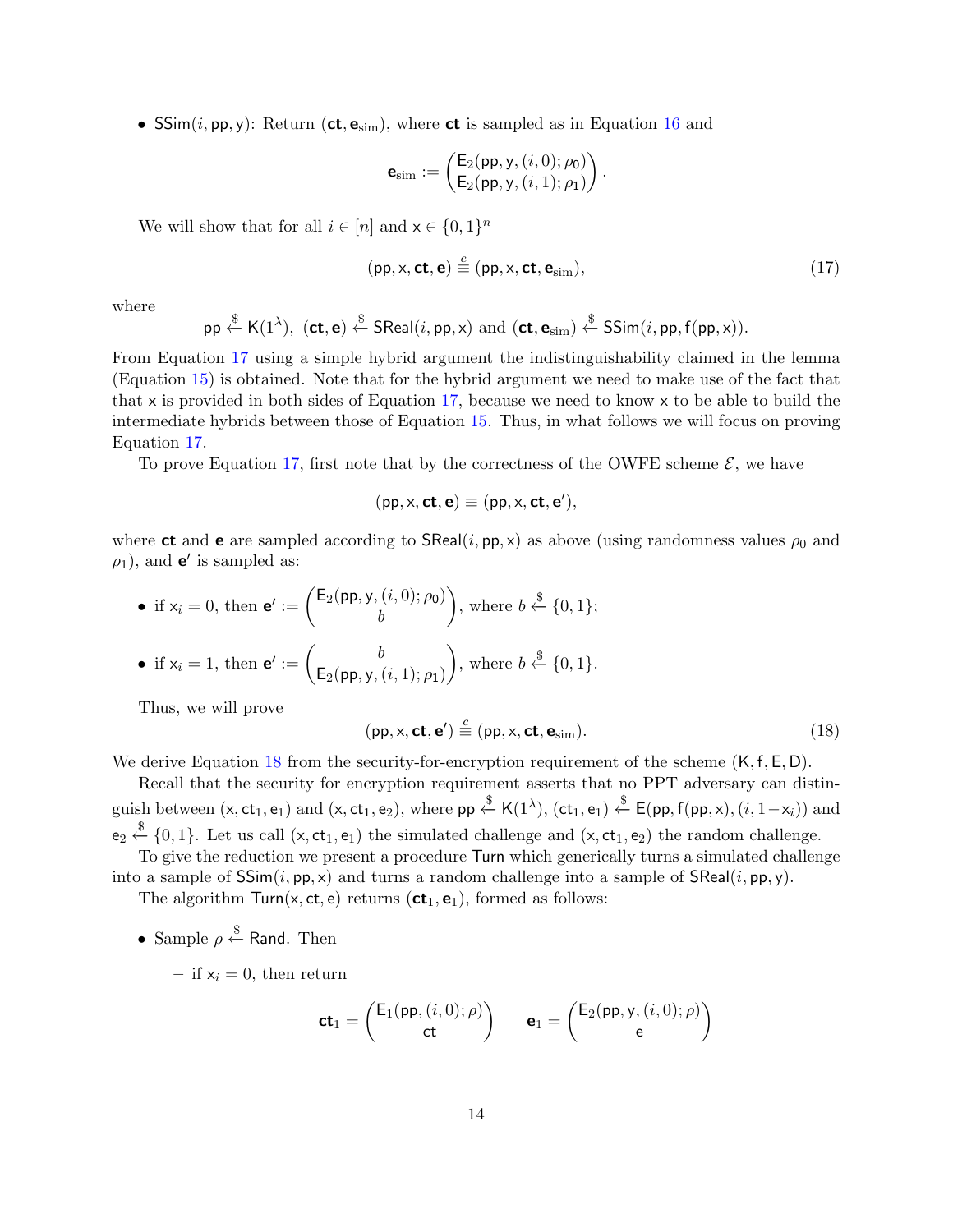– if  $x_i = 1$ , then return

$$
\mathbf{ct}_1 = \begin{pmatrix} \mathbf{ct} \\ \mathsf{E}_1(\mathsf{pp}, (i, 0); \rho) \end{pmatrix} \qquad \mathbf{e}_1 = \begin{pmatrix} \mathbf{e} \\ \mathsf{E}_2(\mathsf{pp}, \mathsf{y}, (i, 0); \rho) \end{pmatrix}
$$

It should be clear by inspection that the output of  $Turn(x, ct, e)$  is identically distributed to SReal $(i, pp, x)$  if  $(x, ct, e)$  is a random challenge (defined above), and identically distributed to  $SSim(i, pp, x)$  if  $(x, ct, e)$  is a simulated challenge. The proof is now complete.  $\Box$ 

*Proof of Lemma [4.3.](#page-11-1)* To prove Lemma [4.3](#page-11-1) we define two hybrids and will use the notation view<sub>i</sub> to refer to the view sampled in **Hybrid**  $i$ .

**Hybrid** 0. The view  $(ik, Y)$  is produced honestly as in the real executions of the scheme TDF. That is,

- Sample pp  $\stackrel{\$}{\leftarrow}$  K(1<sup>\2</sup>),  $x \stackrel{\$}{\leftarrow} \{0, 1\}^n$  and let  $y := f(pp, x)$ .
- For all  $j \in [r]$  sample  $(\text{CT}^{(j)}, \text{E}^{(j)}) \stackrel{\$}{\leftarrow} \text{Real}(pp, x)$ . Parse

$$
\mathbf{CT}^{(j)} := \begin{pmatrix} \mathsf{ct}_{1,0}^{(j)}, \ldots, \mathsf{ct}_{n,0}^{(j)} \\ \mathsf{ct}_{1,1}^{(j)}, \ldots, \mathsf{ct}_{n,1}^{(j)} \end{pmatrix} \qquad \mathsf{E}^{(j)} := \begin{pmatrix} \mathsf{b}_{1,0}^{(j)}, \ldots, \mathsf{b}_{n,0}^{(j)} \\ \mathsf{b}_{1,1}^{(j)}, \ldots, \mathsf{b}_{n,1}^{(j)} \end{pmatrix}.
$$

• For all  $i \in [n]$  and  $d \in \{0, 1\}$  set

$$
\begin{aligned} \mathbf{ct}_{i,d} &:= (\mathbf{ct}_{i,d}^{(1)}, \ldots, \mathbf{ct}_{i,d}^{(r)}) \\ \mathbf{b}_{i,d} &:= (\mathbf{b}_{i,d}^{(1)}, \ldots, \mathbf{b}_{i,d}^{(r)}) . \end{aligned}
$$

• Form the view  $(ik, Y)$  as follows:

$$
\left(\underbrace{\left(\mathbf{pp},\mathbf{ct}_{1,0},\mathbf{ct}_{1,1},\ldots,\mathbf{ct}_{n,0},\mathbf{ct}_{n,1}\right)}_{\mathbf{i}\mathbf{k}},\underbrace{\left(\mathbf{y},\mathbf{b}_{1,0},\mathbf{b}_{1,1},\ldots,\mathbf{b}_{n,0},\mathbf{b}_{n,1}\right)}_{\mathbf{Y}}\right)
$$
(19)

**Hybrid 1.** The view (ik, Y) is produced the same as **Hybrid** 0 except that for all  $j \in [r]$  we sample  $(\mathsf{CT}^{(j)}, \mathsf{E}^{(j)})$  now as  $(\mathsf{CT}^{(j)}, \mathsf{E}^{(j)}) \overset{\$}{\leftarrow} \mathsf{Sim(pp, y)}$ .

We prove that the two views above are indistinguishable and then we will show that inverting the image under view<sub>1</sub> is computationally infeasible.

Indistinguishability of the views: By Lemma [4.6](#page-12-2) we have view<sub>0</sub>  $\stackrel{c}{\equiv}$  view<sub>1</sub>. The reason is that the view in either hybrid is produced entirely based on  $(\mathsf{CT}^{(1)}, \mathsf{E}^{(1)}, \ldots, \mathsf{CT}^{(r)}, \mathsf{E}^{(r)})$  and that this tuple is sampled from the distribution  $\text{Real}(pp, x)$  in one hybrid and from  $\text{Sim}(pp, y)$  in the other.

**One-wayness in Hybrid 1:** We claim that for any PPT adversary  $A$ 

<span id="page-14-0"></span>
$$
\Pr[\mathcal{A}(\mathsf{view}_1) = \mathsf{x}' \text{ and } \mathsf{f}(\mathsf{pp}, \mathsf{x}') = \mathsf{y}] = \mathsf{negl}(\lambda). \tag{20}
$$

Recall that view<sub>1</sub> := (ik, Y) is the view in **Hybrid** 1 and that the variables pp and y are part of  $ik := (pp, \dots)$  and  $Y := (y, \dots)$ . The proof of Equation [20](#page-14-0) follows from the one-wayness of f, taking into account the fact that view<sub>1</sub> in its entirety is produced solely based on pp and  $y := f(pp, x)$  (and especially without knowing x). This is because all the underlying variables  $(CT^{(j)}, E^{(j)})$  — for all  $j$  — are produced as  $(\text{CT}^{(j)}, \text{E}^{(j)}) \overset{\$}{\leftarrow} \text{Sim(pp, y)}$ , which can be formed without knowledge of x.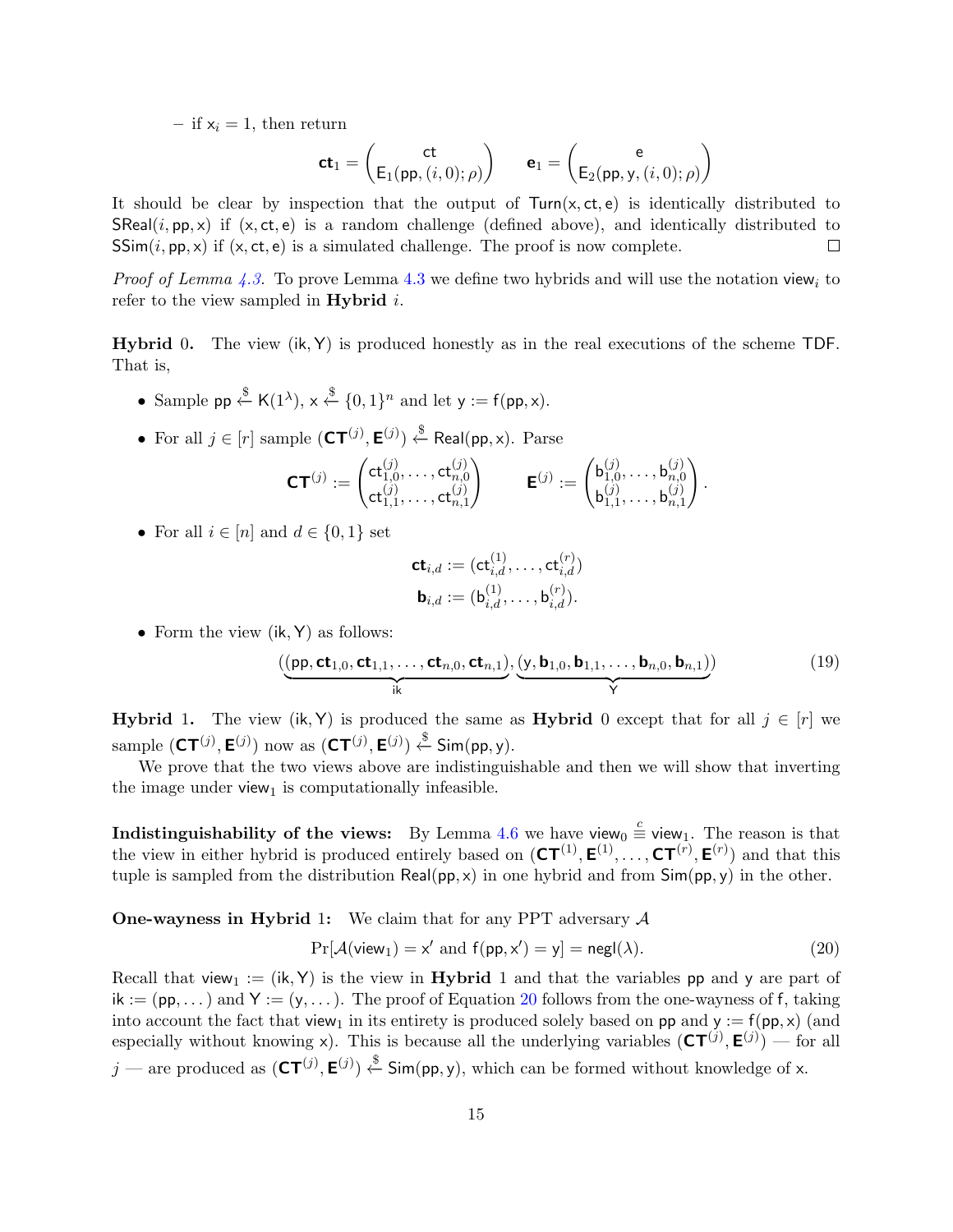Completing the Proof of Lemma [4.3.](#page-11-1) Let view<sub>0</sub> := (ik, Y) and parse ik := (pp,...) and  $Y := (y, \dots)$ . For any PPT adversary A we need to show that the probability that A on input view<sub>0</sub> outputs  $x' \in \{0,1\}^n$  such that  $f(p, x') = y$  is negligible. We know that B fails to compute such a string  $x'$  with non-negligible probability if the view  $((pp, \ldots), (y, \ldots))$  is sampled according to view<sub>1</sub>. Since view<sub>0</sub>  $\stackrel{c}{\equiv}$  view<sub>1</sub>, the claim follows.  $\Box$ 

### 4.3 Extended One-Wayness

For our CCA2 application we need to prove a stronger property than the standard one-wayness for our constructed TDF. This extension requires that if we evaluate m correlated inputs under m independent functions from the TDF family, the result still cannot be inverted.

<span id="page-15-1"></span>**Lemma 4.7** (m-Extended one-wayness). Let  $TDF = (TDF.K, TDF.F, TDF.F^{-1})$  be the TDF built in Construction [4.1](#page-9-1) based on an arbitrary parameter  $r = r(\lambda)$ . Let  $m := m(\lambda)$ . For any PPT adversary A

 $Pr[\mathcal{A}(\text{view} := (\text{i}k_1, \ldots, \text{i}k_m, Y_1, \ldots, Y_m)) = x] = negl(\lambda),$ 

where  $x \stackrel{\$}{\leftarrow} \{0,1\}^n$  and for  $i \in [m]$ ,  $(ik_i,tk_i) \stackrel{\$}{\leftarrow} \textsf{TDF.K}(1^{\lambda}), \mathbf{b}_i \stackrel{\$}{\leftarrow} \{0,1\}^{nr}$  and  $\mathsf{Y}_i := \textsf{TDF.F}(ik_i, \mathsf{x} || \mathbf{b}_i)$ . Thus, there exists a hardcore function  $HC$  such that  $HC(x)$  is pseudorandom in the presence of view.

*Proof.* For any PPT adversary A we need to show that the probability that  $A$ (view) outputs x is negligible. It is easy to verify by inspection that the distribution of view can be perfectly formed based on the view (ik<sup>\*</sup>, Y<sup>\*</sup>) of an inverter against the standard one-wayness of the trapdoor function (TDF.K, TDF.F, TDF.F<sup>-1</sup>) of Construction [4.1](#page-9-1) but under the new parameter  $r' = m \times r$ . Invoking Lemma [4.3](#page-11-1) our claimed one-wayness extension follows.  $\Box$ 

# 5 CCA2-Secure Public-Key Encryption

In this section we show that an adaptive version of the notion of recyclable OWFE gives rise to a black-box construction of CCA2-secure PKE. We will first define this adaptive version in Section [5.1](#page-15-0) and will then give the construction. We should also point out that it is not clear whether the CDHbased construction given in Section [3.2](#page-8-2) can be proved adaptively secure. We leave this as an open problem. The goal of this section is purely theoretical, showing the versatility of an adaptive strengthening of the OWFE notion.

### <span id="page-15-0"></span>5.1 Adaptive One-Way Function with Encryption

For our CCA construction we need to work with an adaptive version of the notion of OWFE. Recall by Note [3.3](#page-8-1) that a ciphertext ct does not depend on the corresponding y. The security for encryption notion (Definition [3.1\)](#page-7-0) says if (ct, e) is formed using an image  $y := f(p, x)$  and parameters  $(i, b)$ , and if  $x_i \neq b$ , then even knowing x does not help an adversary in distinguishing e from a random bit. The adaptive version of this notion allows the adversary to choose x after seeing ct. This notion makes sense because ct does not depend on the image y, and so ct may be chosen first.

<span id="page-15-2"></span>**Definition 5.1** (Adaptive OWFE). We say that  $\mathcal{E} = (K, f, E, D)$  is an adaptive one-way function with encryption scheme if  $\mathcal E$  is correct in the sense of Definition [3.1,](#page-7-0) f is one-way in the sense of Definition [3.1](#page-7-0) and that  $\mathcal E$  is adaptively secure in the following sense.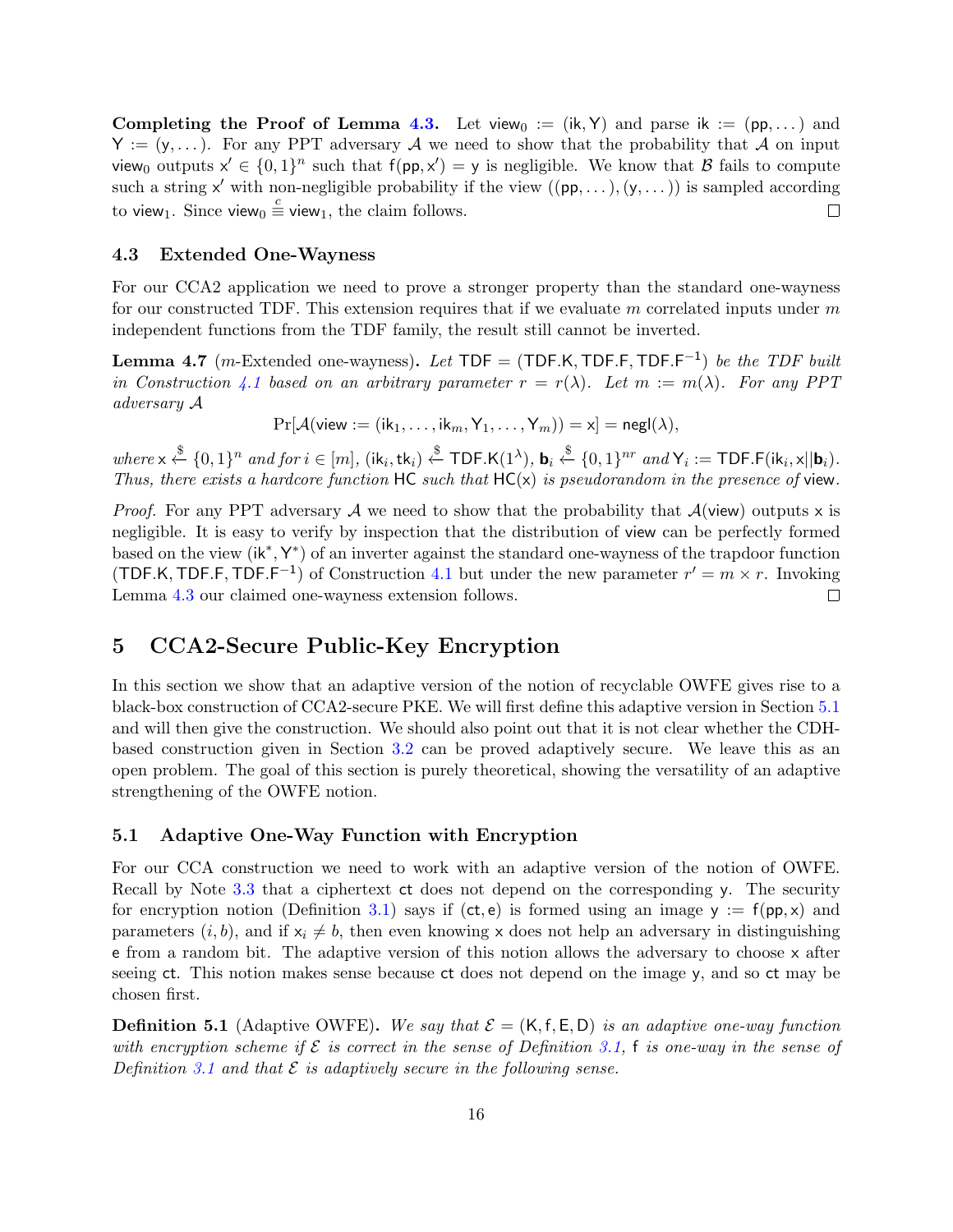<span id="page-16-3"></span>• Adaptive Security: For any PPT adversary A the probability that AdapOWFE $[t = 1](\mathcal{E}, \mathcal{A})$ outputs 1 is  $\frac{1}{2}$  + negl( $\lambda$ ), where the experiment AdapOWFE[t] is defined in Fig. [1.](#page-16-0)

<span id="page-16-1"></span>Experiment AdapOWFE[t]( $\mathcal{E}, \mathcal{A} := (\mathcal{A}_1, \mathcal{A}_2, \mathcal{A}_3)$ ): 1.  $(i^* \in [n], b^* \in \{0, 1\}, \mathsf{st}_1) \overset{\$}{\leftarrow} \mathcal{A}_1(1^{\lambda})$ 2. Sample  $pp \stackrel{\$}{\leftarrow} K(1^{\lambda})$  and  $\rho_1, \ldots, \rho_t \stackrel{\$}{\leftarrow} \{0,1\}^*$ 3. Set  $ct_1 := E_1(pp, (i^*, b^*); \rho_1), \ldots, ct_t := E_1(pp, (i^*, b^*); \rho_t)$ 4.  $(x, st_2) \stackrel{\$}{\leftarrow} \mathcal{A}_2(st_1, pp, ct_1, \ldots, ct_t).$ 5. If  $x_{i^*} = b^*$ , HALT. 6. For  $j \in [t]$ :  $e_j := E_2(pp, y, (i^*, b^*); \rho_j)$ , where  $y = f(pp, x)$ . 7. ch  $\xleftarrow{\$} \{0,1\}$ . If ch = 0, set  $\mathbf{e}' := (\mathsf{e}_1, \ldots, \mathsf{e}_t)$ ; else,  $\mathbf{e}' \xleftarrow{\$} \{0,1\}^t$ . 8. out  $\stackrel{\$}{\leftarrow}$   $\mathcal{A}_3(\mathsf{st}_2, \mathsf{e}').$ 9. Output 1 if out  $=$  ch and 0 otherwise.

<span id="page-16-0"></span>

We remind the reader that in Step [3](#page-16-1) of Fig. [1](#page-16-0) the algorithm  $E_1$  does not take any y as input because of Note [3.3.](#page-8-1) The following lemma is obtained using a straightforward hybrid argument, so we omit the proof.

<span id="page-16-2"></span>**Lemma 5.2.** Let  $\mathcal{E} = (K, f, E, D)$  be an adaptive OWFE scheme. For any polynomial  $t := t(\lambda)$  and any PPT adversary A, we have  $Pr[\text{AdapOWFE}[t](\mathcal{E}, \mathcal{A}) = 1] \leq \frac{1}{2} + \text{negl}(\lambda)$ .

### 5.2 CCA2 PKE from Recyclable Adaptive OWFE

**Notation.** Let  $TDF := (TDF.K, TDF.F, TDF.F^{-1})$  be as in Section [4.](#page-9-3) We will interpret the input X to the TDF as  $(x, s)$ , where  $x \in \{0, 1\}^n$  corresponds to f's pre-image part and  $s \in \{0, 1\}^{n_1}$ corresponds to the *blinding* part. In particular, if  $r$  is the underlying parameter of the constructed TDF as in Construction [4.1,](#page-9-1) then  $n_1 = n \times r$ .

Ingredients of our CCA2-secure PKE. Apart from a TDF with the above syntax, our CCA2 secure construction also makes use of a one-time signature scheme  $\text{SIG} = (\text{SIG} \cdot \text{K}, \text{SIG} \cdot \text{Sign}, \text{SIG} \cdot \text{Ver})$ with prefect correctness, which in turn can be obtained from any one-way function. See Appendix [C](#page-28-1) for the description of this notion.

Our CCA2 primitive. We will build a CCA2 secure single-bit PKE, which by the result of [\[Ms09\]](#page-25-11) can be boosted into many-bit CCA2 secure PKE. Since we deal with single-bit CCA2 PKE, we may assume without loss of generality that the CCA adversary issues all her CCA oracles after seeing the challenge ciphertext.

We will now describe our CCA2-secure PKE scheme.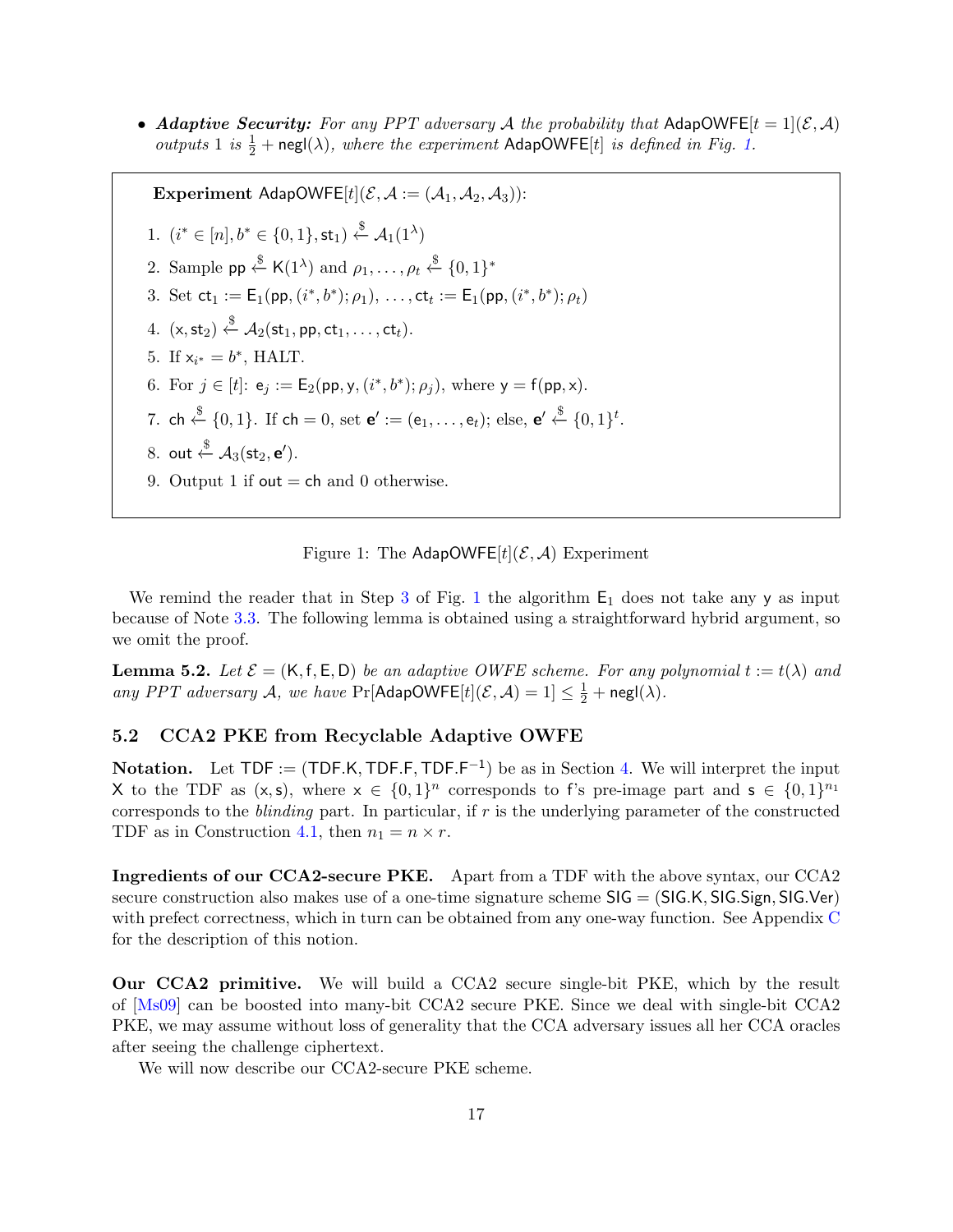<span id="page-17-1"></span>Construction 5.3 (IND-CCA2-secure PKE). The construction is parameterized over a parameter  $m := m(\lambda)$ , which denotes the size of the verification key of the underlying signature scheme SIG. Let HC be a bit-valued hardcore function whose existence was proved in Lemma [4.7.](#page-15-1)

• PKE.K $(1^{\lambda})$ : For  $i \in [m]$  and  $b \in \{0,1\}$ , sample  $(ik_i^b,tk_i^b) \stackrel{\$}{\leftarrow}$  TDF.K $(1^{\lambda})$ . Form  $(\mathsf{pk},\mathsf{sk})$  the public/secret key as follows:

<span id="page-17-0"></span>
$$
\mathsf{pk} := (\mathsf{ik}_1^0, \mathsf{ik}_1^1, \dots, \mathsf{ik}_m^0, \mathsf{ik}_m^1), \ \mathsf{sk} := (\mathsf{tk}_1^0, \mathsf{tk}_1^1, \dots, \mathsf{tk}_m^0, \mathsf{tk}_m^1). \tag{21}
$$

• PKE.E(pk, b): Parse pk as in Equation [21.](#page-17-0) Sample (vk, sgk)  $\xi$  SIG.K(1<sup> $\lambda$ </sup>),  $x \overset{\$}{\leftarrow} \{0,1\}^n$  and set

$$
\mathsf{X}_1 := (\mathsf{x}, \mathsf{s}_1 \stackrel{\$}{\leftarrow} \{0, 1\}^{n_1}), \quad \dots, \quad \mathsf{X}_m := (\mathsf{x}, \mathsf{s}_m \stackrel{\$}{\leftarrow} \{0, 1\}^{n_1}). \tag{22}
$$

Let  $b' = b \oplus \mathsf{HC}(x)$  and for  $i \in [m]$  let  $\mathsf{Y}_i = \mathsf{TDF.F}(\mathsf{ik}_i^{\mathsf{vk}_i}, \mathsf{X}_i)$ . Return

$$
\mathsf{c} := \big(\mathsf{vk}, \mathsf{Y}_1, \dots, \mathsf{Y}_m, \mathsf{b}', \mathsf{SIG}.\mathsf{Sign}(\mathsf{sgk}, \mathsf{Y}_1 || \dots || \mathsf{Y}_m || \mathsf{b}')\big) \,. \tag{23}
$$

• PKE.D(sk, c): Parse sk as in Equation [21](#page-17-0) and parse

$$
\mathsf{c} := (\mathsf{vk}, \mathsf{Y}_1, \dots, \mathsf{Y}_m, \mathsf{b}', \sigma). \tag{24}
$$

- 1. Set msg :=  $Y_1|| \cdots Y_m||b'$ . If SIG. Ver(vk, msg,  $\sigma$ ) =  $\bot$ , then return  $\bot$ .
- 2. Otherwise, for  $i \in [m]$  set  $X_i := \textsf{TDF.F}^{-1}(\textsf{tk}_i^{\textsf{vk}_i}, Y_i)$ . Check that for all  $i \in [n]: Y_i =$ TDF.F( $ik_i^{vk_i}, X_i$ ). If not, return  $\perp$ .
- 3. If there exists  $x \in \{0,1\}^n$  and  $s_1, \ldots, s_m \in \{0,1\}^{n_1}$  such that for all  $i \in [m]$ ,  $X_i = (x, s_i)$ , then return  $b' \oplus HC(x)$ . Otherwise, return  $\perp$ .

Correctness. Assuming that the underlying signature scheme  $SIG = (SIG.K, SIG.Sign, SIG.Ver)$ is correct and also that the underlying TDF (TDF.K, TDF.F, TDF.F<sup>-1</sup>) is correct in the sense of Definition [2.1,](#page-6-0) the above constructed PKE is correct in a similar sense: for any ( $pk, sk$ )  $\in$  PKE.K( $1^{\lambda}$ ) and plaintext bit  $b \in \{0,1\}$  we have Pr[PKE.D(sk, PKE.E(pk, b))] = negl( $\lambda$ ). The proof of this is straightforward.

### 5.3 Proof of CCA2 Security

We will prove the following theorem.

<span id="page-17-2"></span>**Theorem 5.4** (CCA2-secure PKE from recyclable adaptive OWFE). Let (TDF.K, TDF.F, TDF.F<sup>-1</sup>) be the TDF that results from Construction [4.1](#page-9-1) based on a recyclable OWFE  $(K, f, E, D)$ . Assuming  $(K, f, E, D)$  is adaptively secure, the PKE given in Construction [5.3](#page-17-1) is CCA2 secure.

We need to show that the probability of success of any CCA2 adversary is the CCA2 game is at most  $\frac{1}{2}$  + negl( $\lambda$ ). Fix the adversary  $\mathcal A$  in the remainder of this section. We give the following event that describes exactly the success of A.

Event Success. Sample (pk, sk) ← PKE.K(1<sup> $\lambda$ </sup>), b<sub>plain</sub> ← {0,1} and c ← PKE.E(pk, b<sub>plain</sub>). Run the CCA2 adversary A on input ( $pk$ , c) and reply to any query  $c' \neq c$  of A with PKE.D( $sk$ ,  $c'$ ). We say that the event Success holds if  $\mathcal A$  outputs  $b_{\text{plain}}$ .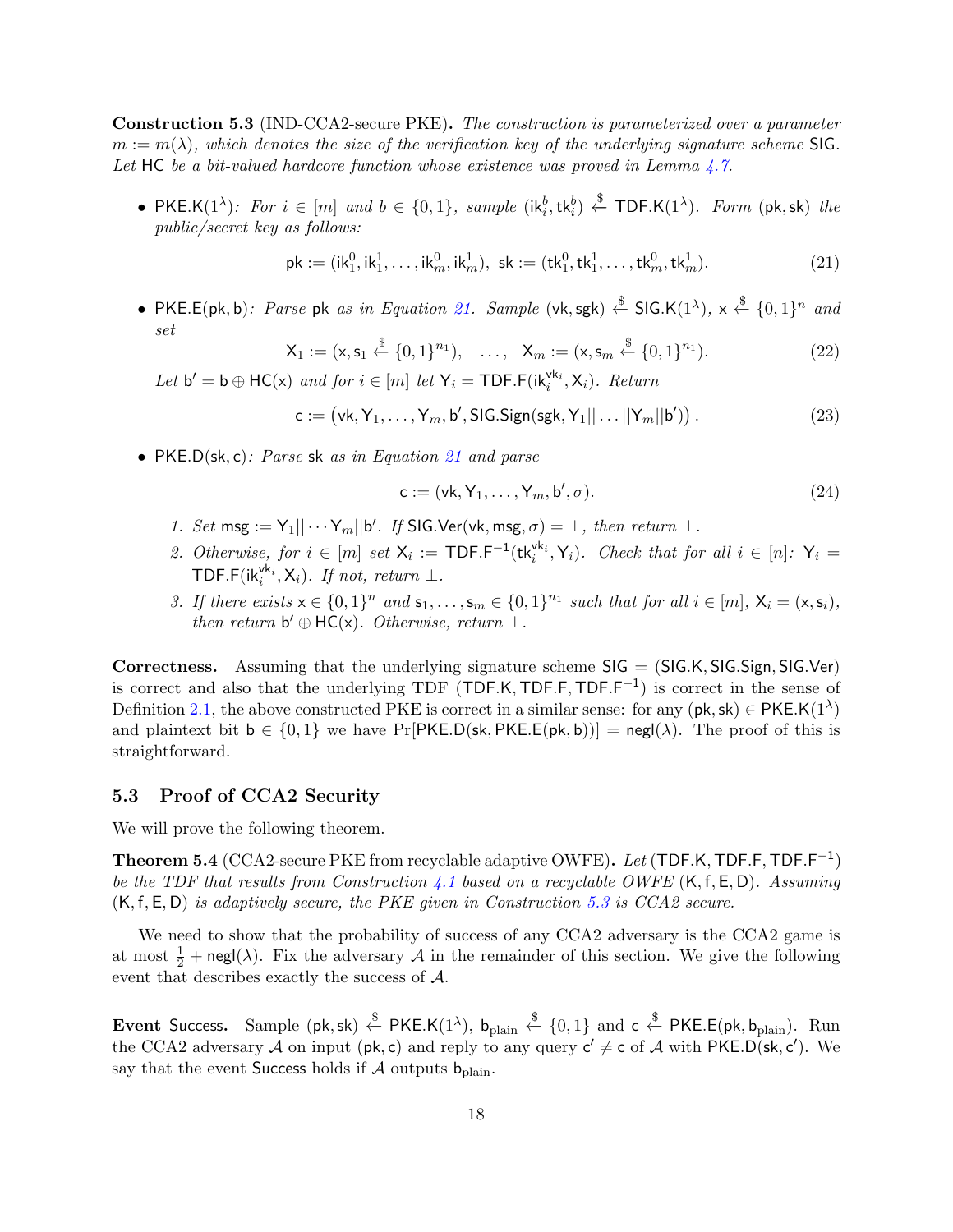Roadmap. To prove Theorem [5.4,](#page-17-2) in Section [5.3.1](#page-18-0) we define a simulated experiment Sim and we show that the probability of success of any CCA2 adversary in this experiment is  $\frac{1}{2} + \text{negl}(\lambda)$ . Next, in Section [5.3.2](#page-19-0) we will show that the probabilities of success of any CCA2 adversary in the real and simulated experiments are negligibly close, establishing Theorem [5.4.](#page-17-2)

### <span id="page-18-0"></span>5.3.1 Simulated CCA2 Experiment

We define a simulated way of doing the CCA2 experiment. Roughly, our simulator does not have the full secret key (needed to reply to CCA2 queries of the adversary), but some part of it. Our simulation is enabled by a syntactic property of our constructed TDF. We first state the property and then prove that it is satisfied by our TDF. We require the existence of an efficient algorithm Recover for our constructed TDF (TDF.K, TDF.F, TDF.F<sup>-1</sup>) that satisfies the following property.

**Algorithm** Recover: The input to the algorithm is an index key ik, a pre-fix input  $x \in \{0,1\}^n$ and a possible image Y. The output of the algorithm is  $X \in \{0,1\}^{n+n_1} \cup \{\perp\}$ . As for correctness we requite the following. For any  $(ik, *) \in TDF.K(1^{\lambda}), x \in \{0,1\}^n$  and Y both the following two properties hold:

- 1. If there exists no  $s \in \{0,1\}^{n_1}$  such that TDF.F(ik, x||s) = Y, then Recover(ik, x, Y) =  $\perp$ .
- 2. If for some s, TDF.F(ik,  $x||s$ ) = Y, then Recover(ik, x, Y) returns (x, s).

**Lemma 5.5** (Existence of Recover). There exists an efficient algorithm Recover with the above properties for our constructed TDF .

*Proof.* To build Recover, first parse the given inputs as follows:  $ik = (pp,...), x \in \{0,1\}^n$  and  $\mathsf{Y} := (\mathsf{y}, \widetilde{\mathbf{b}_{1,0}}, \widetilde{\mathbf{b}_{1,1}}, \ldots, \widetilde{\mathbf{b}_{n,0}}, \widetilde{\mathbf{b}_{n,1}}).$  Do the following steps:

- 1. For all  $i \in [n]$  set  $\mathbf{b}_i := \widetilde{\mathbf{b}_{i,1-x_i}}$ .
- 2. Let  $\mathsf{s} = \mathsf{b}_1 || \cdots || \mathsf{b}_n$
- 3. Check if Y = TDF.F(ik, x||s). If the check holds, return  $(x, s)$ . Otherwise, return  $\perp$ .

The correctness of the algorithm Recover follows by inspection.

 $\Box$ 

We now define our simulation algorithm.

 $\textsf{Sim}(ik_1, \ldots, i k_m, Y_1, \ldots, Y_m, b)$ : The simulated experiment differs from the real experiment in that the challenger does not know the trapdoor keys of half of the index keys that are given to the CCA adversary as part of the public key. The challenger, however, tries to produce accurate answers based on her partial knowledge.

Formally, do the following steps.

#### 1. Initializing the CCA adversary:

- (a) Sample (vk, sgk)  $\stackrel{\$}{\leftarrow}$  SIG.K(1<sup> $\lambda$ </sup>).
- (b) For all  $i \in [m]$  set  $ik_i^{vk_i} := ik_i$  and sample  $(ik_i^{1-vk_i}, tk_i^{1-vk_i}) \stackrel{\$}{\leftarrow} \textsf{TDF.K}(1^{\lambda}).$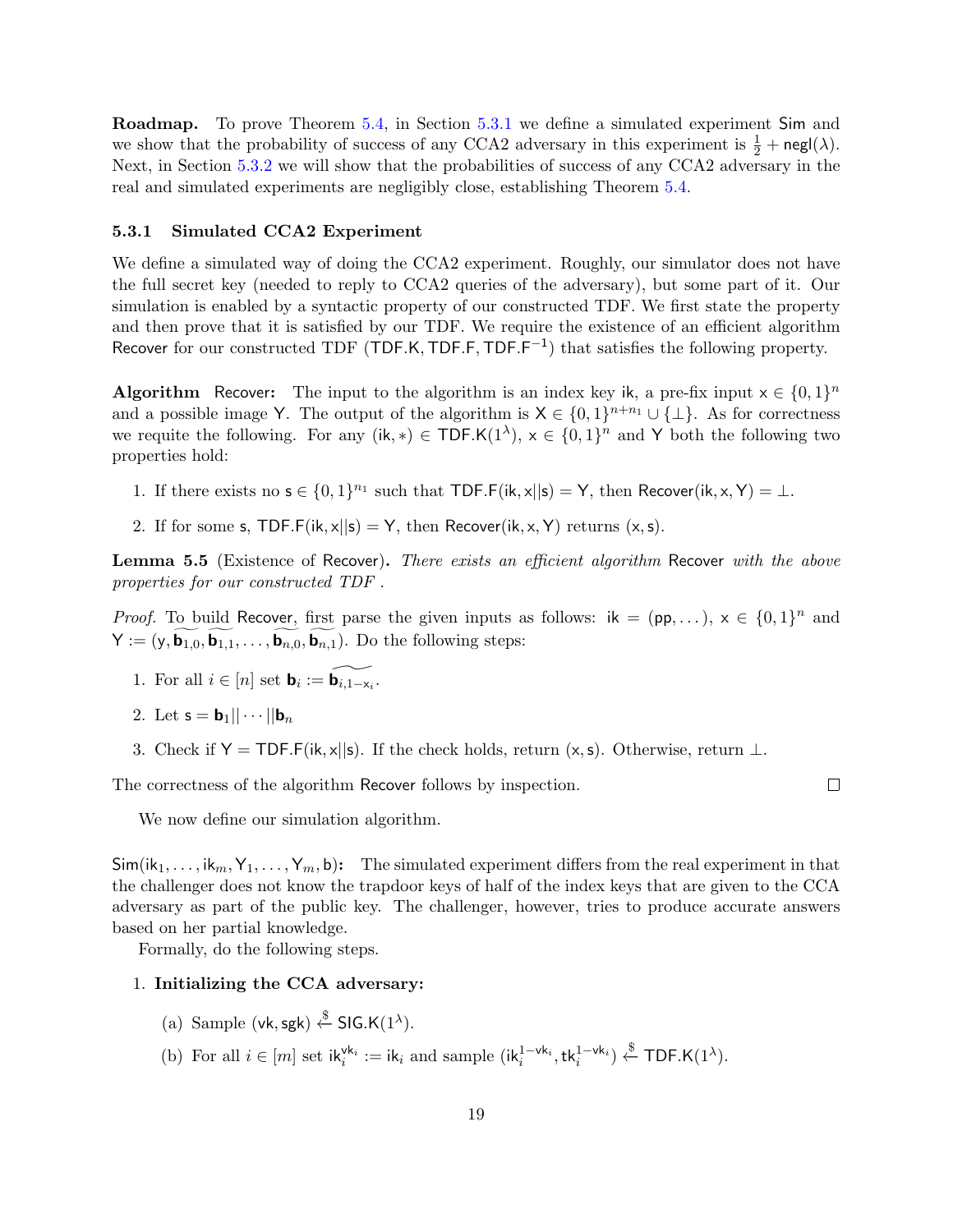(c) Sample a challenge bit  $b_{\text{plain}} \stackrel{\$}{\leftarrow} \{0,1\}$  and let  $b_1 := b_{\text{plain}} \oplus b$ . Set

$$
\mathsf{msg} := \mathsf{Y}_1 || \cdots ||\mathsf{Y}_m || \mathsf{b}_1.
$$

Sample  $\sigma \overset{\$}{\leftarrow}$  SIG.Sign(sgk, msg) and set

$$
\mathsf{pk} := (\mathsf{ik}_1^0,\mathsf{ik}_1^1,\ldots,\mathsf{ik}_m^0,\mathsf{ik}_m^1),\ \mathsf{c} := (\mathsf{vk},\mathsf{Y}_1,\ldots,\mathsf{Y}_m,\mathsf{b}_1,\sigma).
$$

Run the CCA2 adversary  $\mathcal A$  on (pk, c).

#### 2. Simulating the CCA responses:

Respond to a CCA2-oracle query  $\mathbf{c}' := (\mathsf{vk}', \mathsf{Y}'_1, \dots, \mathsf{Y}'_m, \mathsf{b}', \sigma')$  as follows:

- (a) Letting  $\mathsf{msg'} := \mathsf{Y'_1} \|\cdots ||\mathsf{Y'_m}||\mathsf{b'}$  if  $\mathsf{SIG}.\mathsf{Ver}(\mathsf{vk'},\mathsf{msg'},\sigma') = \bot$ , then return  $\bot$ . Otherwise, if vk<sup> $\prime$ </sup> = vk, then halt and return ⊥.
- <span id="page-19-3"></span>(b) Otherwise, let Q consist all of all indices  $i \in [m]$  for which we have  $\mathsf{vk}'_i \neq \mathsf{vk}_i$ . For  $i \in \mathsf{Q}$ set  $X'_i := \textsf{TDF.F}^{-1}(\textsf{tk}_i^{\textsf{vk}'_i}, Y'_i)$  and check if  $Y'_i = \textsf{TDF.F}(\textsf{ik}_i^{\textsf{vk}'_i}, X'_i)$ ; if this fails for any  $i \in \textsf{Q}$ , then return  $\perp$ . Now if there exists  $x' \in \{0,1\}^n$  such that for all  $i \in \mathsf{Q}$  we have  $\mathsf{X}'_i = (\mathsf{x}',\ast)$ then continue with the following steps and otherwise return  $\bot$ .
	- i. for all  $j \in [m] \setminus \mathsf{Q}$ , let  $\mathsf{X}'_j := \mathsf{Recover}(\mathsf{ik}_j^{\mathsf{vk}'_j}, \mathsf{x}', \mathsf{Y}'_j)$ . Reply to the query  $\mathsf{c}'$  with  $\mathsf{HC}(\mathsf{x}')$ if for all j we have  $X'_j \neq \bot$ ; otherwise, reply to the query with  $\bot$ .
- <span id="page-19-4"></span>3. Forming the output of the experiment: The experiment outputs 1 if A outputs  $b_{\text{plain}}$ ; otherwise, the experiments outputs 0.

Event Success<sub>sim</sub>. The event that  $\mathsf{Sim}(\mathsf{ik}_1,\ldots,\mathsf{ik}_m,\mathsf{Y}_1,\ldots,\mathsf{Y}_m,\mathsf{b})$  outputs 1 where  $\mathsf{x} \overset{\$}{\leftarrow} \{0,1\}^n,$  $\mathsf{b} := \mathsf{HC}(\mathsf{x})$  and for  $i \in [m]$ ,  $(\mathsf{i}\mathsf{k}_i, \mathsf{t}\mathsf{k}_i) \stackrel{\$}{\leftarrow} \mathsf{TDF}.\mathsf{K}(1^{\lambda}), \mathsf{s}_i \stackrel{\$}{\leftarrow} \{0,1\}^{nr}$  and  $\mathsf{Y}_i := \mathsf{TDF}.\mathsf{K}(\mathsf{i}\mathsf{k}_i, \mathsf{x} \vert \vert \mathsf{s}_i).$ 

We show that the probability of the event  $\mathsf{Success}_{\text{sim}}$  is  $\frac{1}{2} + \mathsf{negl}(\lambda)$ . We will then show in the next section that the probability of the event Success is close to that of Success<sub>sim</sub>, hence obtaining our main result.

### <span id="page-19-2"></span>Lemma 5.6.

<span id="page-19-1"></span>
$$
\alpha := \Pr[\text{Success}_{\text{sim}}] \le \frac{1}{2} + \text{negl}(\lambda). \tag{25}
$$

*Proof.* This lemma follows by Lemma [4.7.](#page-15-1) Suppose the input to Sim is sampled exactly as done in the event Success<sub>sim</sub>, except that we sample  $b \stackrel{\$}{\leftarrow} \{0,1\}$  (instead of setting  $b := \mathsf{HC}(x)$ ). In this case the output of the simulation is 1 with probability 1/2. Now Lemma [4.7](#page-15-1) implies that  $\alpha = \frac{1}{2} + \text{negl}(\lambda)$ (Equation [25\)](#page-19-1), and the proof is complete.  $\Box$ 

#### <span id="page-19-0"></span>5.3.2 Relating the Simulated and Real Experiments

We will now show that the probabilities of the events Success and Success<sub>sim</sub> are negligibly close, hence obtaining Theorem [5.4](#page-17-2) from Lemma [5.6.](#page-19-2) To this end, we define below two events Forge and Spoof, and show that the difference of the probabilities of Success and Success<sub>sim</sub> is at most the sum of the probabilities of Forge and Spoof. We will then show that both these events happen with negligible probability.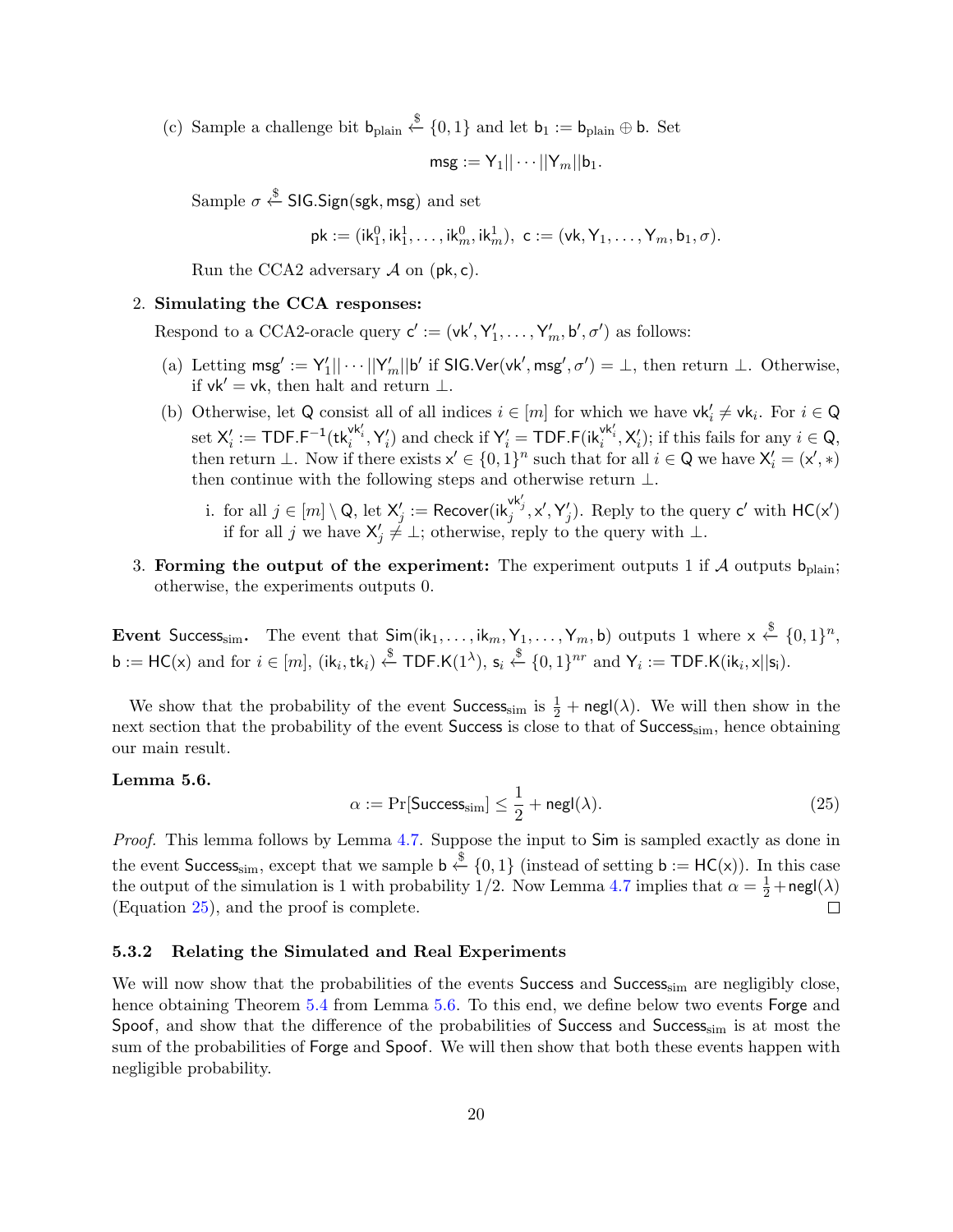**Event Forge:** In the experiment  $\textsf{Sim}(ik_1, \ldots, ik_m, Y_1, \ldots, Y_m, b)$  we let Forge be the event that A issues a CCA2 query

$$
\mathsf{c}' := (\mathsf{vk}', \mathsf{Y}'_1, \ldots, \mathsf{Y}'_m, \mathsf{b}', \sigma')
$$

such that  $vk = vk'$  and  $Ver(vk, Y'_1 || \cdots ||Y'_m || b', \sigma') = \top$ . Recall that vk is part of the challenge ciphertext  $c := (vk, ...)$  given to the adversary.

Informally, the event Spoof below describes a situation in which a decryption query during the execution of Sim is answered with a non ⊥ string, but the same query may be replied to with ⊥ under the real decryption oracle.

Event Spoof: Let  $c := (vk, ...)$  be the challenge ciphertext formed during the execution of  $\textsf{Sim}(ik_1, \ldots, ik_m, Y_1, \ldots, Y_m, b)$ . We let Spoof be the event that A issues a CCA2 query

$$
\mathsf{c}' := (\mathsf{vk}', \mathsf{Y}'_1, \ldots, \mathsf{Y}'_m, \mathsf{b}', \sigma')
$$

for which the following holds. Let Q be the set of indices  $i \in [m]$  for which we have  $\mathsf{vk}_i \neq \mathsf{vk}_i'$ . For some  $h \in \mathbb{Q}$  and for some  $w \in [m] \setminus \mathbb{Q}$  we have

- 1. TDF.F<sup>-1</sup>( $\mathsf{tk}_h^{\mathsf{vk}'_h}, \mathsf{Y}'_h$ ) = (x', \*)  $\neq \bot$ ; and
- $2. \, \, {\sf s}_j' := \mathsf{Recover}(\mathsf{i}\mathsf{k}_w^{\mathsf{vk}_w'}, \mathsf{x}', \mathsf{Y}'_w) \neq \bot \,\, \text{but} \,\, \mathsf{TDF}.\mathsf{F}^{-1}(\mathsf{tk}_w^{\mathsf{vk}_w'}, \mathsf{Y}'_w) = \bot.$

We will now prove the following three lemmas.

<span id="page-20-0"></span>Lemma 5.7. We have

$$
|\Pr[\mathsf{Success}] - \Pr[\mathsf{Success}_\text{sim}]| \leq \Pr[\mathsf{Forge}] + \Pr[\mathsf{Spoof}].
$$

<span id="page-20-1"></span>Lemma 5.8.

 $Pr[Forge] \leq negl(\lambda)$ .

#### <span id="page-20-2"></span>Lemma 5.9.

 $Pr[{\mathsf{Spoof}}] \leq negl(\lambda).$ 

Let us first derive the proof of Theorem [5.4](#page-17-2) and then prove each of the lemmas.

Proof of Theorem [5.4.](#page-17-2) Follows from Lemmas [5.6](#page-19-2) and [5.7,](#page-20-0) taking into account the fact that the experiment Real $(1^{\lambda})$  is the real CCA2 experiment.  $\Box$ 

We prove Lemmas [5.7](#page-20-0) and [5.8](#page-20-1) and will prove Lemma [5.9](#page-20-2) in Section [5.3.3.](#page-21-0)

*Proof of Lemma [5.7.](#page-20-0)* First of all, note that the input  $(\mathsf{pk}, \mathsf{c})$  given to the CCA2 adversary under the simulated experiment is identically distributed to that under the real CCA2 experiment. Thus, any possible difference between the simulated and real experiments must be due to the ways in which decryption queries are answered. We will now show that if at any point a decryption query is answered to differently under Sim and Real, then either Forge or Spoof must happen. First, in order for a query c' to be answered differently, either (1) the query c' is replied to with  $\perp$  under Sim and with some  $b' \in \{0,1\}$  under Real; or (2) c' is replied to with some  $b' \in \{0,1\}$  under Sim and with  $\perp$  under Real. In particular, we cannot have a situation in which c' is replied to with some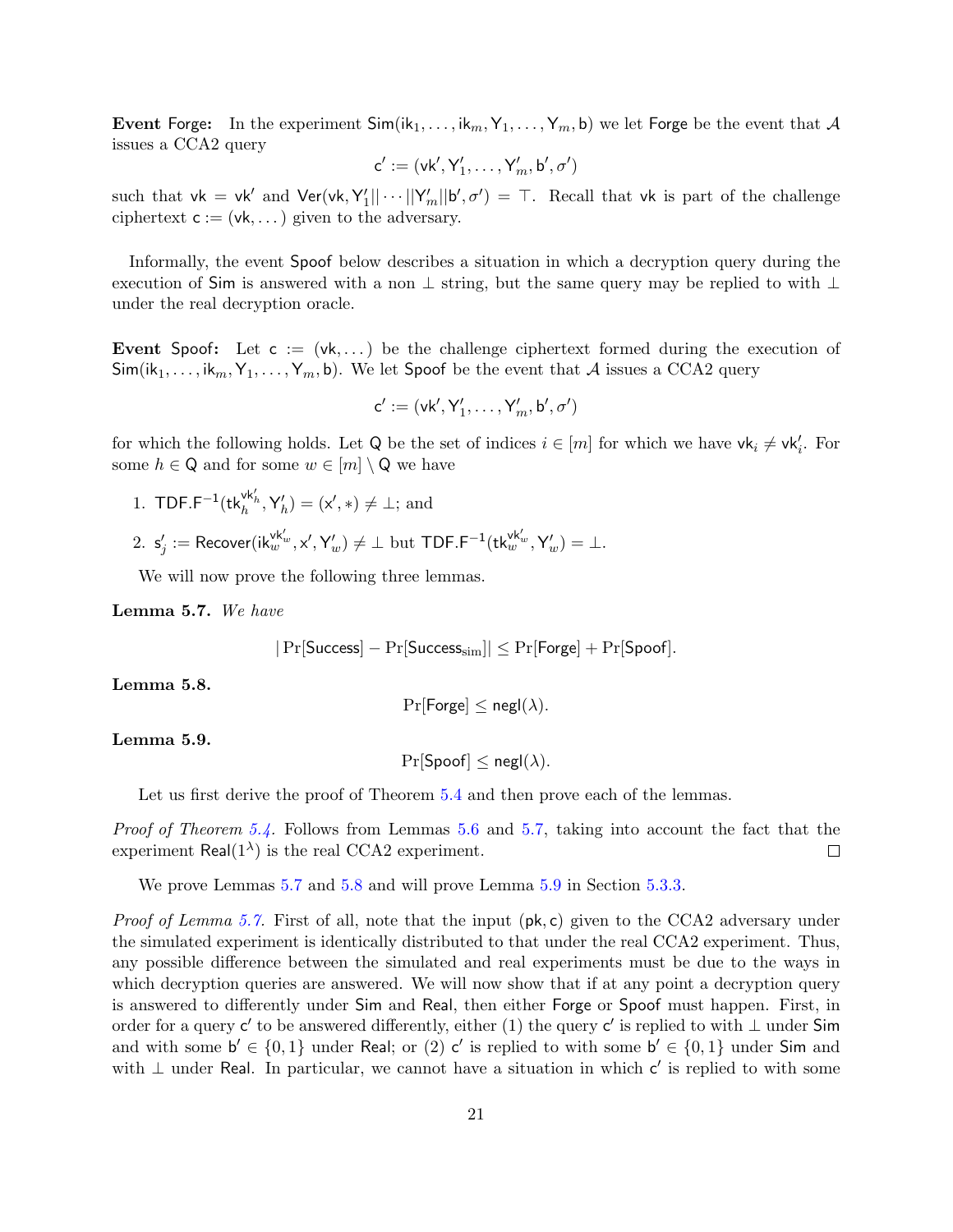$b' \in \{0,1\}$  under Sim and with  $1 - b'$  under Real. The reason for this is that if both experiments reply to a query with something other than  $\perp$ , then the underlying recovered pre-image x' must be the same, hence both will end up replying with the same bit.

Let  $c := (vk, ...)$  be the challenge ciphertext of the underlying CCA2 adversary and  $c' :=$  $(vk', msg', \sigma')$  be an issued query. We now consider all possible cases:

- If Sim replies to  $c' := (vk', msg', \sigma')$  with  $\perp$ , then one of the following must hold.
	- 1. SIG.Ver(vk', msg',  $\sigma'$ ) =  $\perp$ : in this case Real also replies to with  $\perp$ ;
	- 2. SIG.Ver(vk', msg',  $\sigma'$ ) =  $\top$  and vk = vk': in this case the event Forge happens;
	- 3. Sim returns ⊥ as a result of Step [2b](#page-19-3) of the execution of Sim: that is, TDF.F<sup>-1</sup>(tk $^{vk'_i}_i$ ,Y'<sub>i</sub>) = ⊥: in this case Real also replies with ⊥.
	- 4. Sim replies with  $\perp$  as a result of Step [2\(b\)i:](#page-19-4) in this case by correctness of Recover we will know Real will also reply with ⊥.
- If Real replies to c' with  $\perp$  and Sim replies to c' with some  $b' \in \{0,1\}$ , then we may easily verify that the event Spoof must necessarily hold. We omit the details.

*Proof of Lemma [5.8.](#page-20-1)* Suppose  $Pr[Forgel] > negl(\lambda)$ . We show how to build an adversary B against the one-time unforgeability property of  $\mathsf{SIG} = (\mathsf{SIG.K}, \mathsf{SIG}.Sign, \mathsf{SIG.Ver}).$  Build  $\mathcal{B}^{\mathsf{SgnOracle}[\mathsf{sgk}](\cdot)}(\mathsf{vk})$ as follows. Sample the input  $(ik_1, \ldots, ik_m, Y_1, \ldots, Y_m, b)$  to Sim and form the tuple msg as in the execution of Sim on this input. Then request a signature  $\sigma$  for the message msg by calling SgnOracle[sgk](.) on msg. Form (pk, c) as in Sim and run the CCA2 adversary A on (pk, c). Let q be the number queries that A asks. Choose  $i \stackrel{\$}{\leftarrow} [q]$  to be a guess for the index of the first query for which the event Forge occurs and output the pair of message/signature contained in that query. Note that B can perfectly reply to all the previous  $i-1$  queries of A, because all of those can be replied to without knowing sgk. If  $\alpha := \Pr[\text{Forge}],$  then  $\mathcal B$  will win with probability at least  $\frac{\alpha}{q}$ .

#### <span id="page-21-0"></span>5.3.3 Proof of Lemma [5.9](#page-20-2)

The proof of Lemma [5.9](#page-20-2) is based on a property of our TDF that we now state and prove. Informally, if the OWFE scheme used in our TDF construction is adaptively secure, then the constructed TDF has the property that given a random index key ik, it is infeasible to produce an image element which is in the range of the trapdoor function TDF.F(ik,  $\cdot$ ), but which "inverts" to  $\bot$ .

<span id="page-21-1"></span>**Lemma 5.10.** Let  $TDF = (TDF.K, TDF.F, TDF.F^{-1})$  be the TDF built in Section [4,](#page-9-3) with the underlying parameter  $r := r(\lambda) \in \omega(\log \lambda)$ , based on a recyclable OWFE scheme OWFE =  $(K, f, E, D)$ . Assuming OWFE is adaptive (Definition [5.1\)](#page-15-2), for any PPT adversary  $A$ :

$$
\Pr[(X, Y) \stackrel{\$}{\leftarrow} \mathcal{A}(ik) \ s.t. \ Y = \mathsf{TDF.F}(ik, X), \mathsf{TDF.F}^{-1}(tk, Y) = \bot] = \mathsf{negl}(\lambda), \tag{26}
$$

where (ik, tk)  $\xleftarrow{\$}$  TDF.K(1<sup> $\lambda$ </sup>).

 $\Box$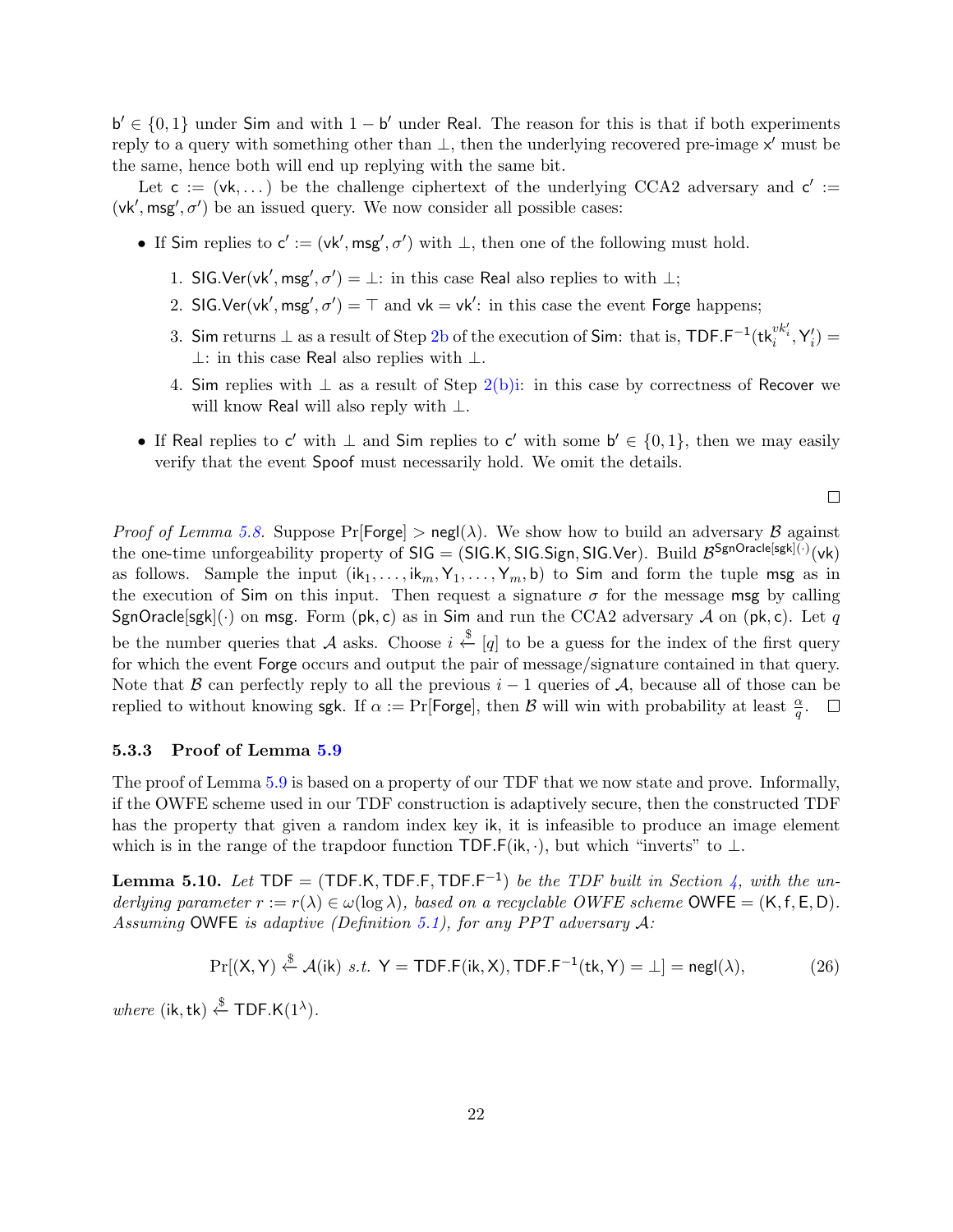*Proof.* Let Surprise be the event of the lemma. Parse

<span id="page-22-2"></span>
$$
ik := (pp, ct_{1,0}, ct_{1,1},...,ct_{n,0}, ct_{n,1}), tk := (\rho_{1,0}, \rho_{1,1},..., \rho_{n,0}, \rho_{n,1}),
$$
\n(27)

and for all  $i' \in [n]$  and  $b' \in \{0, 1\}$  parse

<span id="page-22-1"></span>
$$
\mathbf{ct}_{i',b'} := (\mathbf{ct}_{i',b'}^{(1)}, \dots, \mathbf{ct}_{i',b'}^{(r)}) \n\rho_{i',b'} := (\rho_{i',b'}^{(1)}, \dots, \rho_{i',b'}^{(r)}).
$$
\n(28)

Recall that for all  $i' \in [n], b' \in \{0,1\}$  and  $j \in [r]$  we have

<span id="page-22-3"></span>
$$
\mathsf{ct}_{i',b'}^{(j)} = \mathsf{E}_1(\mathsf{pp}, (i',b'); \rho_{i',b'}^{(j)}).
$$
 (29)

Also, parse  $(X, Y)$ , the output of  $\mathcal{A}(ik)$ , as

$$
\mathbf{X} := (\mathbf{x} \in \{0, 1\}^n, \mathbf{b}_1 \in \{0, 1\}^r, \dots, \mathbf{b}_n \in \{0, 1\}^r)
$$
\n
$$
\mathbf{Y} := (\mathbf{y}, \mathbf{b}_{1,0} \in \{0, 1\}^r, \mathbf{b}_{1,1} \in \{0, 1\}^r, \dots, \mathbf{b}_{n,0} \in \{0, 1\}^r, \mathbf{b}_{n,1} \in \{0, 1\}^r).
$$
\n(30)

If the event Surprise happens, then by definition we have  $\mathsf{Y} = \mathsf{TDF.F}(\mathsf{ik}, \mathsf{X})$  and  $\mathsf{TDF.F}^{-1}(\mathsf{tk}, \mathsf{Y}) =$ ⊥. Thus, by definition of  $\text{TOF.F}^{-1}$ , for some  $i \in [n]$  we must have

<span id="page-22-0"></span>
$$
\mathbf{b}_{i} = \left( \mathsf{E}_{2}(\mathsf{pp}, \mathsf{y}, (i, 1 - \mathsf{x}_{i}); \rho_{i, 1 - \mathsf{x}_{i}}^{(1)}), \dots, \mathsf{E}_{2}(\mathsf{pp}, \mathsf{y}, (i, 1 - \mathsf{x}_{i}); \rho_{i, 1 - \mathsf{x}_{i}}^{(r)}) \right).
$$
(31)

We show how to use Equation [31](#page-22-0) to break the adaptive security of **OWFE**.

We show how to build an adversary against the adaptive security of OWFE in the sense of Lemma [5.2.](#page-16-2) Sample  $i \stackrel{\$}{\leftarrow} [n]$  and  $b \stackrel{\$}{\leftarrow} \{0,1\}$  — The value of b will serve as a guess bit for  $1 - x_i$  (see Equation [31\)](#page-22-0). Give the pair  $(i, b)$  to the challenger to receive (pp, ct<sub>1</sub>, ..., ct<sub>r</sub>). Set  $ct_{i,b} := (ct_1, \ldots, ct_r)$  and sample all other  $ct_{i',b'}$ , for  $(i',b') \neq (i,b)$ , as in Equation [28](#page-22-1) and form the index ik as in Equation [27.](#page-22-2) Call  $\mathcal{A}(ik)$  to receive  $(X, Y)$  and parse them as in Equation [30.](#page-22-3) If  $x_i = b$ then return  $\perp$ . Otherwise, give x to the challenger to receive some  $\mathbf{e}' \in \{0,1\}^r$ . If  $\mathbf{e}' = \mathbf{b}_i$ , then return 0, and otherwise return 1.

If the probability of the event Surprise is non-negligible, then  $A$  wins with a probability nonnegligibly greater than  $\frac{1}{2}$ . The reason is if **e'** was generated uniformly at random from  $\{0,1\}^r$ , then the probability that  $e' = b_i$  is  $\frac{1}{2^r} = \text{negl}(\lambda)$ . On the other hand, if  $e'$  was generated as a result of true encapsulation encryptions (see the description of the game in Lemma [5.2\)](#page-16-2), then the probability that  $e' = b_i$  is the probability of the event in Equation [31,](#page-22-0) which is non-negligible. Thus, we break the adaptive security of OWFE, a contradiction to Lemma [5.2.](#page-16-2)  $\Box$ 

Proof of Lemma [5.9.](#page-20-2) The proof of this lemma follows easily from Lemma [5.10,](#page-21-1) so we will give a sketch of the proof. Let  $\beta := \Pr[\mathsf{Spoof}]$ . We show how to build an adversary  $\beta$  in the sense of Lemma [5.10](#page-21-1) that wins with probability  $\frac{\beta}{poly(\lambda)}$ .

Recall h and w from the event Spoof. The adversary  $\mathcal{B}(ik)$  acts as follows.

- 1. Sample (vk, sgk)  $\xi$  SIG.K(1<sup> $\lambda$ </sup>).
- 2. Guess  $w \stackrel{\$}{\leftarrow} [m]$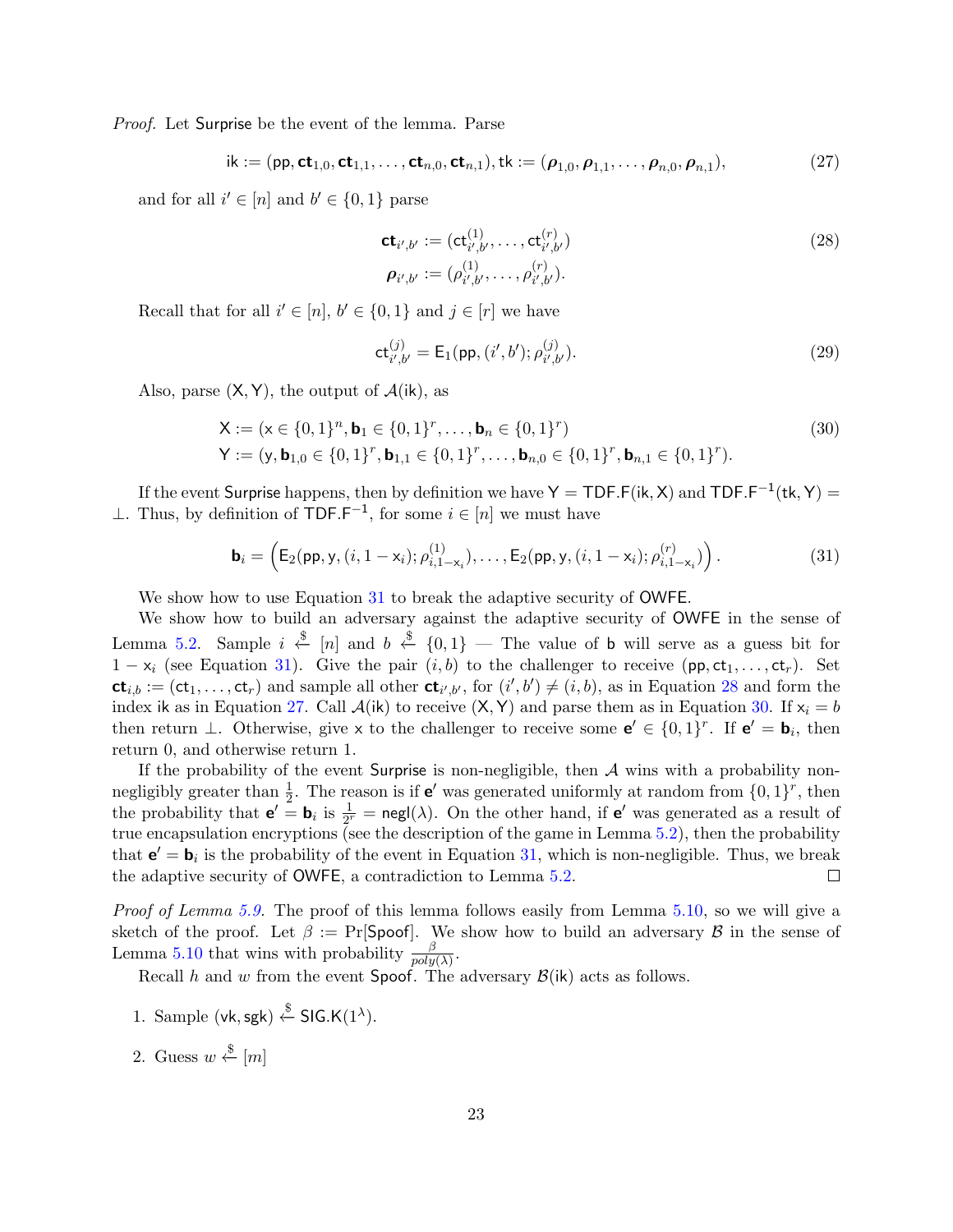- 3. Set ik $w^{k_w} :=$  ik. Also, sample  $(ik_w^{1-vk_w}, tk_w^{1-vk_w}) \stackrel{\$}{\leftarrow} \textsf{TDF.K}(1^\lambda)$
- 4. For all  $i \in [m] \setminus \{w\}$  and  $b \in \{0,1\}$ , sample  $(\mathsf{ik}_i^b, \mathsf{tk}_w^b) \stackrel{\$}{\leftarrow} \mathsf{TDF}.\mathsf{K}(1^\lambda)$ .
- 5. Sample  $x \stackrel{\$}{\leftarrow} \{0,1\}^n$ ,  $b := HC(x)$  and for  $i \in [m]$ ,  $Y_i := TDF.K(ik_i^{vk_i}, x||s_i)$ .
- 6. Sample  $b_{\text{plain}} \stackrel{\$}{\leftarrow} \{0,1\}$  and set  $b_1 := b_{\text{plain}} \oplus b$ .
- 7. Set the challenge public key and ciphertext ( $pk, c$ ) as in Sim and run the CCA2 adversary A on  $(\mathsf{pk}, \mathsf{c})$ .

Now guess  $\eta$  to be the index of the first query of A that causes Spoof to happen and guess h  $\stackrel{\$}{\leftarrow}$  [m] be the underlying index defined in the event Forge. Note that  $\beta$  can perfectly simulate the response all the first  $\eta - 1$  queries of A as in Sim. The reason is that B has the trapdoor key for all  $ik_i^{1-vk_i}$ , and so it can perform as in Sim.

The  $\eta$ th query. Letting the  $\eta$ th query be

$$
\mathsf{c}':=(\mathsf{vk}',\mathsf{Y}'_1,\ldots,\mathsf{Y}'_m,\mathsf{b}'_{ciph},\sigma')
$$

B acts as follows: it sets  $(x', s_h) := \text{TDF.F}^{-1}(\text{tk}_h^{\text{vk}'_h}, Y'_h)$  and sets  $X'_w := \text{Recover}(\text{ik}, x', Y'_w)$ . Finally,  $\mathcal{B}$  returns  $(X'_{w}, Y'_{w}).$ 

It is now easy to verify if Spoof occurs and that all the guesses of the adversary  $\beta$  were correct (i.e., the guessed values for h, w and  $\mathsf{vk}'_w$ ) — which happens with probability  $\frac{1}{poly(\lambda)}$  — the adversary  $\mathcal B$  wins in the sense of Lemma [5.10.](#page-21-1) □

# 6 Acknowledgments

We would like to thank the anonymous reviewers for their useful comments, and thank Nico Döttling, Mohammad Mahmoody and Adam O'Neill for useful discussions. We specially thank Nico for pointing out that our construction of recyclable OWFE does not achieve adaptive security which is needed for our CCA2 construction.

# References

- <span id="page-23-2"></span>[BB04] Dan Boneh and Xavier Boyen. Secure identity based encryption without random oracles. In Matthew Franklin, editor, CRYPTO 2004, volume 3152 of LNCS, pages 443–459, Santa Barbara, CA, USA, August 15–19, 2004. Springer, Heidelberg, Germany. [3](#page-2-0)
- <span id="page-23-1"></span>[BBO07] Mihir Bellare, Alexandra Boldyreva, and Adam O'Neill. Deterministic and efficiently searchable encryption. In Alfred Menezes, editor, CRYPTO 2007, volume 4622 of LNCS, pages 535–552, Santa Barbara, CA, USA, August 19–23, 2007. Springer, Heidelberg, Germany. [2](#page-1-1)
- <span id="page-23-0"></span>[BFM90] Manuel Blum, Paul Feldman, and Silvio Micali. Proving security against chosen cyphertext attacks. In Shafi Goldwasser, editor, CRYPTO'88, volume 403 of LNCS, pages 256–268, Santa Barbara, CA, USA, August 21–25, 1990. Springer, Heidelberg, Germany. [2](#page-1-1)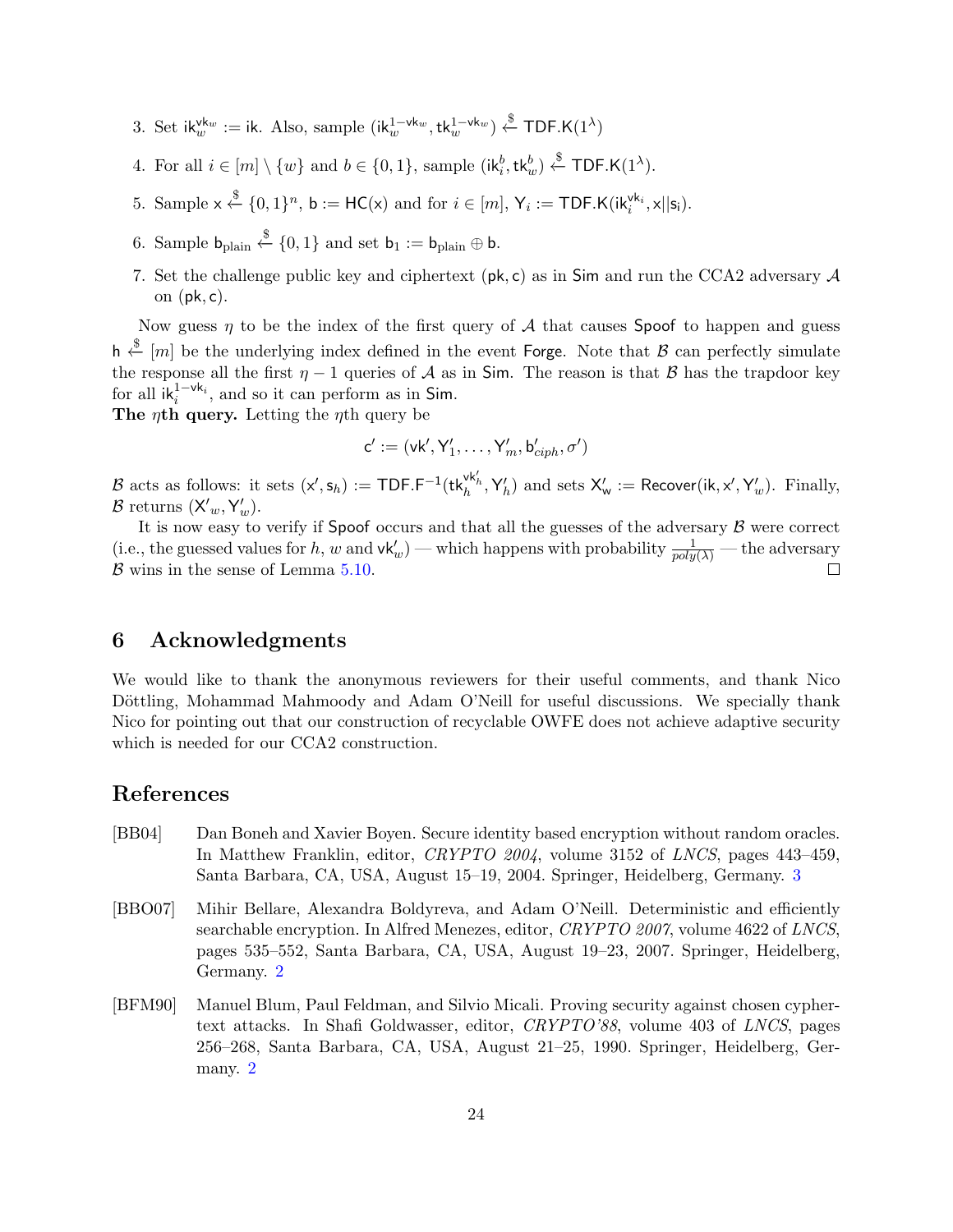- <span id="page-24-7"></span>[BFO08] Alexandra Boldyreva, Serge Fehr, and Adam O'Neill. On notions of security for deterministic encryption, and efficient constructions without random oracles. In David Wagner, editor, CRYPTO 2008, volume 5157 of LNCS, pages 335–359, Santa Barbara, CA, USA, August 17–21, 2008. Springer, Heidelberg, Germany. [7](#page-6-1)
- <span id="page-24-3"></span>[BFOR08] Mihir Bellare, Marc Fischlin, Adam O'Neill, and Thomas Ristenpart. Deterministic encryption: Definitional equivalences and constructions without random oracles. In David Wagner, editor, *CRYPTO 2008*, volume 5157 of *LNCS*, pages 360–378, Santa Barbara, CA, USA, August 17–21, 2008. Springer, Heidelberg, Germany. [2](#page-1-1)
- <span id="page-24-2"></span>[BHSV98] Mihir Bellare, Shai Halevi, Amit Sahai, and Salil P. Vadhan. Many-to-one trapdoor functions and their relation to public-key cryptosystems. In Hugo Krawczyk, editor, CRYPTO'98, volume 1462 of LNCS, pages 283–298, Santa Barbara, CA, USA, August 23–27, 1998. Springer, Heidelberg, Germany. [2](#page-1-1)
- <span id="page-24-5"></span>[BLSV18] Zvika Brakerski, Alex Lombardi, Gil Segev, and Vinod Vaikuntanathan. Anonymous IBE, leakage resilience and circular security from new assumptions. In Jesper Buus Nielsen and Vincent Rijmen, editors, EUROCRYPT 2018, Part I, volume 10820 of LNCS, pages 535–564, Tel Aviv, Israel, April 29 – May 3, 2018. Springer, Heidelberg, Germany. [5,](#page-4-2) [6,](#page-5-0) [7](#page-6-1)
- <span id="page-24-8"></span>[CDG<sup>+</sup>17] Chongwon Cho, Nico Döttling, Sanjam Garg, Divya Gupta, Peihan Miao, and Antigoni Polychroniadou. Laconic oblivious transfer and its applications. In Jonathan Katz and Hovav Shacham, editors, CRYPTO 2017, Part II, volume 10402 of LNCS, pages 33–65, Santa Barbara, CA, USA, August 20–24, 2017. Springer, Heidelberg, Germany. [9](#page-8-3)
- <span id="page-24-6"></span>[DG17a] Nico Döttling and Sanjam Garg. From selective IBE to full IBE and selective HIBE. In Yael Kalai and Leonid Reyzin, editors, TCC 2017, Part I, volume 10677 of LNCS, pages 372–408, Baltimore, MD, USA, November 12–15, 2017. Springer, Heidelberg, Germany. [6](#page-5-0)
- <span id="page-24-4"></span>[DG17b] Nico Döttling and Sanjam Garg. Identity-based encryption from the Diffie-Hellman assumption. In Jonathan Katz and Hovav Shacham, editors, CRYPTO 2017, Part I, volume 10401 of LNCS, pages 537–569, Santa Barbara, CA, USA, August 20–24, 2017. Springer, Heidelberg, Germany. [3,](#page-2-0) [4,](#page-3-2) [6,](#page-5-0) [8,](#page-7-3) [9,](#page-8-3) [29](#page-28-2)
- <span id="page-24-0"></span>[DH76] Whitfield Diffie and Martin E. Hellman. New directions in cryptography. IEEE Transactions on Information Theory,  $22(6)$ :644–654, [1](#page-0-1)976. 1
- <span id="page-24-9"></span>[DRS04] Yevgeniy Dodis, Leonid Reyzin, and Adam Smith. Fuzzy extractors: How to generate strong keys from biometrics and other noisy data. In Christian Cachin and Jan Camenisch, editors, EUROCRYPT 2004, volume 3027 of LNCS, pages 523–540, Interlaken, Switzerland, May 2–6, 2004. Springer, Heidelberg, Germany. [30](#page-29-0)
- <span id="page-24-1"></span>[ElG84] Taher ElGamal. A public key cryptosystem and a signature scheme based on discrete logarithms. In G. R. Blakley and David Chaum, editors, CRYPTO'84, volume 196 of LNCS, pages 10–18, Santa Barbara, CA, USA, August 19–23, 1984. Springer, Heidelberg, Germany. [2](#page-1-1)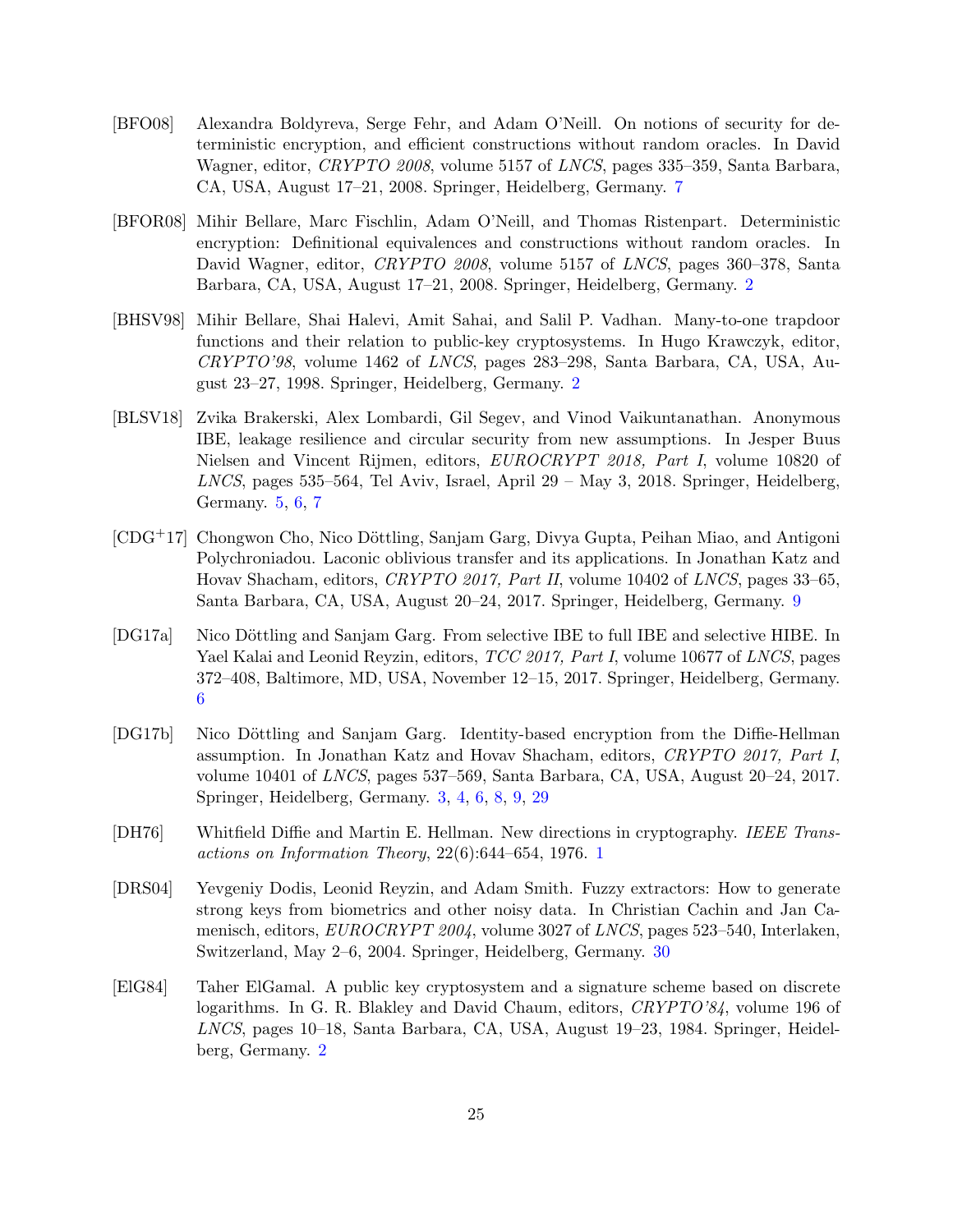- <span id="page-25-7"></span>[FGK+10] David Mandell Freeman, Oded Goldreich, Eike Kiltz, Alon Rosen, and Gil Segev. More constructions of lossy and correlation-secure trapdoor functions. In Phong Q. Nguyen and David Pointcheval, editors, PKC 2010, volume 6056 of LNCS, pages 279–295, Paris, France, May 26–28, 2010. Springer, Heidelberg, Germany. [2](#page-1-1)
- <span id="page-25-4"></span>[FLS90] Uriel Feige, Dror Lapidot, and Adi Shamir. Multiple non-interactive zero knowledge proofs based on a single random string (extended abstract). In 31st FOCS, pages 308– 317, St. Louis, Missouri, October 22–24, 1990. IEEE Computer Society Press. [2](#page-1-1)
- <span id="page-25-8"></span>[GL89] Oded Goldreich and Leonid A. Levin. A hard-core predicate for all one-way functions. In 21st ACM STOC, pages 25–32, Seattle, WA, USA, May 15–17, 1989. ACM Press. [6,](#page-5-0) [10,](#page-9-4) [29](#page-28-2)
- <span id="page-25-6"></span>[GM82] Shafi Goldwasser and Silvio Micali. Probabilistic encryption and how to play mental poker keeping secret all partial information. In 14th ACM STOC, pages 365–377, San Francisco, CA, USA, May 5–7, 1982. ACM Press. [2](#page-1-1)
- <span id="page-25-5"></span>[GMR01] Yael Gertner, Tal Malkin, and Omer Reingold. On the impossibility of basing trapdoor functions on trapdoor predicates. In 42nd FOCS, pages 126–135, Las Vegas, NV, USA, October 14–17, 2001. IEEE Computer Society Press. [2](#page-1-1)
- <span id="page-25-10"></span>[HK15] Mohammad Hajiabadi and Bruce M. Kapron. Reproducible circularly-secure bit encryption: Applications and realizations. In Rosario Gennaro and Matthew J. B. Robshaw, editors, CRYPTO 2015, Part I, volume 9215 of LNCS, pages 224–243, Santa Barbara, CA, USA, August 16–20, 2015. Springer, Heidelberg, Germany. [7](#page-6-1)
- <span id="page-25-2"></span>[KMO10] Eike Kiltz, Payman Mohassel, and Adam O'Neill. Adaptive trapdoor functions and chosen-ciphertext security. In Henri Gilbert, editor, EUROCRYPT 2010, volume 6110 of LNCS, pages 673–692, French Riviera, May 30 – June 3, 2010. Springer, Heidelberg, Germany. [2](#page-1-1)
- <span id="page-25-11"></span>[Ms09] Steven Myers and abhi shelat. Bit encryption is complete. In 50th FOCS, pages 607–616, Atlanta, GA, USA, October 25–27, 2009. IEEE Computer Society Press. [17](#page-16-3)
- <span id="page-25-3"></span>[NY90] Moni Naor and Moti Yung. Public-key cryptosystems provably secure against chosen ciphertext attacks. In 22nd ACM STOC, pages 427–437, Baltimore, MD, USA, May 14– 16, 1990. ACM Press. [2](#page-1-1)
- <span id="page-25-9"></span>[Pei09] Chris Peikert. Public-key cryptosystems from the worst-case shortest vector problem: extended abstract. In Michael Mitzenmacher, editor, 41st ACM STOC, pages 333–342, Bethesda, MD, USA, May 31 – June 2, 2009. ACM Press. [6](#page-5-0)
- <span id="page-25-0"></span>[PW08] Chris Peikert and Brent Waters. Lossy trapdoor functions and their applications. In Richard E. Ladner and Cynthia Dwork, editors, 40th ACM STOC, pages 187–196, Victoria, British Columbia, Canada, May 17–20, 2008. ACM Press. [2,](#page-1-1) [7](#page-6-1)
- <span id="page-25-1"></span>[RS09] Alon Rosen and Gil Segev. Chosen-ciphertext security via correlated products. In Omer Reingold, editor, TCC 2009, volume 5444 of LNCS, pages 419–436. Springer, Heidelberg, Germany, March 15–17, 2009. [2,](#page-1-1) [6](#page-5-0)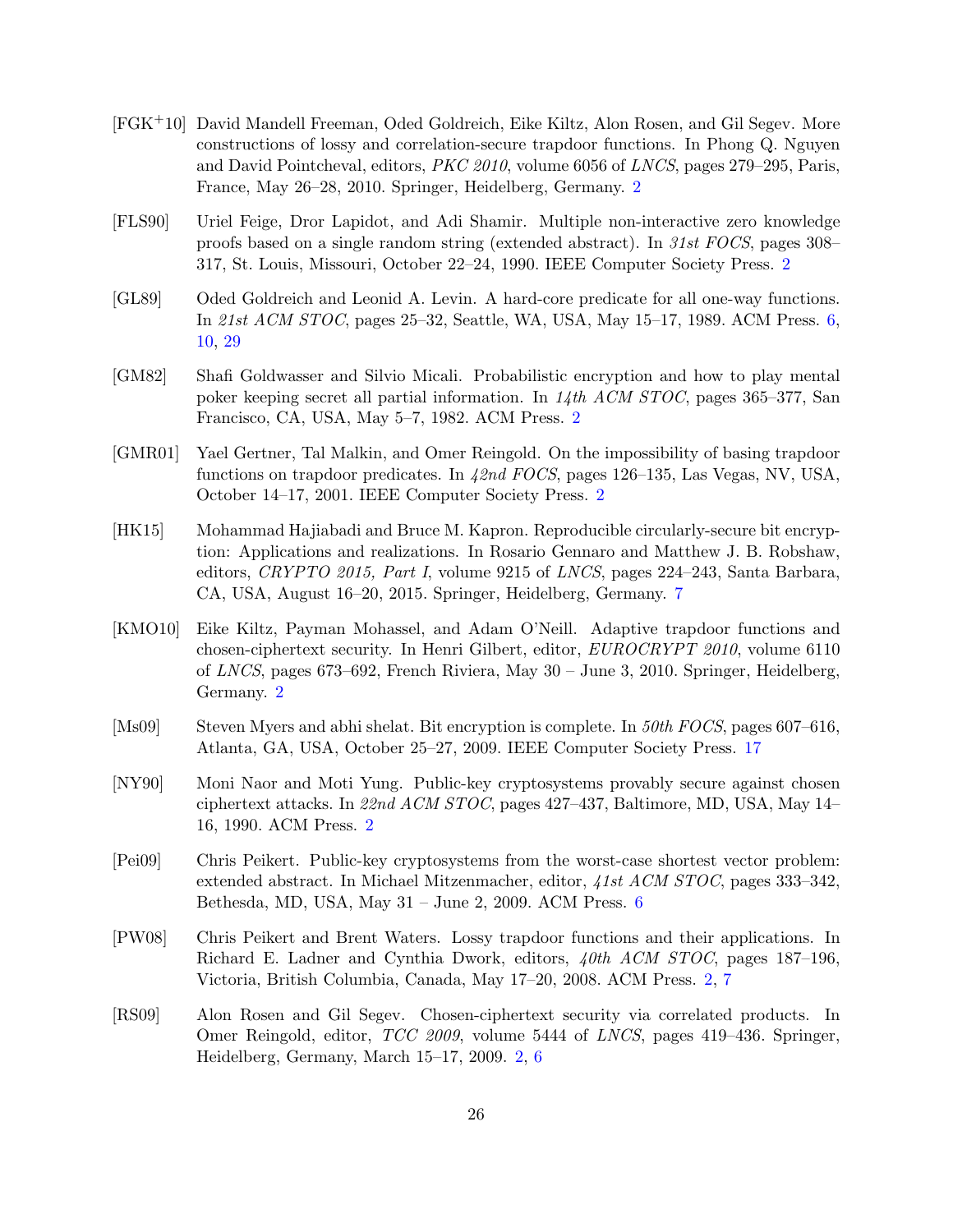- <span id="page-26-0"></span>[RSA78] Ronald L. Rivest, Adi Shamir, and Leonard M. Adleman. A method for obtaining digital signature and public-key cryptosystems. Communications of the Association for Computing Machinery, 21(2):120–126, 1978. [1](#page-0-1)
- <span id="page-26-3"></span>[Wee10] Hoeteck Wee. Efficient chosen-ciphertext security via extractable hash proofs. In Tal Rabin, editor, CRYPTO 2010, volume 6223 of LNCS, pages 314–332, Santa Barbara, CA, USA, August 15–19, 2010. Springer, Heidelberg, Germany. [3](#page-2-0)
- <span id="page-26-2"></span>[Wee12] Hoeteck Wee. Dual projective hashing and its applications - lossy trapdoor functions and more. In David Pointcheval and Thomas Johansson, editors, EUROCRYPT 2012, volume 7237 of LNCS, pages 246–262, Cambridge, UK, April 15–19, 2012. Springer, Heidelberg, Germany. [2](#page-1-1)
- <span id="page-26-1"></span>[Yao82] Andrew Chi-Chih Yao. Theory and applications of trapdoor functions (extended abstract). In 23rd FOCS, pages 80–91, Chicago, Illinois, November 3–5, 1982. IEEE Computer Society Press. [2](#page-1-1)

# <span id="page-26-4"></span>A Proof of Lemma [3.5](#page-9-2)

*Proof.* We prove that all the required properties hold.

**One-wayness.** The fact that  $f_{pp}$  for a random  $pp$  is one-way follows by the discrete-log hardness (and hence CDH hardness) of  $\mathbb{G}$ . Let  $g^*$  be a random group element for which we want to find  $r^*$  such that  $g^{r^*} = g^*$ . Sample  $i_1 \stackrel{\$}{\leftarrow} [n]$  and  $b_1 \stackrel{\$}{\leftarrow} \{0,1\}$  and set  $g_{i_1,b_1} := g^*$ . For all  $i \in [n]$  and  $b \in \{0,1\}$  where  $(i, b) \neq (i_1, b_1)$ , sample  $r_{i,b} \stackrel{\$}{\leftarrow} \mathbb{Z}_p$  and set  $g_{i,b} := g^{r_{i,b}}$ . Set  $pp := \begin{pmatrix} g_{1,0}, \ldots, g_{n,0} \\ \vdots \end{pmatrix}$  $g_{1,1}, \ldots, g_{n,1}$  . Sample x' at random from  $\{0,1\}^n$  subject to the condition that  $x'_{i_1} = 1 - b_1$ . Set  $y := \prod_{j \in [n]} g_{j,x'_j}$ . Call the inverter adversary on  $(pp, y)$  to receive  $x \in \{0, 1\}^n$ . Now if  $n \in \omega(\log p)$ , then by the leftover hash lemma with probability negligibly close to  $\frac{1}{2}$  we have  $x_{i_1} = b_1$ , allowing us to find  $r^*$ from  $r_{i,b}$ 's.

Recyclability. We need to show that the ciphertext output ct of E is independent of the input value y. This follows immediately by inspection.

**Security for encryption.** Assuming  $\mathbb{G}$  is CDH-hard, we show that the scheme provides securityfor-encryption in the sense of Definition [3.1.](#page-7-0) For the sake of contradiction, suppose that for some  $x \in \{0,1\}^n$  and  $i^* \in [n]$  there exists an adversary  $\mathcal{A}_{\text{owfe}}$  which can distinguish between  $(x, \text{pp}, \text{ct}, \text{e})$ and  $(x, pp, ct, e'),$  where  $pp \stackrel{\$}{\leftarrow} K(1^{\lambda}), (ct, e) \stackrel{\$}{\leftarrow} E(pp, f(pp, x), (i^*, 1 - x_{i^*}))$  and  $e' \stackrel{\$}{\leftarrow} \{0, 1\}.$ 

In the sequel, fix i<sup>\*</sup> and x and let  $b^* := x_{i^*}$ . We build an adversary  $\mathcal{A}_{\text{cdh}}$  that can distinguish between the hardcore bit of the CDH challenge and a random bit, hence breaking the CDH assumption.

**Description of the CDH adversary**  $\mathcal{A}_{\text{cdh}}(g, g_1, g_2, \mathsf{b})$ . Assuming  $g_2 = g^r$  for some unknown random r, then **b** is either a random bit or **b** =  $HC(g_1^r)$ . Let i<sup>\*</sup> and b<sup>\*</sup> be as above.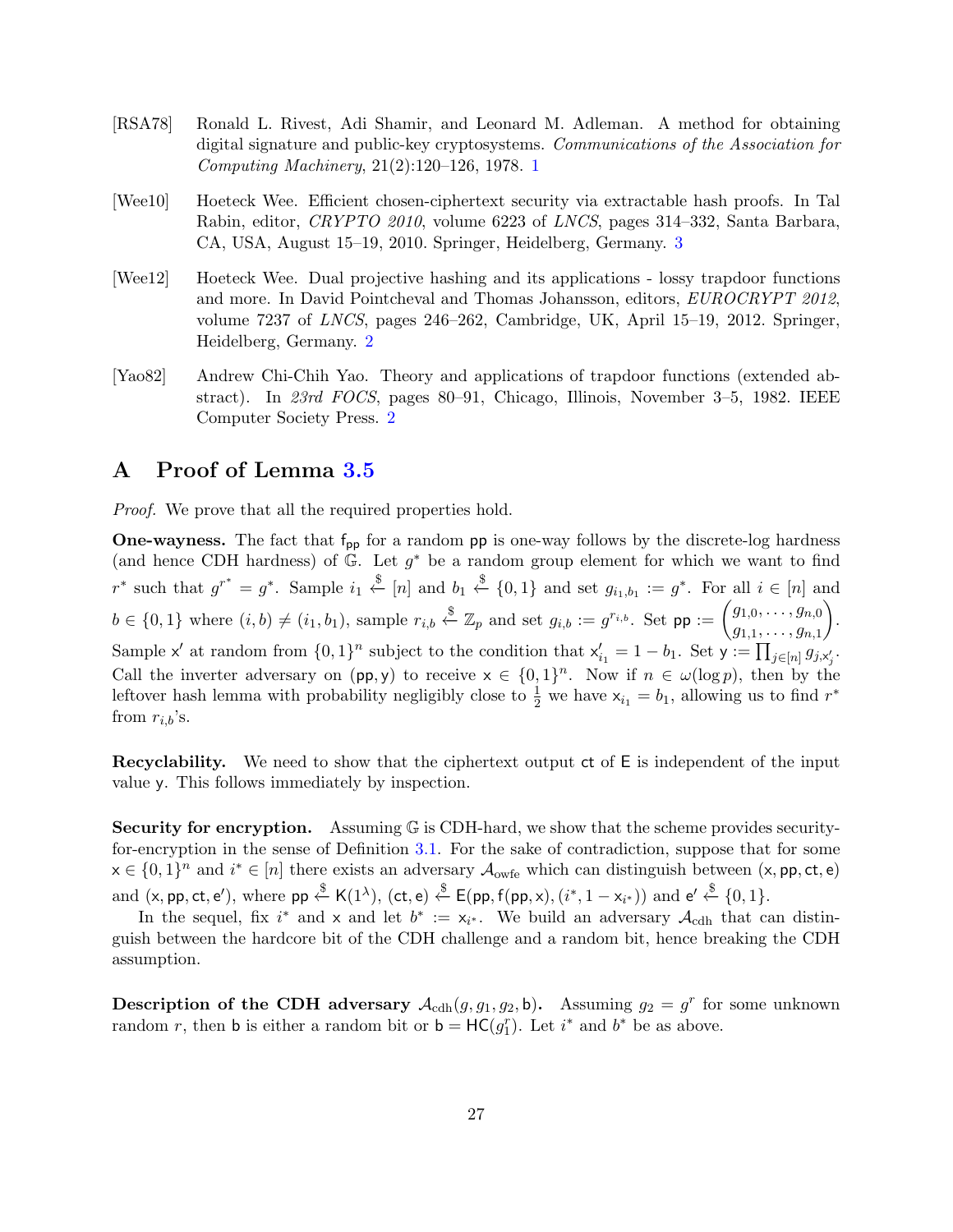1. Set

$$
\mathsf{pp} := \begin{pmatrix} g_{1,0}, g_{2,0} \dots, g_{n,0} \\ g_{1,1}, g_{2,1}, \dots, g_{n,1} \end{pmatrix},
$$

where we form  $g_{j,b}$  for  $j \in [n]$  and  $b \in \{0,1\}$  as follows:

- (a) For all  $i \in [n] \setminus \{i^*\}$  and  $b \in \{0, 1\}$ , let  $g_{i,b} := g^{a_{i,b}}$ , where  $a_{i,b} \leftarrow \mathbb{Z}_p$ .
- (b) Let  $g_{i^*,1-b^*} := g^{a_{i^*,1-b^*}},$  where  $a_{i^*,1-b^*} \leftarrow \mathbb{Z}_p$ .
- (c) Set

$$
g_{i^*,b^*} := \frac{g_1}{\prod_{j=1}^{i^*-1} g_{j,x_j} \cdot \prod_{j=i^*+1}^n g_{j,x_j}}.
$$

2. Set  $\mathsf{ct} := \left( \begin{smallmatrix} g'_{1,0}, g'_{2,0} \dots g'_{n,0} \ g'_{1,1}, g'_{2,1}, \dots, g'_{n,1} \end{smallmatrix} \right)$ ), where we form  $g'_{j,b}$  as follows:

- (a) For all  $i \in [n] \setminus \{i^*\}$  and  $b \in \{0, 1\}$ , let  $g'_{i,b} := g_2^{a_{i,b}}$  $\frac{a_{i,b}}{2}$ .
- (b) Let  $g_{i^*,1-b^*} := g_2^{a_{i^*,1-b^*}}$  $a_{i^*,1-b^*}$  and set  $g_{i^*,b^*} := \perp$ .
- 3. Return the output of  $\mathcal{A}_{\text{owfe}}(x, pp, ct, b)$ .

Now noting that we have  $f(p, x) = (\prod_i g_{i, x_i}) = g_1$ , the claimed security follows.

 $\Box$ 

# B Description of Our CDH-Based TDF

In this section we describe our resulting CDH-based TDF, obtained by instantiating our general TDF construction using the CDH-based recyclable OWFE given in Section [3.2.](#page-8-2) We first start with some notation.

**Notation.** Letting 
$$
\mathbf{x} \in \{0,1\}^n
$$
 and  $\mathbf{M} := \begin{pmatrix} g_{1,0}, g_{2,0}, \ldots, g_{n,0} \\ g_{1,1}, g_{2,1}, \ldots, g_{n,1} \end{pmatrix}$  we define  $\mathbf{x} \odot \mathbf{M} = \prod_{j \in [n]} g_{j, \mathbf{x}_j}$ . For

 $i \in [n]$  and  $b \in \{0,1\}$ , we define the matrix  $\mathbf{M}' := \mathbf{M} | (i, b)$  to be the same as M except that instead of  $g_{i,b}$  we put  $\perp$  in M'. If M is matrix of group elements, then M<sup>r</sup> denotes entry-wise exponentiation to the power of  $r$ .

CDH-based TDF. We will only describe the key generation and evaluation algorithms. The inversion algorithm follows easily from the other two algorithms.

- TDF.K $(1^{\lambda})$ :
	- Sample pp :=  $\left( \begin{smallmatrix} g_{1,0},g_{2,0},...,g_{n,0} \\ g_{1,1},g_{2,1},...,g_{n,1} \end{smallmatrix} \right)$   $\overset{\$}{\leftarrow} \mathbb{G}^{2\times n}$ .
	- For each  $i \in [n]$  and  $b \in \{0, 1\}$

$$
\boldsymbol{\rho}_{i,b} := (\rho_{i,b}^{(1)}, \dots, \rho_{i,b}^{(r)}) \stackrel{\$}{\leftarrow} \mathbb{Z}^r
$$
\n(32)

For 
$$
j \in [r]: \mathbf{M}_{i,b}^j := \left(\mathsf{pp}^{\rho_{i,b}^{(j)}}|(i,b)\right) \in \mathbb{G}^{2 \times n}
$$
 (33)

<span id="page-27-0"></span>
$$
\mathbf{ct}_{i,b} := (\mathbf{M}_{i,b}^1, \dots, \mathbf{M}_{i,b}^r). \tag{34}
$$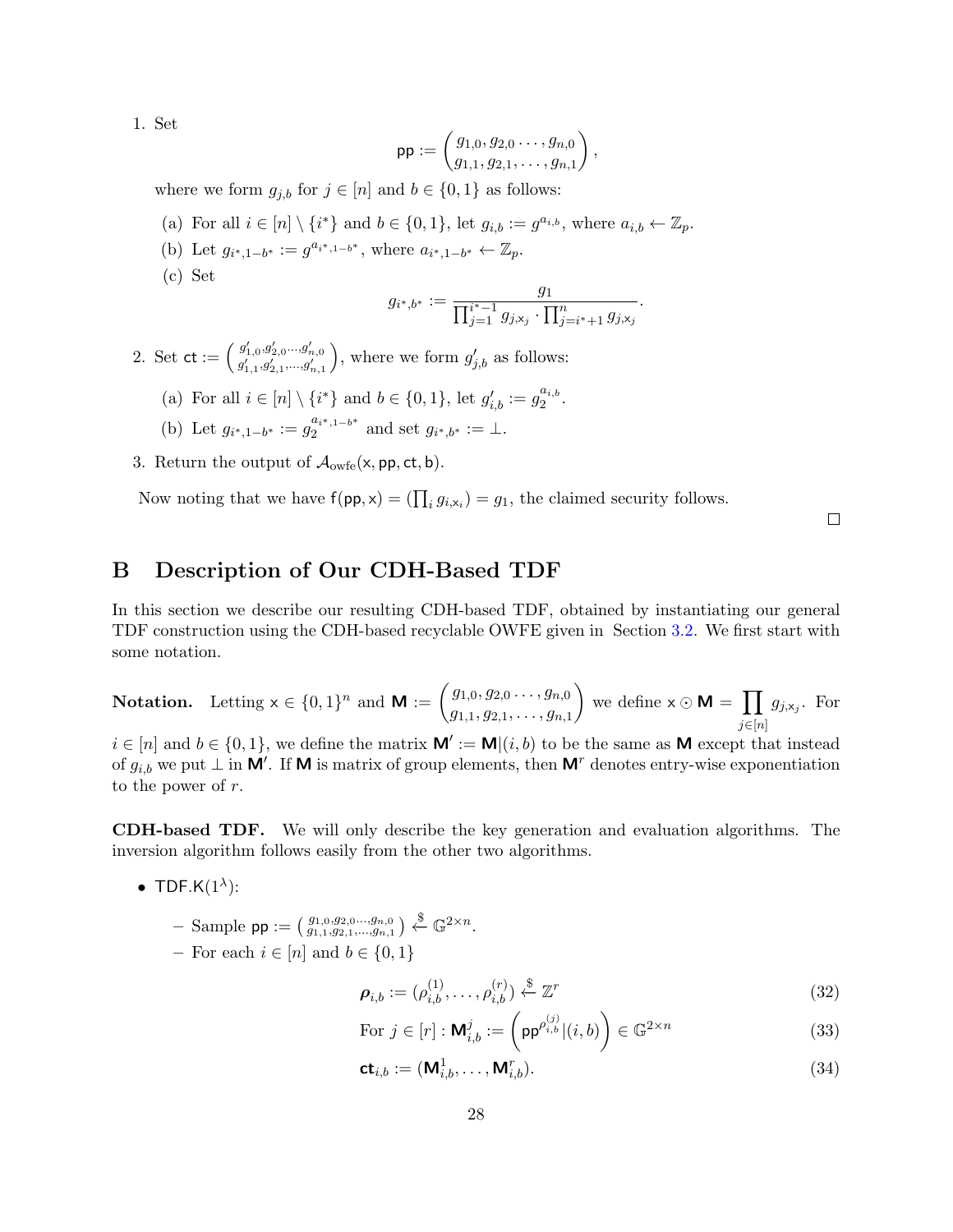<span id="page-28-2"></span>– Form the index key ik and the trapdoor key tk as follows:

<span id="page-28-3"></span>
$$
\mathsf{ik} := (\mathsf{pp}, \mathsf{ct}_{1,0}, \mathsf{ct}_{1,1}, \dots, \mathsf{ct}_{n,0}, \mathsf{ct}_{n,1}) \tag{35}
$$

$$
\mathsf{tk} := (\boldsymbol{\rho}_{1,0}, \boldsymbol{\rho}_{1,1}, \dots, \boldsymbol{\rho}_{n,0}, \boldsymbol{\rho}_{n,1}). \tag{36}
$$

• TDF.F(ik, X): Parse ik as in Equation [35](#page-28-3) and  $ct_{i,b}$  as in Equation [34.](#page-27-0)

– Parse

$$
\mathsf{X} := (\mathsf{x} \in \{0,1\}^n, \mathsf{b}_1 \in \{0,1\}^r, \dots, \mathsf{b}_n \in \{0,1\}^r).
$$

- $-$  Set  $y := x \odot pp$ . Note that  $y \in \mathbb{G}$ .
- For all  $i \in [n]$  set

$$
\mathbf{e}_i := \left(\mathsf{HC}(\mathsf{x} \odot \mathsf{M}_{i,x_i}^1), \ldots, \mathsf{HC}(\mathsf{x} \odot \mathsf{M}_{i,x_i}^r)\right) \in \{0,1\}^r.
$$

– Return

 $\mathsf{Y} := \big(\mathsf{y}, \mathsf{Perm}(\mathbf{e}_1, \mathbf{b}_1, \mathsf{x}_1), \ldots, \mathsf{Perm}(\mathbf{e}_n, \mathbf{b}_1, \mathsf{x}_n)\big) \in \mathbb{G} \times \{0, 1\}^{2nr}.$ 

# <span id="page-28-1"></span>C Standard Primitives

**One-time signature schemes.** A one-time signature scheme SIG with message space  $\{0,1\}^{\eta}$ is given by three PPT algorithms SIG.K, SIG.Sign and SIG.Ver satisfying the following syntax. The algorithm SIG.K on input a security parameter  $1^{\lambda}$  outputs a pair (vk, sgk) consisting of a verification key vk and a signing key sgk. The signing algorithm SIG.Sign on input a signing key sgk and a message  $m \in \{0,1\}^{\eta}$  outputs a signature  $\sigma$ . For correctness, we require that for any (vk, sgk)  $\in$  SIG.K(1<sup> $\lambda$ </sup>), any message  $m \in \{0,1\}^{\eta}$  and any signature  $\sigma \in$  SIG.Sign(sgk, m): SIG.Ver(vk, m,  $\sigma$ ) = T. The one-time unforgeability property requires that the success probability of any PPT adversary A in the following game be at most negligible. Sample (vk, sgk)  $\stackrel{\$}{\leftarrow}$  SIG.K(1<sup> $\lambda$ </sup>) and give vk to A. Now,  $A(vk)$  may call a signing oracle  $SgnOracle[sgk](.)$  only once, where the oracle SgnOracle[sgk]( $\cdot$ ) on input m returns  $\sigma \overset{\$}{\leftarrow}$  SIG.Sign(sgk, m). Finally,  $\mathcal{A}(\mathsf{vk})$  should return a pair  $(m', \sigma')$  of message/signature and will win if  $(m, \sigma) \neq (m', \sigma')$  and that SIG.Ver(vk, m',  $\sigma'$ ) = T.

# <span id="page-28-0"></span>D Extracting Hardcore Bits From Our TDF

Since our constructed TDF is one-way, we may use standard techniques, e.g., [\[GL89\]](#page-25-8), to obtain hardcore bits. In this section we show that any hardcore function h for f is also a hardcore function for our constructed TDF. We will then use this fact to show that if f is length decreasing (as in [\[DG17b\]](#page-24-4)), then one may use standard randomness extraction techniques to obtain many hardcore bits.

**Definition D.1** (Hardcore functions). Let  $(K, f, E, D)$  be a OWFE scheme. We say that a function  $h(\cdot, \cdot)$  with  $u = u(\lambda)$  bit-long outputs is a hardcore function for f if  $(pp, y, h(pp, x)) \stackrel{c}{=} (pp, y, w)$ , where  $pp \stackrel{\$}{\leftarrow} K(1^{\lambda}), x \stackrel{\$}{\leftarrow} \{0, 1\}^n, y := f(pp, x) \text{ and } w \stackrel{\$}{\leftarrow} \{0, 1\}^u.$ 

Similarly, we say that a function  $h(\cdot, \cdot)$  with  $u = u(\lambda)$  bit-long outputs is a hardcore function  $\emph{for a TDF (TDF.K, TDF.F, TDF.F^{-1}) } \emph{if}$ 

$$
(ik, TDF.F(ik, X), h(ik, X)) \stackrel{\scriptscriptstyle\mathsf{L}}{=} (ik, TDF.F(ik, X), w), \tag{37}
$$